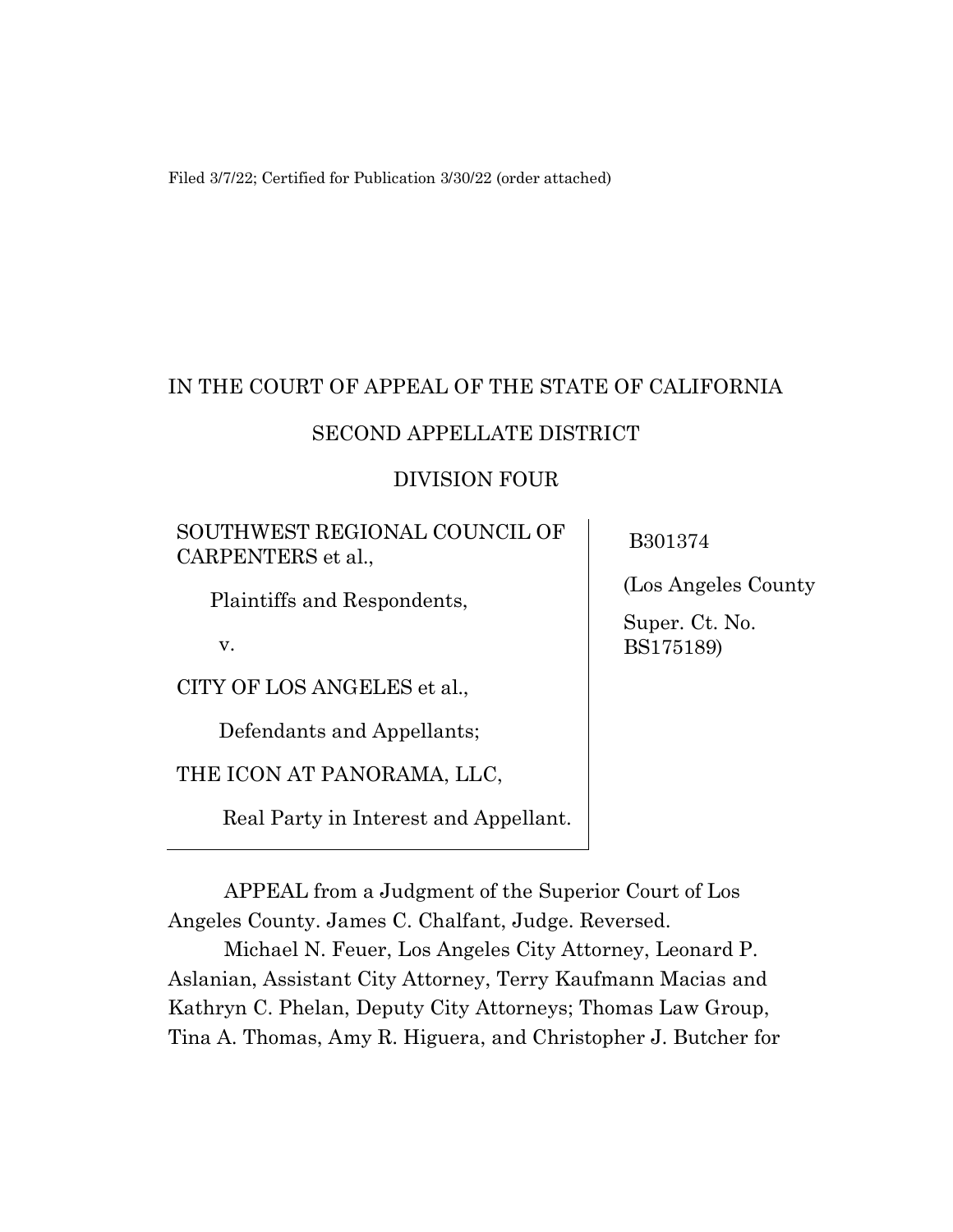Appellants, City of Los Angeles, Los Angeles City Council, and Department of City Planning.

Ambruster Goldsmith & Delvac LLP, Damon P. Mamalakis for Real Party in Interest and Appellant, The Icon at Panorama, LLC.

Lozeau Drury, Richard T. Drury, Brian B. Flynn and Rebecca L. Davis for Plaintiffs and Respondents, Southwest Regional Council of Carpenters and Laborers' International Union of North America, Local 300.

Rob Bonta, Attorney General of California, Edward Ochoa, Senior Assistant Attorney General, Sarah E. Morrison, Supervising Deputy Attorney General, Scott J. Lichtig, Lani M. Maher, Deputy Attorneys General for Amicus Curiae Attorney General of California.

Cox, Castle & Nicholson, Michael H. Zischke and Amy F. Foo for Amicus Curiae California Building Industry Association, California Business Properties Association, Building Industry Association of the Bay Area.

Law Offices of Ryan Gordon and Ryan Gordon for Amicus Curiae Saul Mejia.

Remy, Moose, Manley, Whitman F. Manley and Nathan O. George for Amicus Curiae League of California Cities and California State Association of Counties.

California Renter's Legal Advocacy and Education Fund, Dylan Casey as Amicus Curiae.

David Petit for Amicus Curiae Natural Resources Defense Council, Planning and Conservation League and Coalition for Clean Air.

\_\_\_\_\_\_\_\_\_\_\_\_\_\_\_\_\_\_\_\_\_\_\_\_\_\_\_\_\_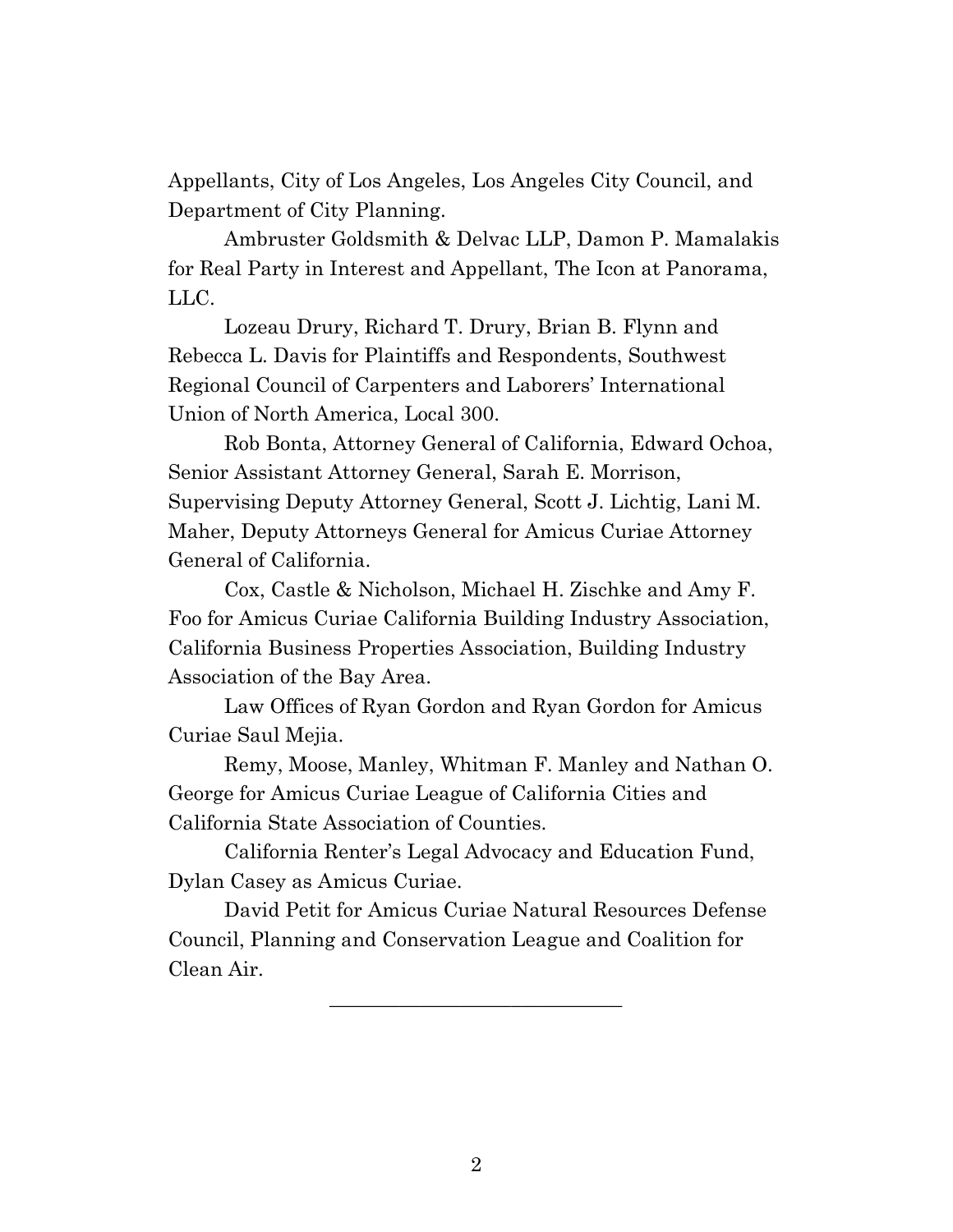The Icon at Panorama, LLC (Icon) proposed a mixed-use commercial and residential development in the Panorama City neighborhood of Los Angeles, to be called The Icon at Panorama. The City of Los Angeles (City) certified a final environmental impact report (FEIR) and approved the project. Southwest Regional Council of Carpenters and Laborers' International Union of North America, Local 300 (collectively, Petitioners), challenged the approval, principally arguing the City approved a project not described in the draft or final environmental impact reports. The trial court granted the unions' writ petition, finding the City's draft environmental impact report (DEIR) and FEIR lacked an accurate, stable, and finite project description as required by cases interpreting the California Environmental Quality Act (CEQA). (See, e.g., *County of Inyo v. City of Los Angeles* (1977) 71 Cal.App.3d 185, 193 (*Inyo*); *Washoe Meadows Community v. Department of Parks and Recreation* (2017) 17 Cal.App.5th 277, 288 (*Washoe Meadows*).) The trial court also concluded that the FEIR failed to adequately address a comment on local sewer capacity. It ordered the City to prepare and circulate a new or supplemental Environmental Impact Report (EIR).

Because we agree with the City and Icon that the City's EIRs contained a sufficiently accurate, stable and finite project description, and that the City's response to the comment regarding local sewer capacity was adequate given the nature of the proposed development, we reverse.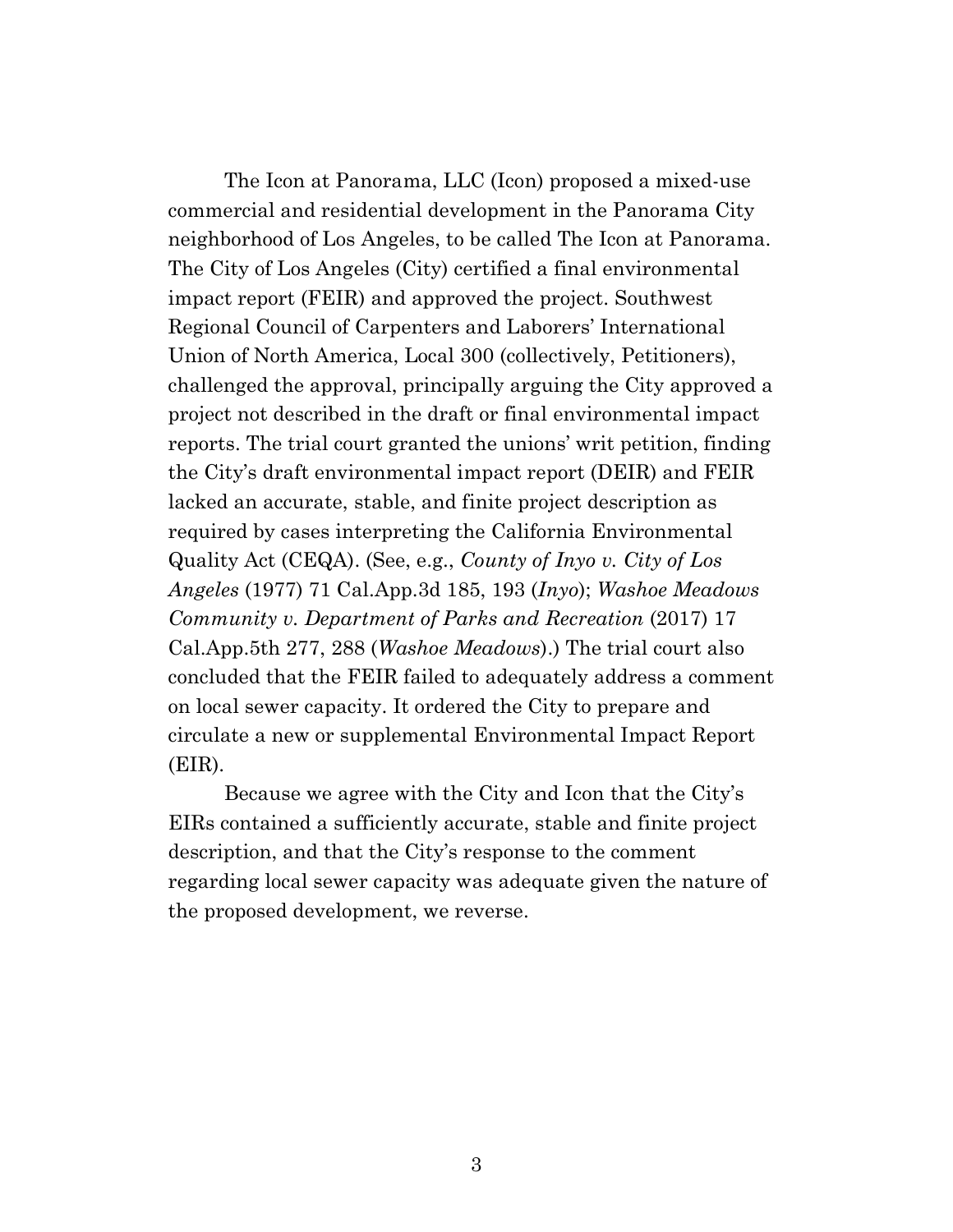### **FACTUAL BACKGROUND AND PROCEDURAL HISTORY**

#### *1. DEIR, April 6, 2017.*

The developer, Icon, conceived of what the parties refer to as the Project as a mixed-use development on an approximately nine-acre site in Panorama City. The site is bounded on three sides by city streets: Roscoe Boulevard, Tobias Avenue, and Cedros Avenue.

Three commercial structures (a former Montgomery Ward, a restaurant, and an automotive repair shop, all vacant since 2003), occupy the Project site. The site is surrounded by a mix of residential, retail, office, and restaurant development, and is in a "Transit Priority Area."

On April 6, 2017, the City, as lead agency,<sup>1</sup> released the DEIR for public review and comment.<sup>2</sup> As described in the DEIR, Icon proposed to demolish the existing structures and build seven buildings, consisting of 422 residences (totaling 387,000 square feet), an additional 200,000 square feet of commercial space, including a 1,200-seat theater complex, a grocery store, and

<sup>&</sup>lt;sup>1</sup> A "[lead agency" is "the public agency which has the principal responsibility for carrying out or approving a project which may have a significant effect upon the environment." (Public Resources Code § 21067; *Laurel Heights Improvement Assn. v. Regents of University of California* (1988) 47 Cal.3d 376, 391, fn.4.) Unless otherwise indicated, all further statutory references are to the Public Resources Code.

 $2^2$  Once a DEIR is prepared, the public is provided notice and an opportunity to comment. (§ 21092.) These comments and responses, if any, are subsequently published in a FEIR. (Cal. Code Regs., tit. 14, §§ 15088–15089, 15204, subd. (a).)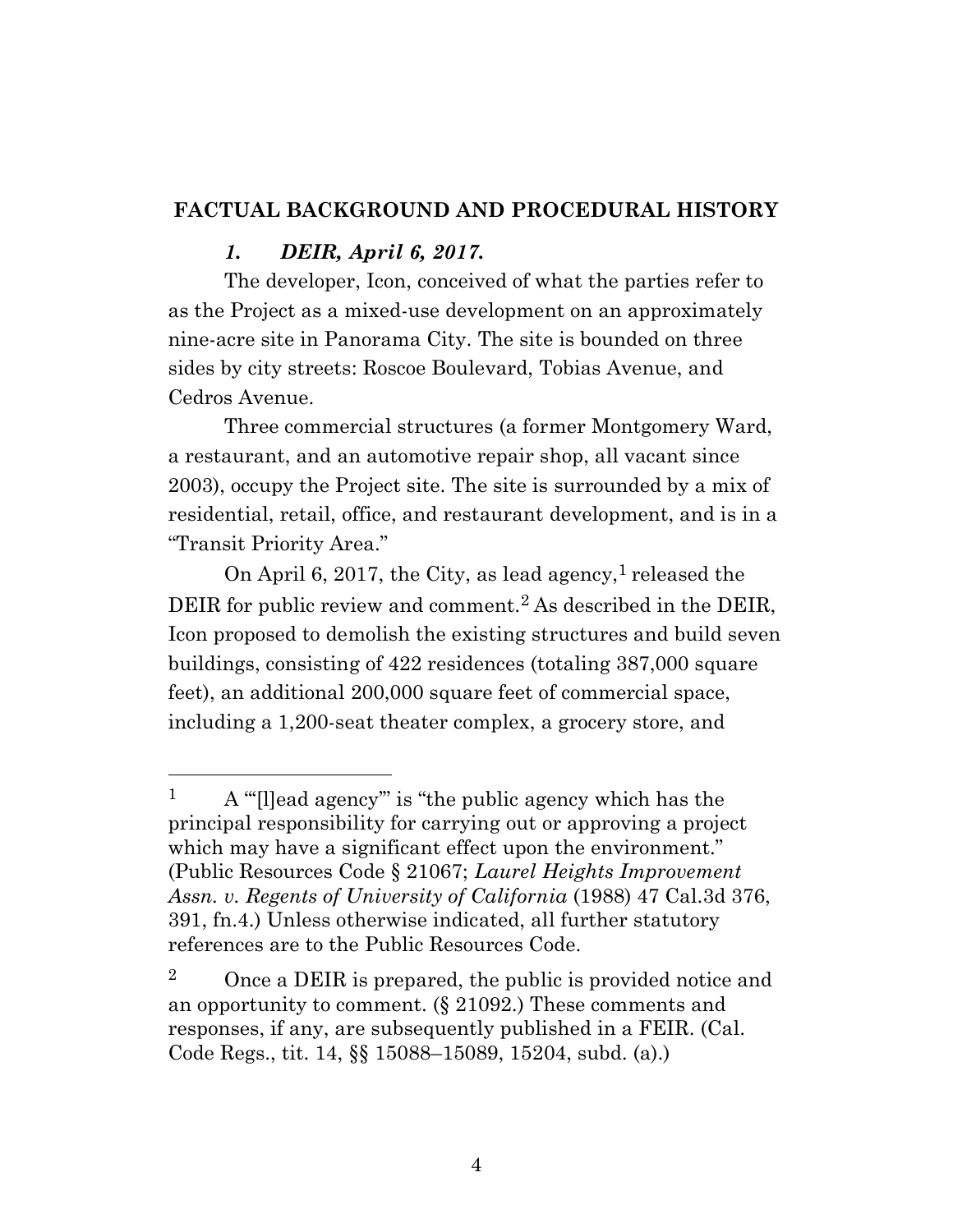associated parking for 1,690 vehicles in a multi-story parking structure. The commercial space would occupy five one- and twostory buildings with a six-level parking garage, and the residential units would occupy two seven-story buildings with two stories of above-ground parking. The Project would not include any affordable housing units.

The DEIR stated the Project was designed to provide for the efficient and functional development of the underutilized site, by allowing for regional commercial development through the replacement of vacant buildings and surface parking lots with new housing and commercial uses to meet community and regional demands. The Project would create new housing to meet the needs of existing residents and projected population growth within the Mission Hills/Panorama City/North Hills Community Plan area. In addition, the Project would eliminate blight and enhance the visual quality of Panorama City by providing a new and attractive development. The DEIR warned, however, that the Project would result in significant unavoidable environmental impacts, including emissions of volatile organic compounds and nitrous oxides resulting from increased traffic.

The DEIR listed four smaller alternatives to the Project:

(1) The required "No Project" alternative of no development whatsoever.

(2) The "Reduced Project" alternative consisting of 283 residential units (257,300 square feet), 134,000 square feet of commercial space, and 1,132 parking spaces. The residential units would be in two buildings up to five stories high, and the commercial uses would be in three separate one- and two-story buildings. According to the DEIR: "The design and configuration of this alternative would be similar to the Project. The main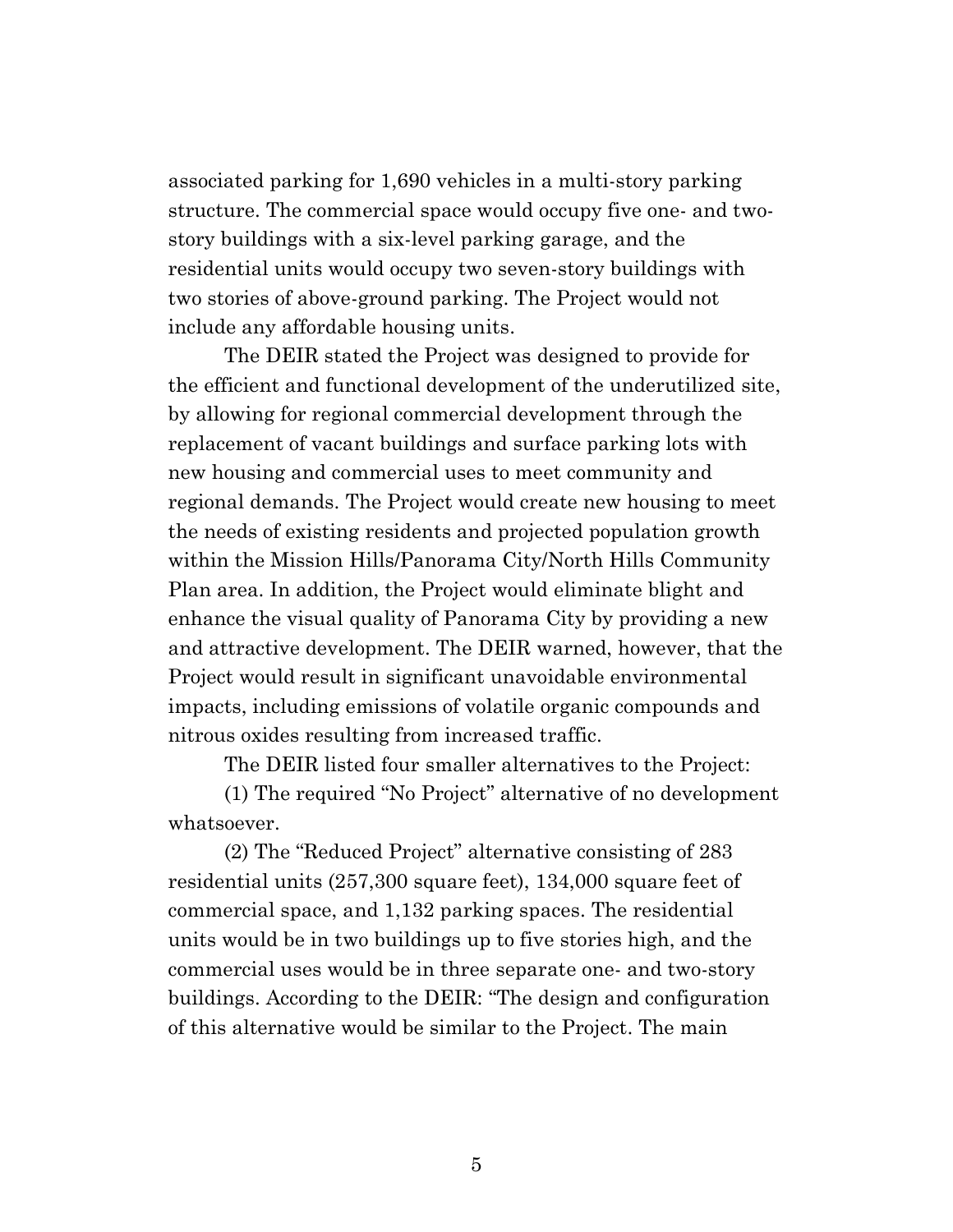difference would be the total square footage and building height, resulting in a mixed use development with approximately 67 percent of the mass of the [P]roject."

(3) The "All Commercial Project" alternative containing no residential units and consisting of 583,000 square feet of floor area, with 2,500 parking spaces in a nine-story parking structure. Per the DEIR, "[t]he proposed shopping center would feature a mix of retail land uses that would complement the nearby Panorama Mall shopping center to the east." The All Commercial Project would consist of multiple buildings of up to three stories with height limits of 60 feet.

(4) The "By-Right Project" alternative would be developed without the zoning change required for the Project and would include 350 residential units totaling 259,600 square feet, with approximately 160,000 square feet of commercial space, and 1,350 parking spaces. The DEIR noted: "To conform to the existing zoning requirements, the uses within the By-Right Project Alternative would be segregated. The residential units would be constructed within an L-shaped building up at the northeastern portion of the Project Site. The seven-story residential building would front Tobias Avenue and would wrap around a two-story commercial building. Two additional smaller commercial buildings (one and two stories) would front Roscoe Boulevard."

Public comment on the DEIR highlighted two principal issues: hazardous soil contamination and traffic impact. Petitioners' expert soil consultant (Soil Water Air Protection Enterprise (SWAPE)) opined the DEIR did not identify health risks to construction workers and failed to consider harm to the groundwater from soil contamination resulting from past site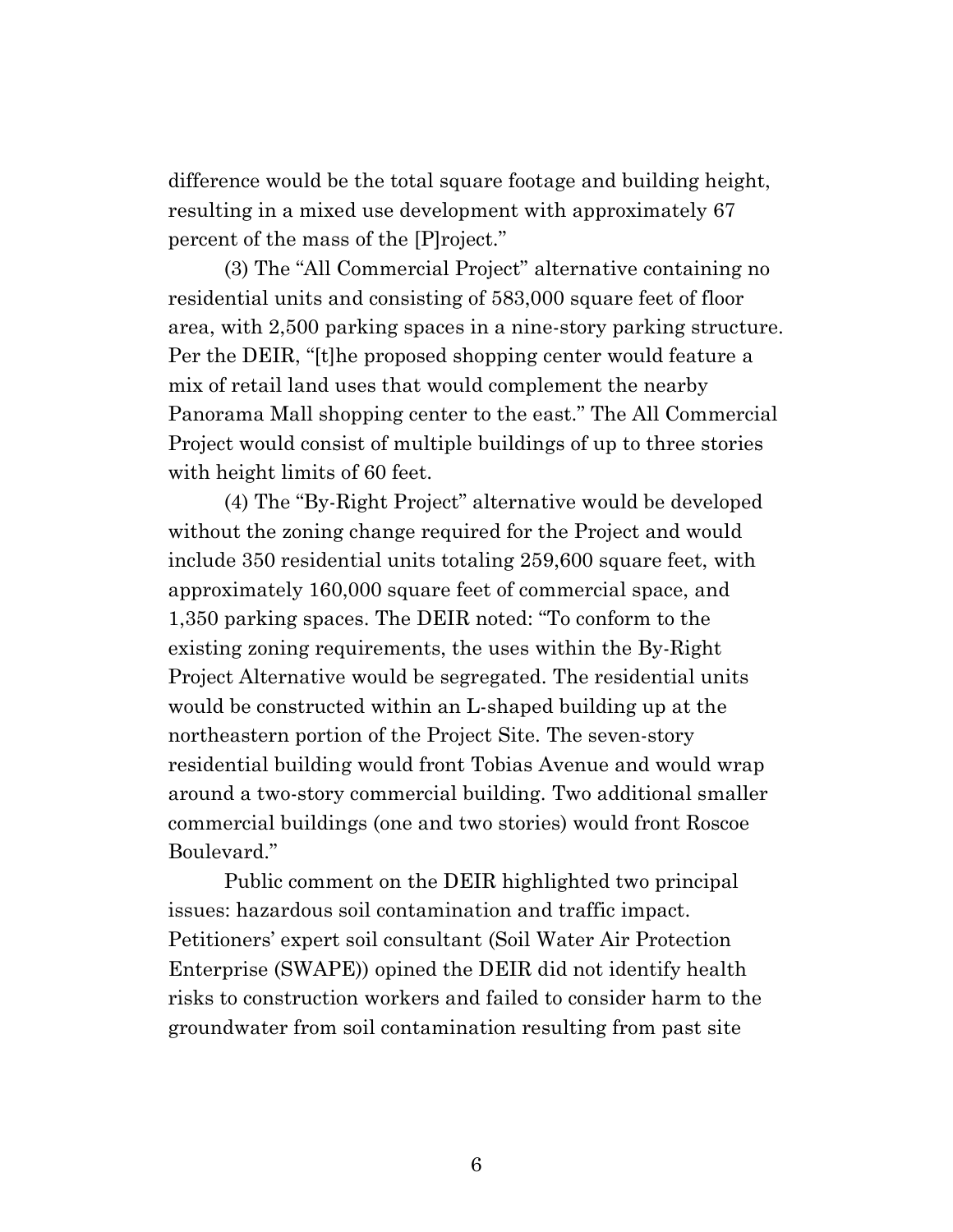uses as an automotive repair facility. Petitioners' traffic expert Daniel T. Smith opined that traffic service at the nearby intersection of Roscoe and Woodman would be reduced to an F level of service (due to increased traffic flow). Commenters asserted the DEIR failed to consider the proposed expansion of the adjacent Panorama Mall, which would add 266,000 square feet of commercial space next to the Project. In addition, the Los Angeles' Sanitation Department (LASAN) commented that wastewater would be handled by the Hyperion Water Reclamation Plant, which had sufficient capacity for the project. Detailed gauging, however, would be needed at the time of permitting to identify the local sewer connection point. If immediately adjacent sewer lines had insufficient capacity to convey anticipated wastewater, the developer would be required to pay for building sewer lines to a point in the sewer system with sufficient capacity.

Petitioners requested that the City adopt an alternative with reduced traffic impact, and suggested mitigation measures for emissions and traffic impacts.

### *2. Revised DEIR (RDEIR), August 31, 2017.*

The City revised the DEIR after considering the comments, and on August 31, 2017, released the RDEIR for public review and comment. The RDEIR's primary focus was traffic. It noted the Project would affect seven intersections, but with roadway improvements and new signals, impacts could be reduced at one of the seven intersections. The RDEIR's description of the Project and alternatives was identical to the DEIR; it did not add any new alternatives to the project.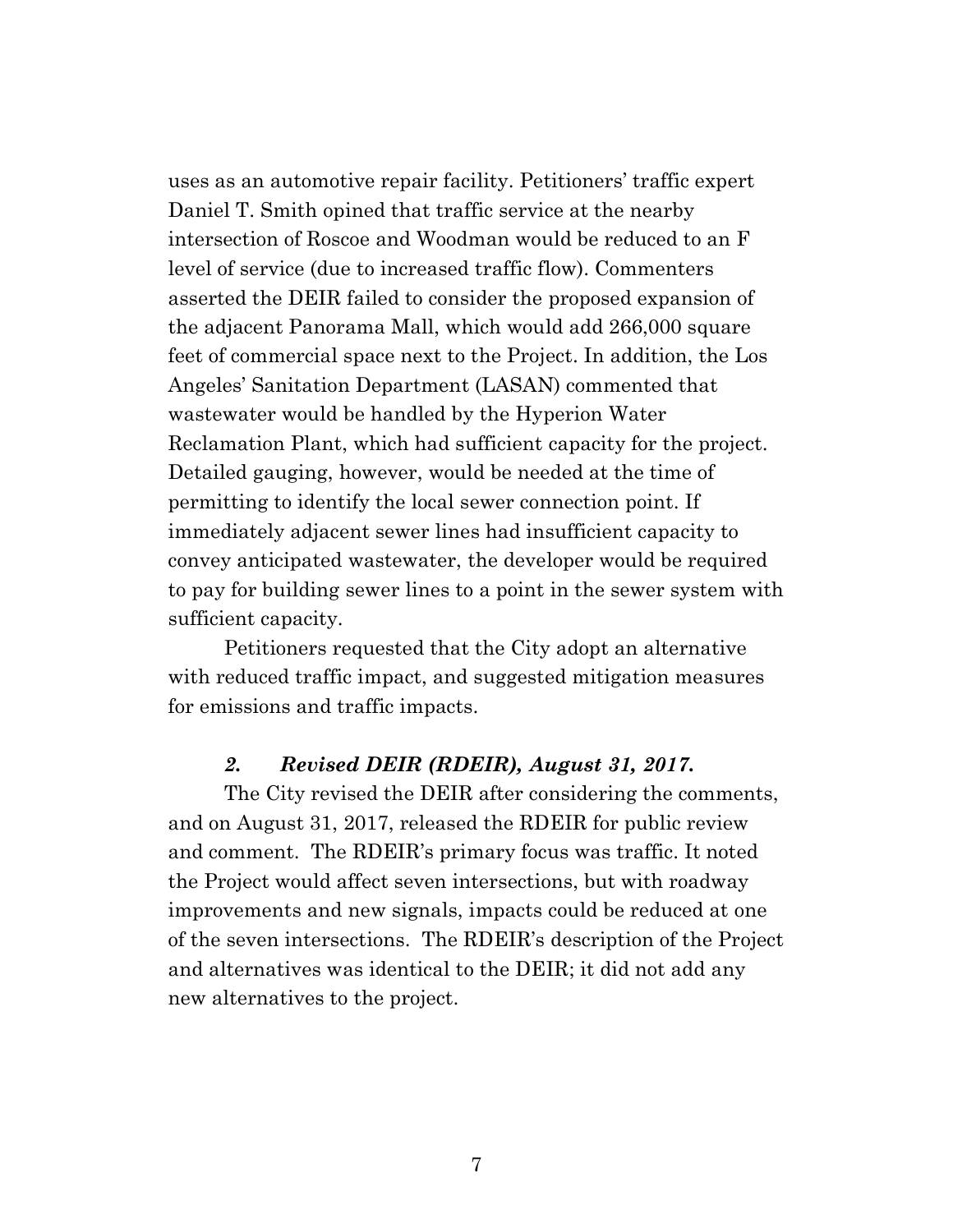Again, Petitioners and others submitted written commentary, including Smith's opinion that the RDEIR underestimated traffic impacts and vehicle trips per day, and that the Project's significant and unavoidable impact would be more severe than the RDEIR disclosed. Smith recommended adoption of Alternative 2. SWAPE opined that due to this underestimation of traffic, air pollution was similarly understated in the DEIR. Further, SWAPE opined that an updated traffic analysis was required that should be based upon a correct estimation of vehicle trips per day.

#### *3. Final EIR (FEIR), February 23, 2018.*

On February 23, 2018, the City issued its FEIR for the Project. The Project description was the same as the DEIR, but the FEIR added a new "Alternative 5," which consisted of 675 residential units (615,000 square feet of floor area), and a smaller commercial component consisting of 60,000 square feet of office space. Alternative 5 deleted the theater, grocery store, and parking garage from the proposal. Alternative 5 would have 1,200 parking spaces, 940 for residential use and 260 for commercial use. "The residential units would be developed along Cedros Avenue in the western, central, and northern portions of the Project Site. The commercial land uses would be developed in the southern (Roscoe Boulevard) and eastern (Tobias Avenue) portions of the project site. . . . An approximately 16,895-squarefoot public plaza would be located along Tobias Avenue, which would function as passive landscaped and hardscaped area for visitors and residents."

The reduction in commercial development reflected in Alternative 5 was intended to reduce adverse effects on traffic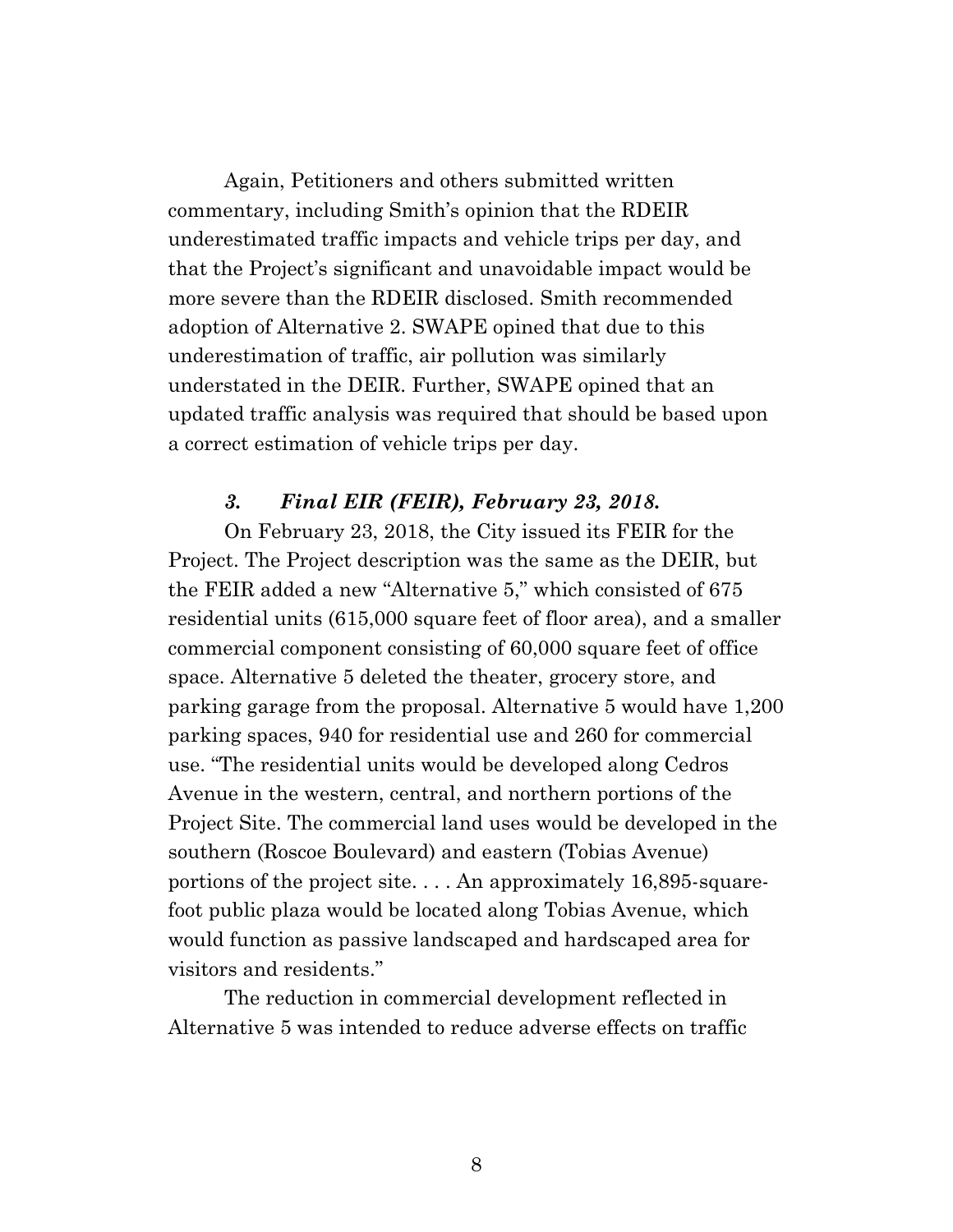and air quality, while the increase in housing was designed to address regional housing shortages. The FEIR responded to Petitioners' comments regarding air quality analysis related to construction activities.

In response, Smith opined that Alternative 5 would generate more traffic than the FEIR stated, and the FEIR failed to adopt an appropriate mitigation measure or the environmentally superior alternative. Petitioners' written comments in response to the FEIR highlighted what they contended were excessive impacts on schools and the fire department, and the FEIR's inadequate responses to sanitation issues, in particular LASAN's comment described above.

# *4. Advisory Agency Approval of the Revised Project, A Smaller Version of Alternative 5, March 20, 2018.*

In March 2018, City staff recommended approval of a smaller version of Alternative 5. This new alternative project had not been included in the DEIR, RDEIR or the FEIR. Therefore, the public had not received notice of or an opportunity to comment on it as part of the EIR process. The new proposal consisted of 623 residential units, with 60,000 feet of commercial space. The parties refer to this new alternative as the Revised Project. Compared to Alternative 5, the Revised Project contained 52 fewer residences (resulting in 99,430 fewer square feet of residential construction), and the same commercial area.

In particular, the residences all would be within two separate buildings, with one building spanning the entire frontage of the site along Cedros Avenue, and the other residential building positioned within the central portion of the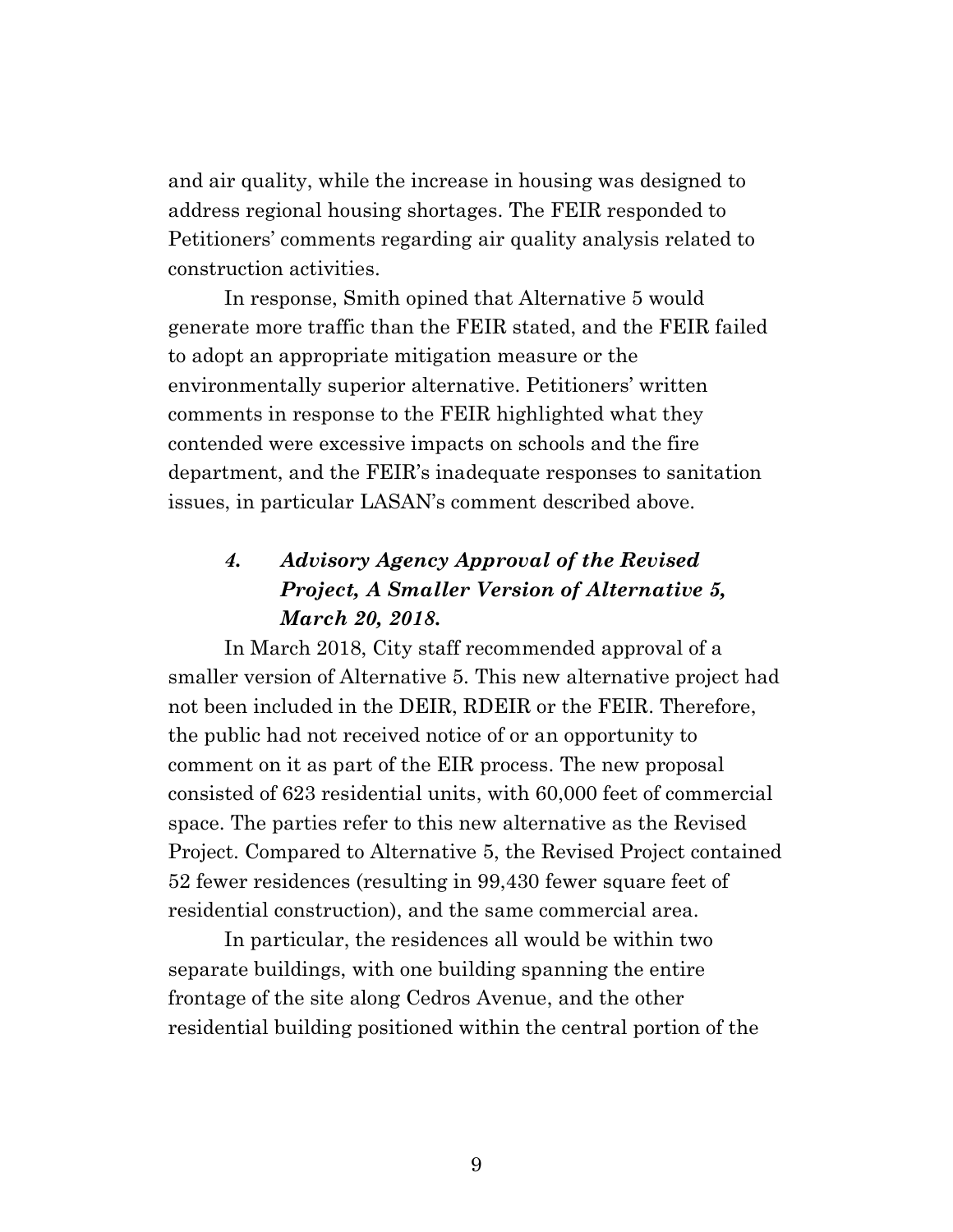site, overlooking the public plaza on Tobias Avenue. Both buildings would reach six- and seven-stories in height, with four and five stories of residential uses over two levels of podium parking. Commercial uses would be located within two separate one-story buildings, fronting on Roscoe Boulevard and Tobias Avenue, located on the eastern and southern portions of the site. The two commercial buildings would be separated by an approximately 17,000 square-foot plaza, and served by a central surface parking lot and a ground-floor podium parking area below one of the residential structures. The revised Project similarly included the demolition and removal of the three existing vacant commercial buildings and associated surface parking areas.

On March 20, 2018, the Advisory Agency of the Planning Commission approved the Revised Project. The Advisory Agency described it as a "slightly reduced" version of the FEIR's Alternative 5, designed to eliminate some unavoidable impacts of the original Project.

## *5. Petitioners Appeal to the Planning Commission and City Council, April and August 2018.*

On April 3, 2018, Petitioners appealed the Advisory Agency approval of the Revised Project to the Planning Commission. Petitioners asserted the Revised Project did not comply with CEQA because the project description had changed after closure of public comments. <sup>3</sup> Petitioners pointed out that there had been extensive comments for a project never approved, and that the approved project had unstudied impacts on traffic, air quality,

<sup>&</sup>lt;sup>3</sup> There is no formal comment period for a FEIR. (See § 21091.)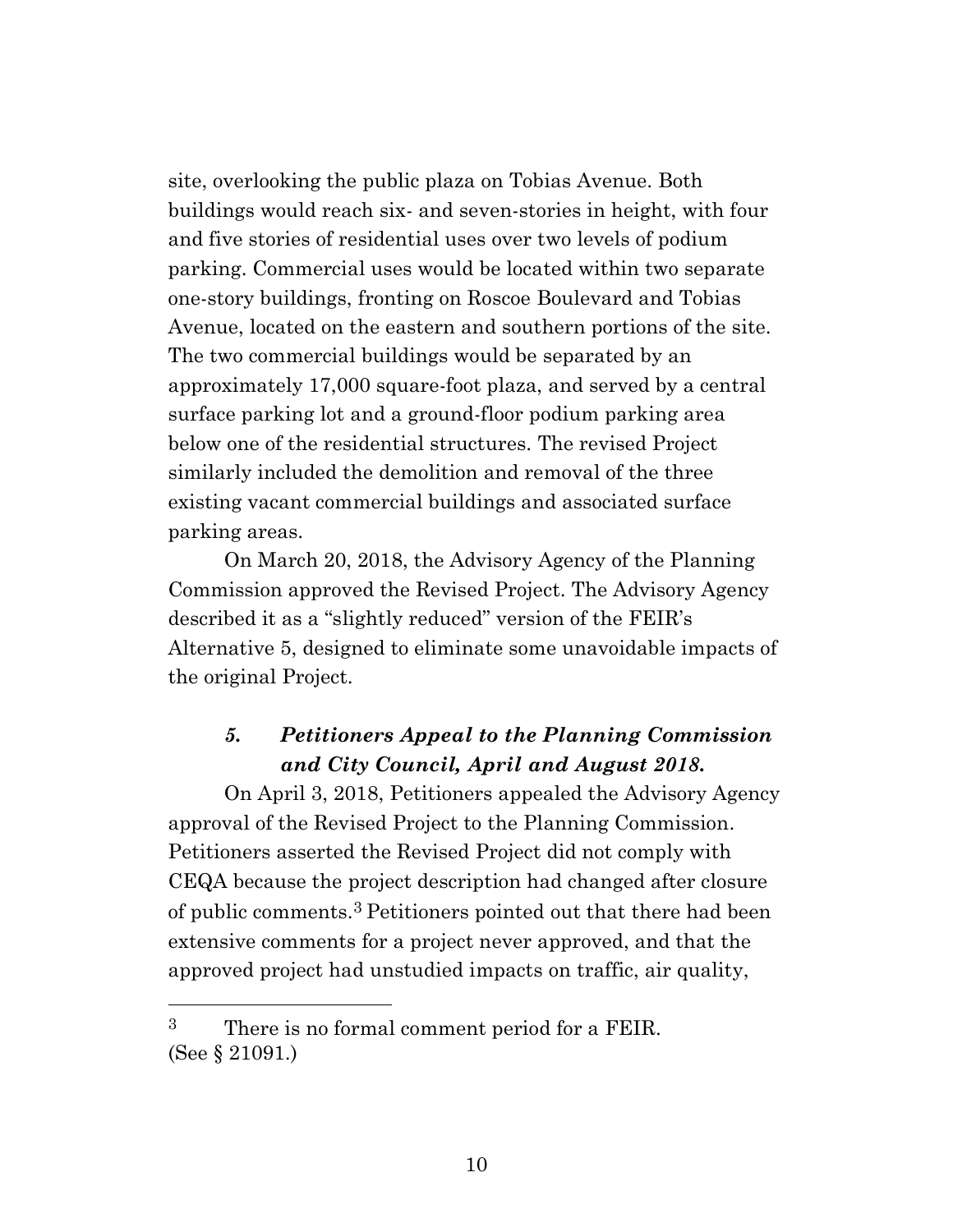schools, fire, police, and sewage. They asserted that such an EIR—one that added significant new information after the public comment period had expired—required new notice and recirculation for additional comments.

After a hearing held April 26, 2018, the Planning Commission observed that the Project was supported by local community groups, including the Chamber of Commerce, the LAPD, and area residents, and that the Revised Project had the same unavoidable impacts as the Project. The Planning Commission denied the appeal.

Petitioners appealed that decision to the Los Angeles City Council, raising the same arguments, but the Planning and Land Use Management Committee (which hears such appeals) denied the appeal. In August 2018, the City certified the Revised Project of 623 residential units and 60,000 square feet of commercial space.

#### *6. Petition for Writ of Mandate.*

Petitioners filed a verified petition for writ of mandate on October 1, 2018, seeking a set-aside of the Revised Project, the City's findings, and the project approval, based on (1) what they contend was an inadequate project description in the EIR because neither the DEIR, the RDEIR, nor the FEIR described the project that was ultimately approved; (2) failure to recirculate the EIR based upon the substantially changed project; (3) failure to adequately disclose and/or mitigate impacts to air quality, greenhouse gases, traffic, hazardous materials, and public services; and (4) failure to adequately analyze a reasonable range of alternatives.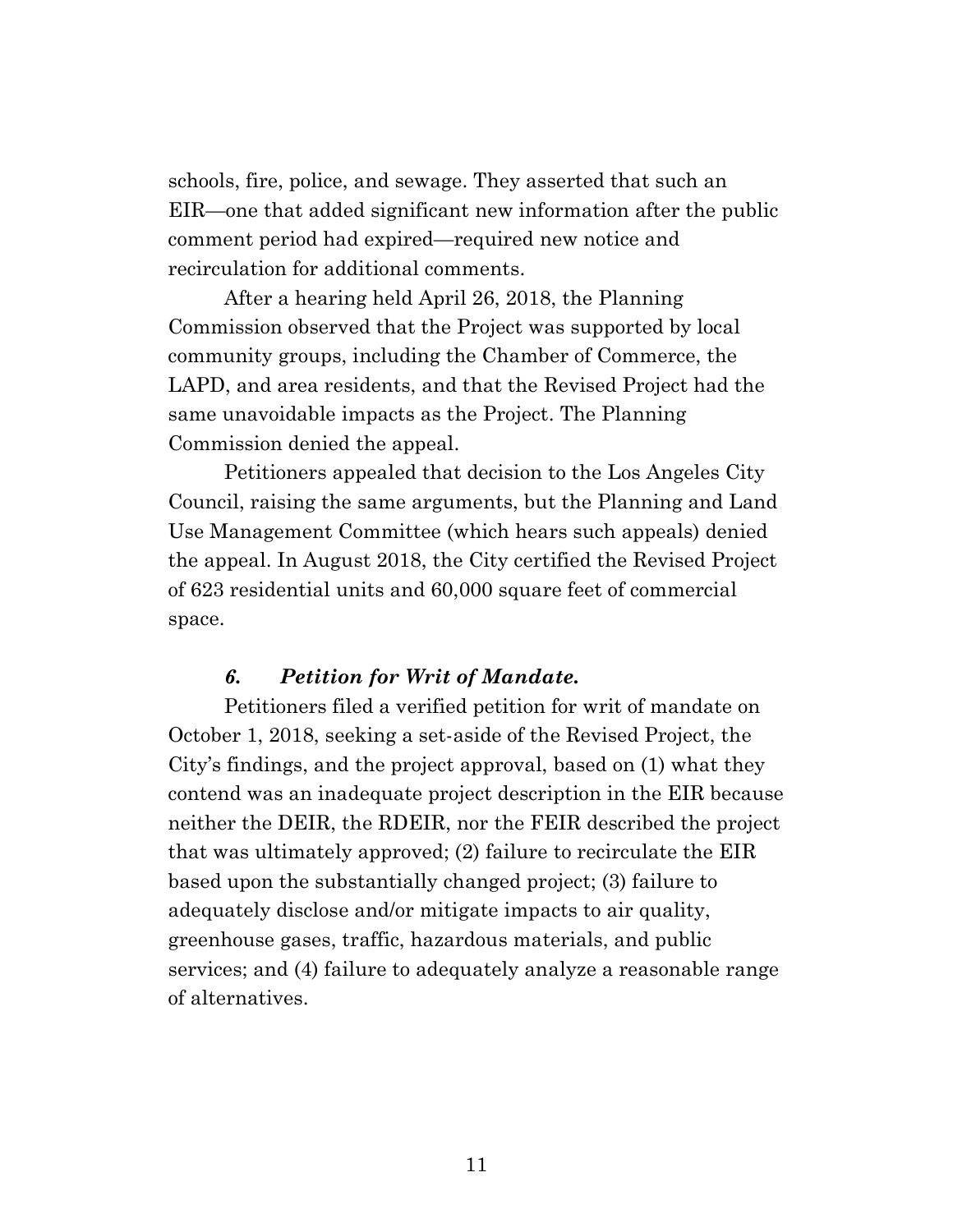Petitioners also argued that the revised project description violated the CEQA requirement of a "stable, accurate and finite project" description throughout the CEQA process. Respondents countered that the project remained a mixed-use project; as a result, the question was not whether the project description was stable, but rather whether the changes constituted "significant new information" requiring recirculation of the EIR under section 15088.5.

### *7. Trial Court Ruling.*

The trial court granted the petition after finding the City violated CEQA by failing to provide a stable, accurate, and finite project description and failing to address LASAN's comment adequately.

The court first addressed the City's argument that the project description was accurate, stable and finite, and that the issue was properly framed as whether the Revised Project constituted "new information" addressable only under CEQA's recirculation provisions, section 21092.1 and CEQA Guidelines 4 section 15088.5, subdivision (a). As framed by the trial court, "[t]he issue becomes whether the City's presentation and approval of the Revised Project can only be addressed as new information under [section 21092.1] and Guidelines section 15088.5, and not as a violation of the separate requirement for 'an accurate, stable and finite' project description."

Although it found petitioners had waived any argument that recirculation of a new or revised EIR containing a description of the Revised Project was required by Guidelines

<sup>4</sup> The CEQA Guidelines are found at Cal. Code Regs., tit. 14, section 15000, et seq. (hereinafter "Guidelines").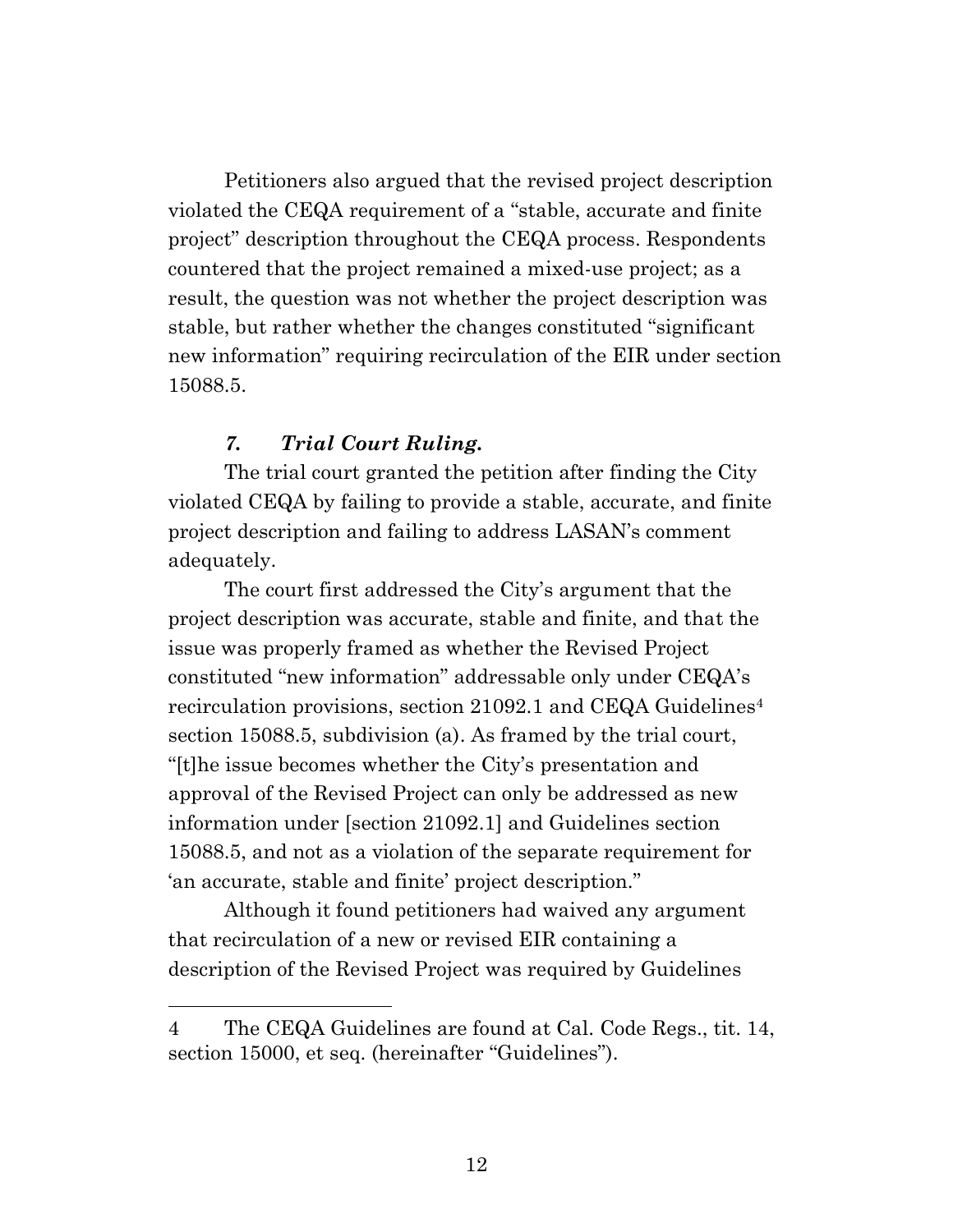section 15088.5, the court agreed that the Revised Project did not constitute "new information" requiring recirculation of the FEIR pursuant to that Guideline. The court held, however, that nothing in section 15088.5, foreclosed an argument that the project description had changed too much, i.e., was "unstable," even though recirculation was not required under section 21092.1.

In evaluating the stability of the project description, the court analyzed and applied *Inyo, supra,* 71 Cal.App.3d 185, *Washoe Meadows, supra,* 17 Cal.App.5th 277*, South of Market Community Action Network v. City and County of San Francisco*  (2019) 33 Cal.App.5th 321 (*SoMa*), and *Citizens for a Sustainable Treasure Island v. City and County of San Francisco* (2014) 227 Cal.App.4th 1036 (*Treasure Island*)*.* 

The trial court concluded the project description was impermissibly unstable. "As in *Washoe Meadows* and *Inyo,* the City's approval of the Revised Project must be set aside because the Project described in the DEIR, RDEIR, and FEIR differed significantly from the Revised Project adopted by the Advisory Agency. The difference between the Revised Project's 623 residential units and 60,000 square feet of commercial space and the Project's 422 residential units and 200,000 square feet of commercial space . . . runs afoul of the CEQA requirement . . . [that] 'for a project to be stable, the DEIR, the FEIR, and the final approval must describe substantially the same project.'" In particular, the court took issue with the fact the Revised Project was never subject to a formal comment period, which in the court's view presented a "moving target which impaired the public's ability to participate in the environmental review process."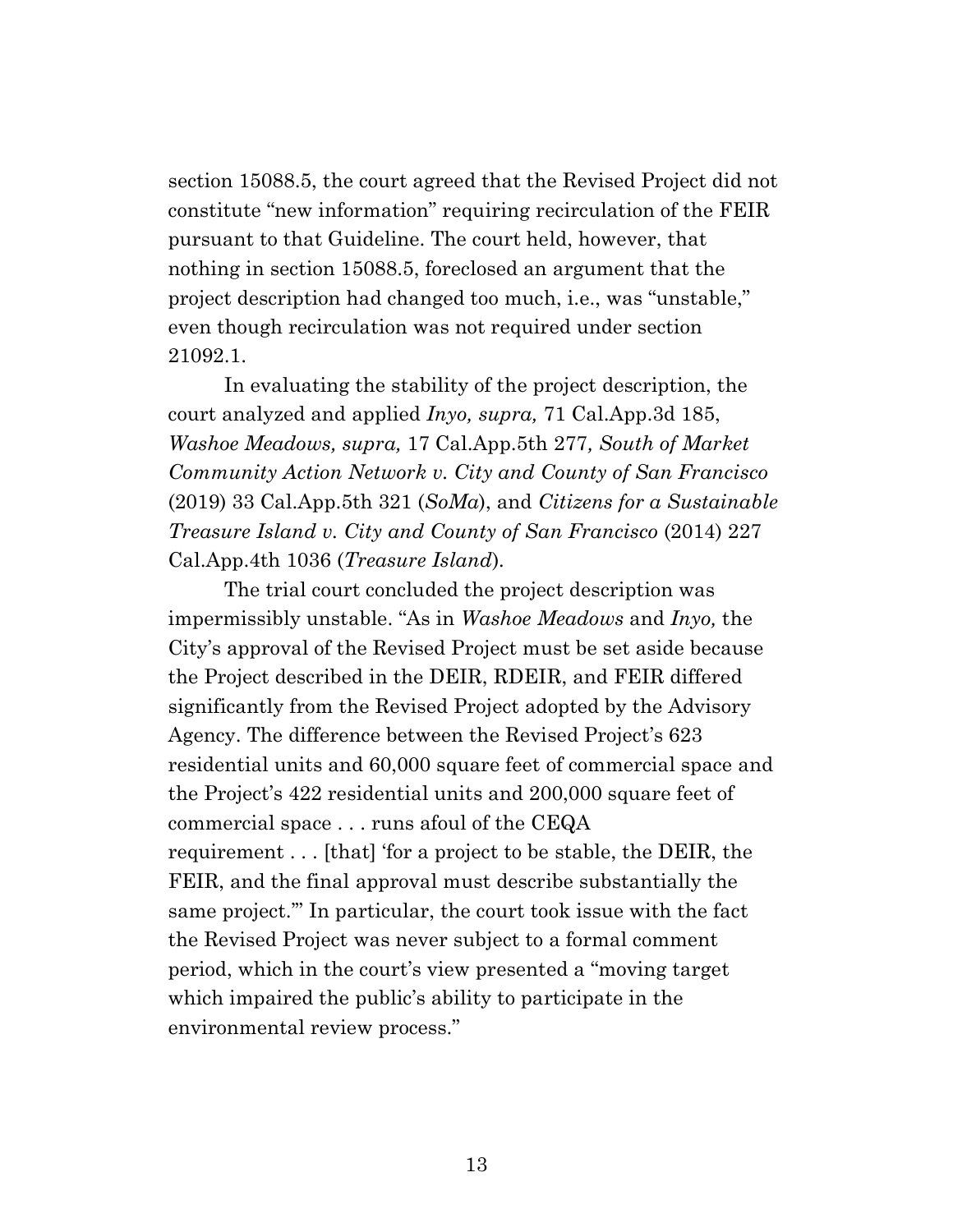The court rejected the City's reliance on *SoMa,* where two project alternatives (one commercial and one residential) that had similar physical footprints were evaluated side-by-side, with public comment on both schemes. "*SoMa* does not support the City's proposition that 'a project description is not rendered inadequate by changes in the allocation of space between defined project uses.'" The trial court distinguished *SoMa,* where there was one project with two options, and rejected the City's contention that the Revised Project was essentially the same mixed-use project as the original Project and the alternatives presented in the various iterations of the EIR, and was thus a "quintessential example of how CEQA" was supposed to operate as a project evolves in response to public comment.

The court opined, "an EIR's informative quality about environmental effects are irrelevant where different project descriptions vitiate the EIR process as a vehicle for intelligent public participation. . . . The issue is not whether the Revised Project has the same footprint, location, and environmental impacts as the Project, but rather whether the DEIR provided an accurate description of the Project and alternatives regardless of environmental impacts." "In this case, the Revised Project, a variant of Alternative 5 proposed in the FEIR, was adopted and was materially different than any alternative in the DEIR."

The court therefore concluded the DEIR "failed to identify a project or any alternative with a similar number of residential units and amount of commercial space as identified in the Revised Project. . . . The Revised Project's scope of 623 residential units was outside the range of any of the alternatives of the DEIR or RDEIR. . . . In sum, the problem with the stability of the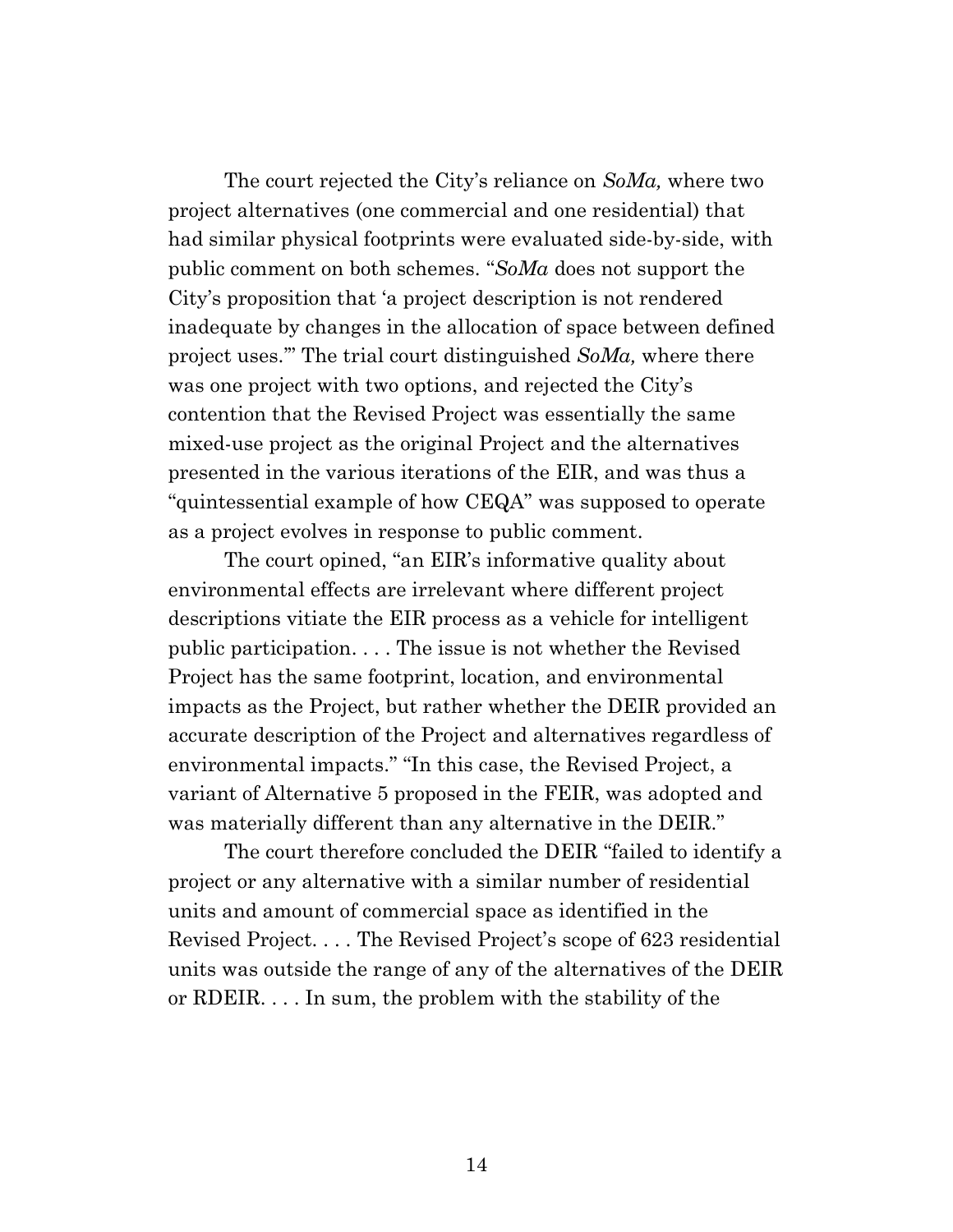Project description is the City's timing by presenting Alternative 5 for the first time in the FEIR."

The court observed that although failure to comply with CEQA's informational requirements does not require reversal unless the petitioner establishes prejudice, the differing project descriptions resulted in prejudice. The trial court concluded "the failure to include relevant information preclude[d] informed decision making and informed public participation, thereby thwarting the statutory goals of the EIR process," citing *Washoe Meadows.* The court also addressed substantive arguments regarding the FEIR's evaluation of environmental impacts (air quality, traffic, health risks, and public service impacts), and found fault only with what it concluded was a failure by the City to respond adequately to LASAN's evaluation of local sewer capacity. The trial court found error in the City's failure to fully analyze sewage impacts based on a potential lack of immediately available local sewer line capacity.

The trial court ordered the FEIR certification and Revised Project approval set aside, and ordered the City to prepare a new or supplemental EIR for public comment.

The trial court entered final judgment on September 25, 2019, issuing a writ of mandate.

#### **DISCUSSION**

The City argues on appeal that (1) Petitioners waived any recirculation challenge; (2) the trial court erred in adding a "materially different" test to CEQA's stable project description requirement because "significant new information" under section 15088.5 is the only ground upon which a trial court can order recirculation of an EIR; (3) the project description was not unstable; and (4) the City's response to LASAN's comment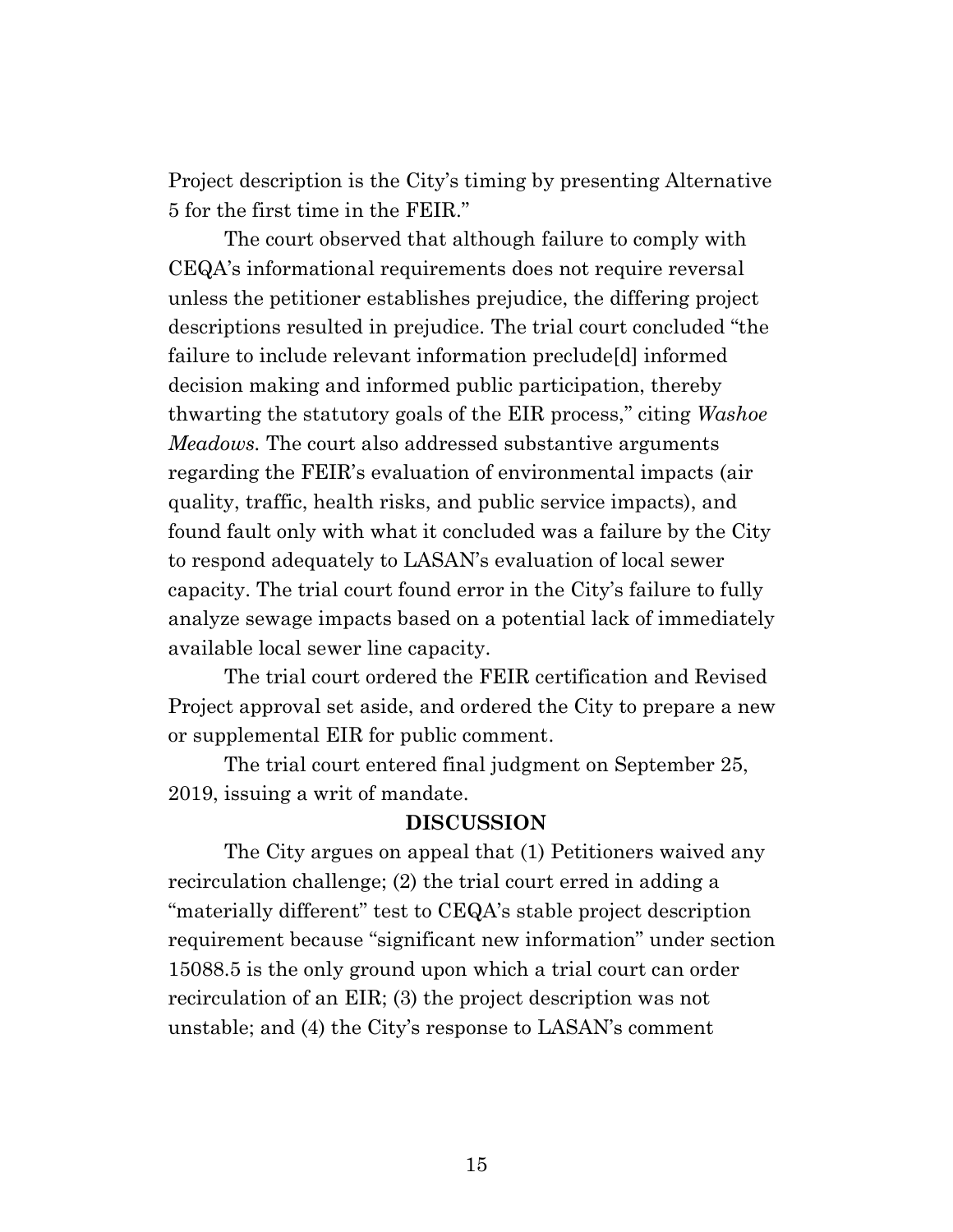regarding sewer impacts was adequate. Four amicus briefs<sup>5</sup> argue in favor of project approval, contending the trial court erred in not applying the section 15088.5 standard, and further argue that the trial court's test injects uncertainty into the CEQA process, discourages lead agencies from approving smaller projects in response to comments, and will result in a slowdown of new housing construction in a time of need. The California Attorney General and the Natural Resources Defense Council filed amicus briefs urging affirmance and asserting that the City's interpretation of CEQA would undermine public participation and informed decision-making.

### **I. OVERVIEW OF CEQA AND STANDARD OF REVIEW.**

#### **A. CEQA's Purpose and the Function of an EIR.**

CEQA advances four related purposes: (1) informing "the government and public about a proposed [project's] potential environmental impacts;" (2) identifying "ways to reduce or avoid environmental damage;" (3) preventing "environmental damage by requiring project changes via alternatives or mitigation measures when feasible;" and (4) disclosing "to the public the rationale for governmental approval of a project that may significantly impact the environment. [Citation.]" (*California Building Industry Assn. v. Bay Area Air Quality Management Dist*. (2015) 62 Cal.4th 369, 382 (*CBIA*).)

<sup>5</sup> California Renters Legal Advocacy and Education Fund, the League of California Cities and California State Association of Counties, the California Building Industry Association, and Saul Mejia, an individual, filed amicus briefs urging reversal.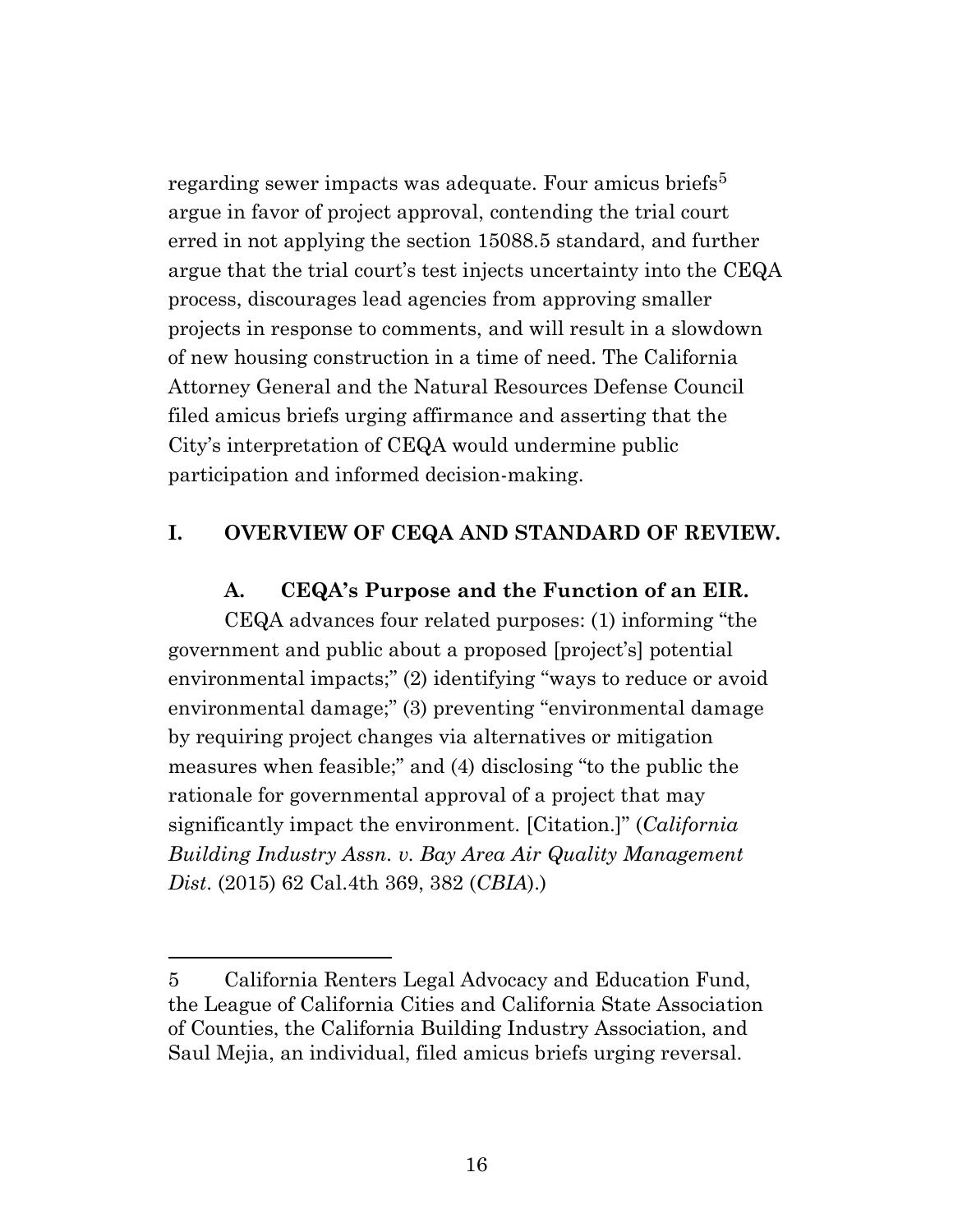"To further these goals, CEQA requires [public] agencies follow a three-step process when planning an activity that could fall within its scope. [Citations.] First, the agency must determine whether a proposed activity is a '[p]roject,' i.e., an activity that is undertaken, supported, or approved by a public agency and that 'may cause either a direct physical change in the environment, or a reasonably foreseeable indirect physical change in the environment.' [Citation.]" (*CBIA, supra,* 62 Cal.4th at p. 382.) "Second, if the proposed activity is a project, the agency must [determine] whether the project is exempt from the CEQA review process under either a statutory exemption [citation] or a categorical exemption set forth in the CEQA Guidelines [citations]. If the agency determines the project is not exempt, it must then decide whether the project may have a significant environmental effect. [If not,] the agency 'must "adopt a negative declaration to that effect."' [Citations.]" (*Ibid*., fn. omitted.) Finally, "if the agency finds the project 'may have a significant effect on the environment,' it must prepare an EIR before approving the project. [Citations.]" (*Ibid*.; *Sierra Club v. County of Fresno* (2018) 6 Cal.5th 502, 511-512 (*County of Fresno*).)

An EIR "is an informational document" designed to "provide public agencies and the public in general with detailed information about the effect [of] a proposed project . . . on the environment." (§ 21061.) The EIR also provides methods by "which the significant effects of such a project might be minimized" and proposes alternatives to the project. (*Ibid*.) "The EIR must set forth not only environmental impacts and mitigation measures to be reviewed and considered by state and local agencies, but also project alternatives [citations]—*including*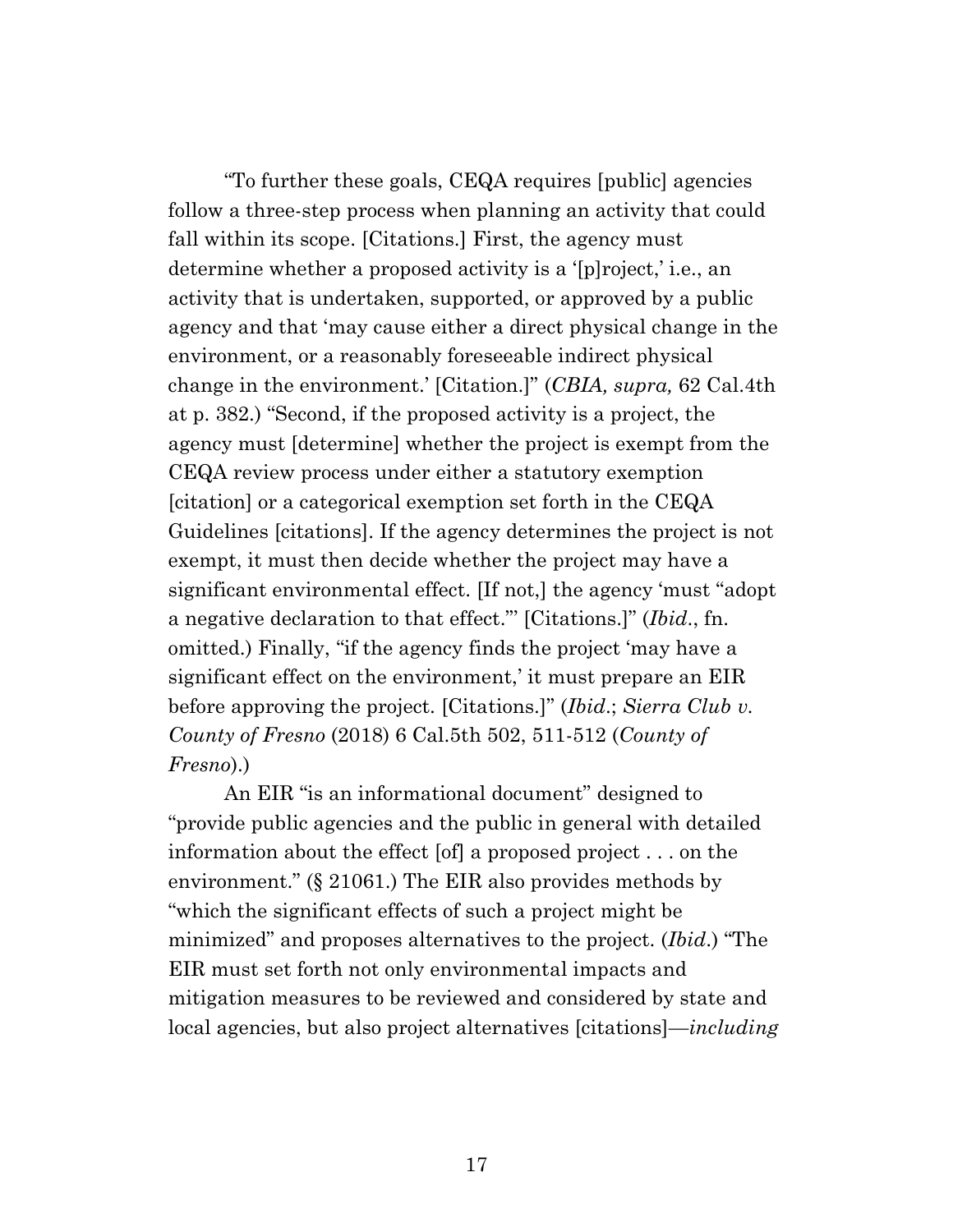*a 'no project' alternative*. [Citation.] . . . '[T]he mitigation and alternatives discussion forms the core of the EIR.' [Citation.]" (*Friends of the Eel River v. North Coast Railroad Authority* (2017) 3 Cal.5th 677, 713, Emphasis in original.)

#### **B. Standard of Review.**

An agency abuses its discretion under CEQA either by failing to proceed in the manner CEQA requires or by reaching factual conclusions unsupported by substantial evidence. (*Banning Ranch Conservancy v. City of Newport Beach* (2017) 2 Cal.5th 918, 935 (*Banning Ranch Conservancy*).) This "procedural issues/factual issues dichotomy" works well for courts reviewing agency determinations. (*County of Fresno, supra,* 6 Cal.5th at p. 512.) Judicial review of these two types of error differs significantly, however. "'While we determine de novo whether the agency has employed the correct procedures, "scrupulously enforc[ing] all legislatively mandated CEQA requirements" [citation], we accord greater deference to the agency's substantive factual conclusions. In reviewing for substantial evidence, the reviewing court "may not set aside an agency's approval of an EIR on the ground that an opposite conclusion would have been equally or more reasonable," for, on factual questions, our task "is not to weigh conflicting evidence and determine who has the better argument." [Citation.]' [Citation.]" (*Banning Ranch Conservancy, supra,* 2 Cal.5th at p. 935.)

"Where an EIR is challenged as being legally inadequate, a court presumes a public agency's decision to certify the EIR is correct, thereby imposing on a party challenging it the burden of establishing otherwise. [Citations.]" (*Sierra Club v. City of*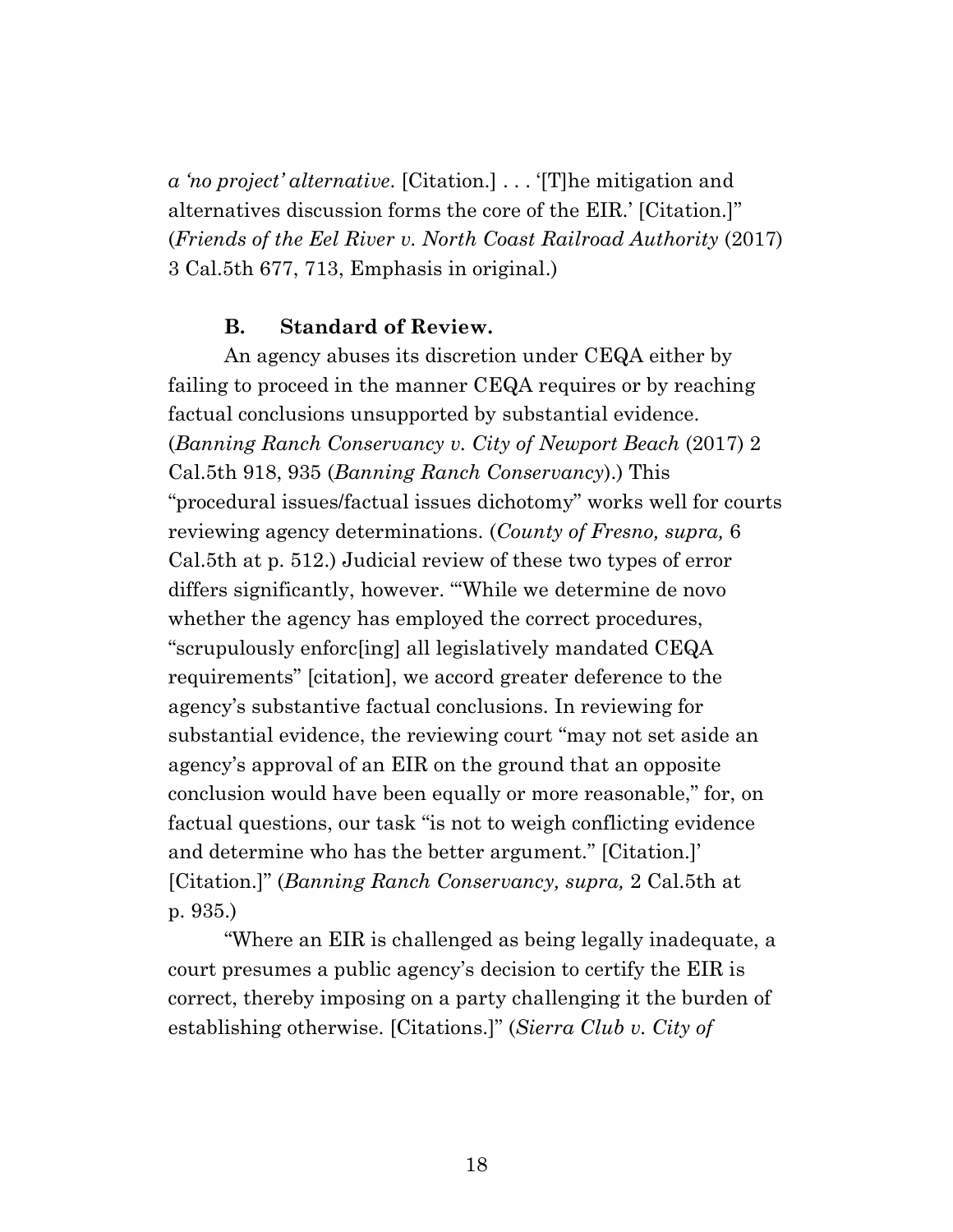*Orange* (2008) 163 Cal.App.4th 523, 530 (*City of Orange*).) Our review in a CEQA case, as in other mandamus actions, is the same as that of the trial court. (*In re Bay-Delta etc.* (2008) 43 Cal.4th 1143, 1162 (*Bay-Delta*).) We review the agency's action, not the trial court's decision, and our inquiry extends only to whether there has been a prejudicial abuse of discretion on the part of the agency. (*Id.* at pp. 1161–1162.) We do not pass upon the correctness of the EIR's environmental conclusions, but only upon its sufficiency as an informative document. (*Id.* at p. 1161.) Generally, that inquiry is a mixed question of law and fact subject to de novo review, "but to the extent factual questions predominate, the more deferential substantial evidence standard" of review applies. (*County of Fresno*, *supra,* 5 Cal.5th at p. 516.)

The failure to comply with CEQA's informational requirements does not require reversal unless there is prejudice. (§ 21005, subd. (b).) Such prejudice is found, however, if the failure to include relevant information precludes informed decision-making and informed public comment. (*Washoe Meadows, supra*, 17 Cal.App.5th at p. 290.) The omission of relevant information is deemed prejudicial "'regardless of whether a different outcome would have resulted if the public agency had complied with those provisions.' [Citations.]" (*Ibid*., citing § 21005, subd. (a).)

## **II. THE REVISED PROJECT DESCRIPTION COMPLIED WITH CEQA.**

### **A. CEQA's Stable Project Requirement.**

The primary purpose "of an EIR is to give the public and government agencies the information needed to make informed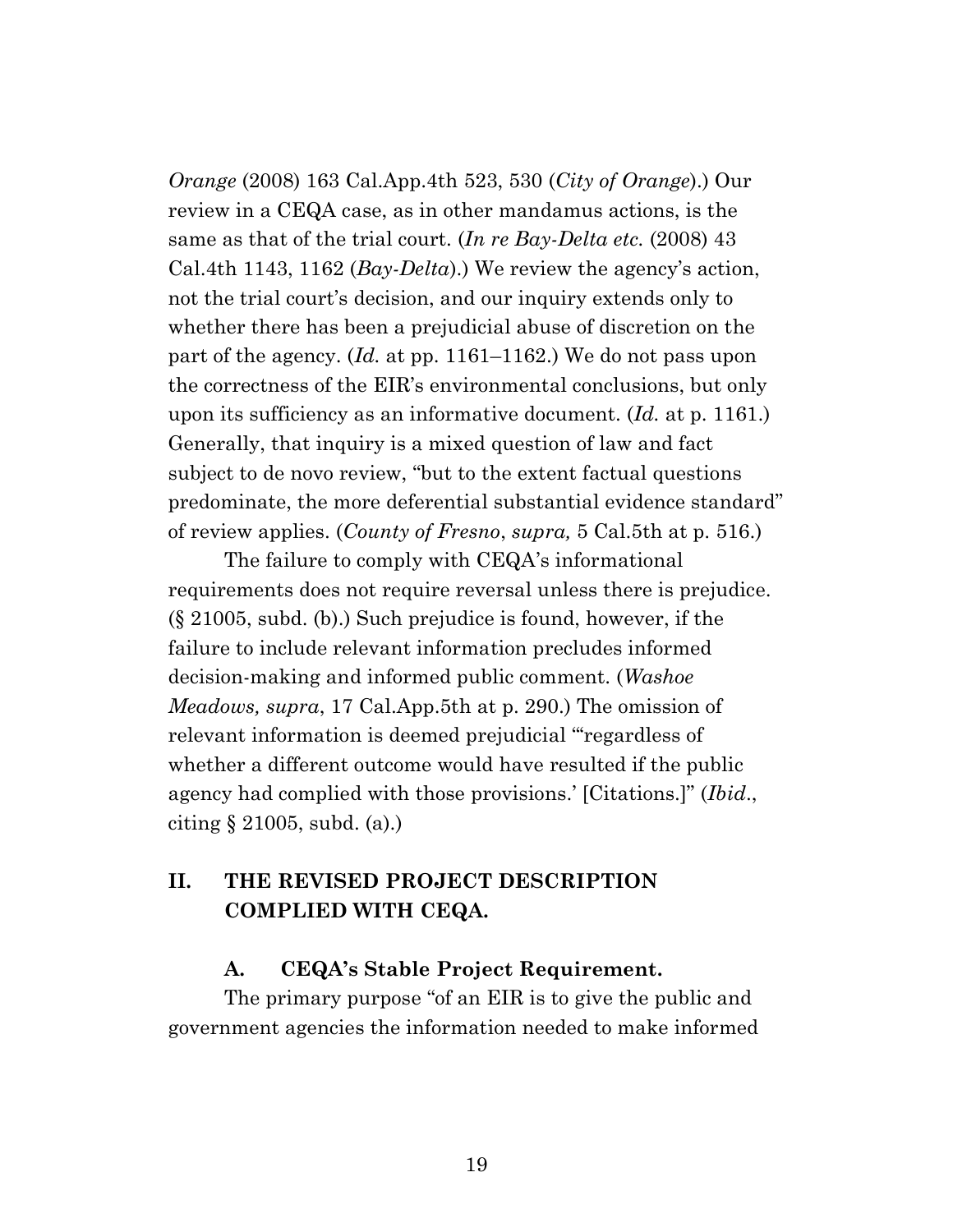decisions, thus protecting '"not only the environment but also informed self-government."' [Citation.]" (*Bay-Delta, supra,* 43 Cal.4th at p. 1162.) "The ultimate inquiry, as case law and the CEQA Guidelines make clear, is whether the EIR includes enough detail 'to enable those who did not participate in its preparation to understand and to consider meaningfully the issues raised by the proposed project.' [Citations.]" (*County of Fresno, supra,* 6 Cal.5th at p. 516.) The sufficiency of an EIR is to be evaluated in light of what is reasonably feasible. (*California Oak Foundation v. Regents of the University of Southern California* (2010) 188 Cal.App.4th 227, 262.) "The overriding issue on review is thus 'whether the [lead agency] reasonably and in good faith discussed [a project] in detail sufficient [to enable] the public [to] discern from the EIR the "analytic route the . . . agency traveled from evidence to action." [Citation.]' [Citation.]" (*Ibid*.)

A draft EIR must contain a project description. (*SoMa, supra,* 33 Cal.App.5th at p. 332.) An accurate project description is the "*sine qua non*" of an informative and legally sufficient EIR. (*Ibid*.) The project description must include (a) the precise location and boundaries of the proposed project, (b) a statement of the objectives sought by the proposed project, (c) a general description of the project's technical, economic and environmental characteristics, and (d) a statement briefly describing the intended use of the EIR. (Guidelines, § 15124, subds. (a)–(d).)

The project description must be "accurate, stable and finite[.]" (*Inyo, supra*, 71 Cal.App.3d at p. 193.) "A project description that gives conflicting signals to decision makers and the public about the nature of the project is fundamentally inadequate and misleading. [Citation.]" (*SoMa, supra,* 33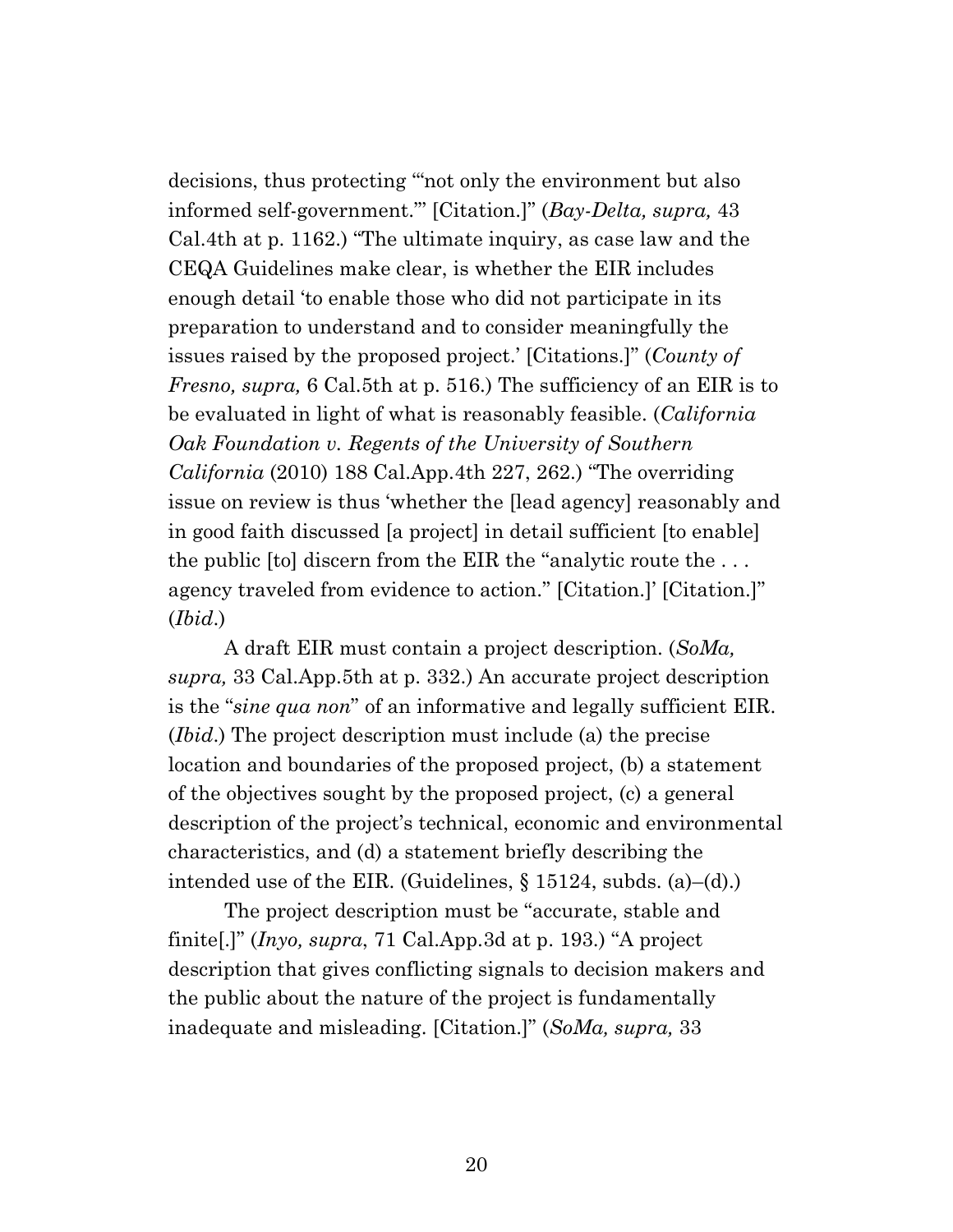Cal.App.5th at p. 332.) This description of the project is an indispensable element of a valid EIR. (*Washoe Meadows, supra*, 17 Cal.App.5th at p. 287.) Whether the EIR adequately describes the project is reviewed de novo. (*Ibid.*)

A quintet of cases evaluating whether a project description remained stable throughout the EIR process provides some guideposts for interpreting the stable project description requirement. A salient conclusion emerges from these cases: a stable description permits informed public participation in the environmental review process. Without that, the purposes of CEQA are nullified and the statute is violated.

#### *1. Inyo.*

*Inyo* was the first decision to articulate the need for a stable, definite, and unambiguous project description as part of CEQA's environmental review process. The project in *Inyo* involved the extraction of subsurface water in the Owens Valley by the City of Los Angeles's Department of Water and Power. (*Inyo, supra*, 71 Cal.App.3d at p. 188.) Although the EIR initially described the project as a proposed increase in extraction of subsurface water, other portions of the EIR discussed different proposals. (*Id*. at p. 190.) These proposals included adding extensive infrastructure, including canals, substantially increased pumping of groundwater, and export of additional groundwater through the City's aqueducts to the San Fernando Valley. (*Ibid*.) As a result, it was unclear what project was being evaluated. The environmental impact discussed in the FEIR was extensive, including irreversible changes to natural vegetation. (*Id.* at p. 191.)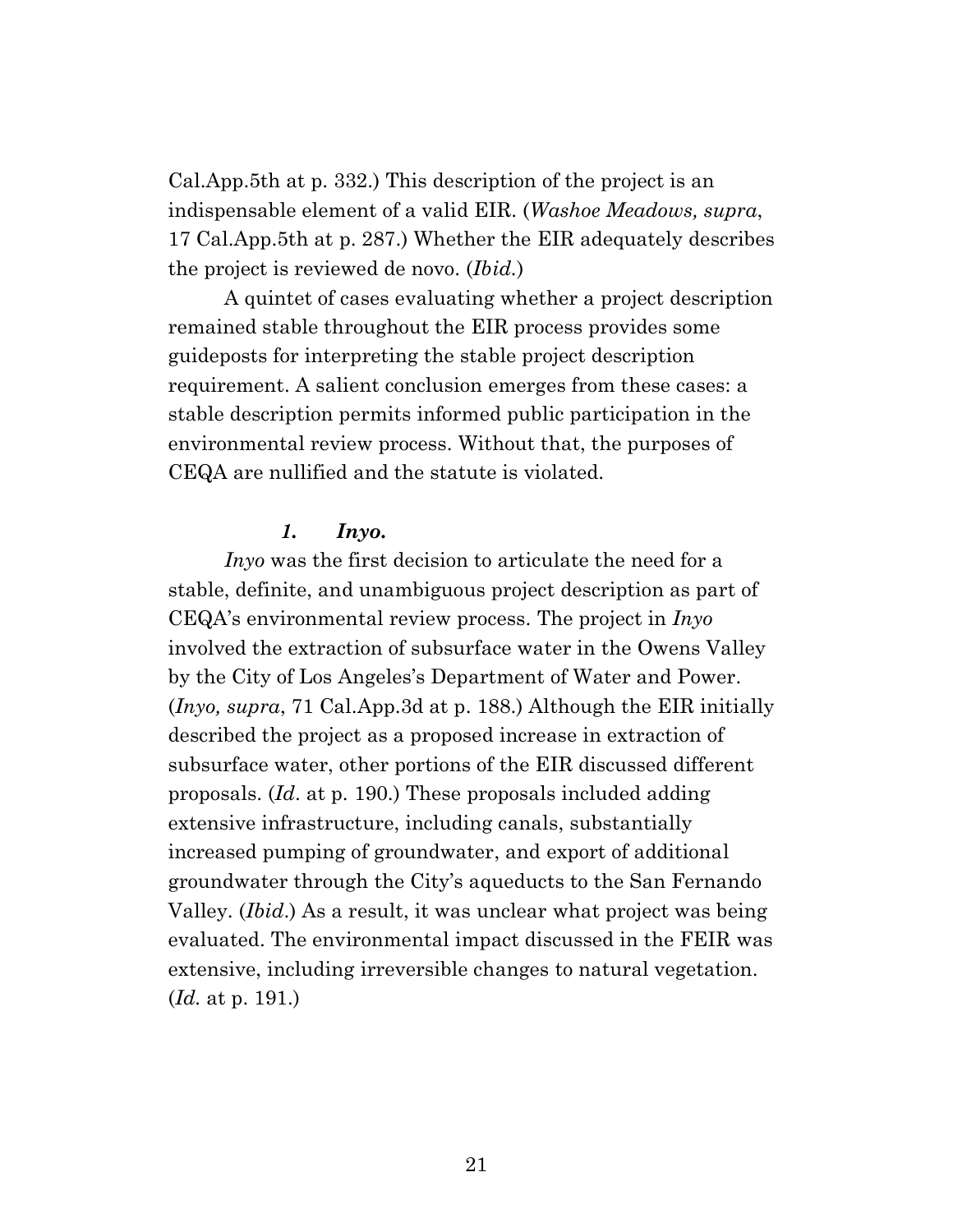*Inyo* acknowledged that the EIR adequately described the broader project's environmental effects, and thus the informative quality of the EIR's environmental forecasts were not affected by the "ill-conceived, initial project description." (*Inyo, supra*, 71 Cal.App.3d at p. 197 [elasticity of project concept did not vitally affect the impact sections of the report].) Nonetheless, the court concluded that the "incessant shifts among different project descriptions [within the same EIR] vitiate[d] the City's EIR process as a vehicle for intelligent public participation," because "[a] curtailed, enigmatic or unstable project description draws a red herring across the path of public input." (*Id*. at pp. 197, 198.)

#### *2. Washoe Meadows.*

More recently, in *Washoe Meadows, supra*, 17 Cal.App.5th 277, the court reiterated CEQA's requirement of a clear and unambiguous project description. In *Washoe Meadows*, the California State Department of Parks and Recreation (the Department) proposed the "'Upper Truckee River Restoration and Golf Course Reconfiguration Project'" to improve Truckee River and Lake Tahoe water quality, and to preserve and protect wildlife habitat. (*Id*. at pp. 282–284.) The draft EIR identified five alternatives for the project without specifying a preferred alternative, stating the Department would select a preferred alternative after "'receipt and evaluation of public comments.'" (*Id.* at p. 283.) A discussion of that decision would be included in the FEIR. (*Ibid.*) The FEIR "identified '[a] refined version of Alternative 2'" as the "proposed preferred alternative" and explained the environmental rationales for the choice. (*Id.* at pp. 283–284.)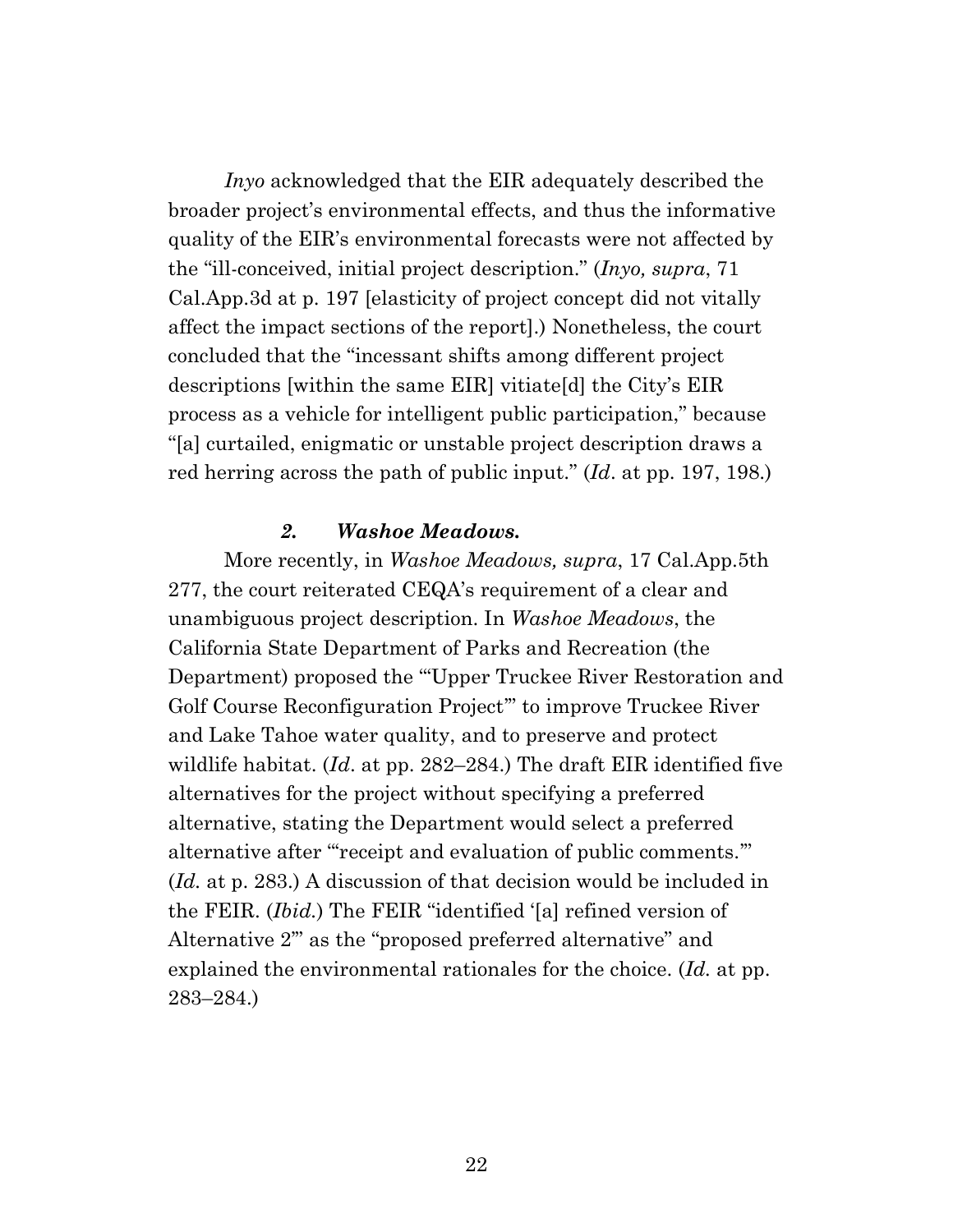*Washoe Meadows* found this project description legally impermissible under CEQA. (*Washoe Meadows, supra*, 17 Cal.App.5th at p. 285.) "Dispositive of this appeal is the [draft] EIR's failure to provide the public with an accurate, stable and finite description of the project." (*Ibid*.) "Rather than providing inconsistent descriptions of the scope of the project at issue, the DEIR did not describe a project at all. Instead, it presented five different alternatives . . . ." (*Id.* at p. 288.) "'A DEIR that states the eventual proposed project will be somewhere in "a reasonable range of alternatives" is not describing a stable proposed project.'" (*Ibid*.) "But as [*Inyo*] makes clear, the problem with an agency's failure to propose a stable project is not confined to 'the informative quality of the EIR's environmental forecasts.' [Citation.] Rather, inconsistencies in a project's description, or (as here) the failure to identify or state any project at all, impairs the public's right and ability to participate in the environmental review process." (*Ibid*.) In particular, *Washoe Meadows* took issue with the vast differences in the five alternatives, each located in a different place along the Truckee River and thus creating a different footprint, and each creating a different set of impacts requiring different mitigation measures. (*Id.* at p. 289.)

*Washoe Meadows* found the Department was able to provide certainty; it had selected a preferred alternative as part of its public scoping process for the project. (*Washoe Meadows*, *supra*, 17 Cal.App.5th at pp. 283–284.) But it simply failed to "describe a project at all. Instead, it presented five different alternatives for addressing the Upper Truckee River's contribution to the discharge of sediment into Lake Tahoe, and indicated that following a period for public comment, one of the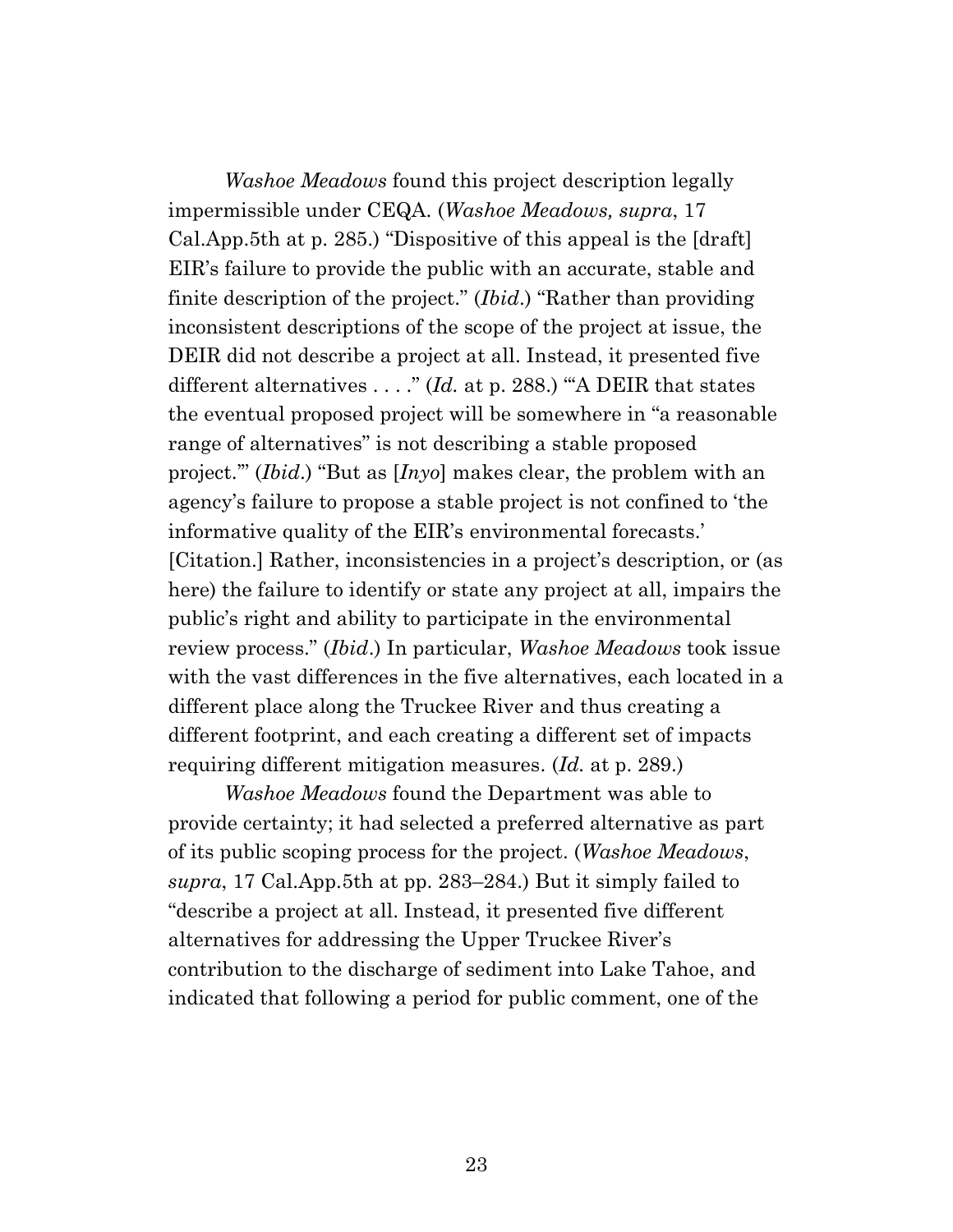alternatives, or a variation thereof, would be selected as the project." (*Id*. at p. 288.)

It did not matter to the *Washoe Meadows* court that the draft EIR thoroughly analyzed the alternative that was ultimately selected in the final EIR. (*Washoe Meadows, supra*, 17 Cal.App.5th at p. 288.) "[T]he problem with an agency's failure to propose a stable project is not confined to 'the informative quality of the EIR's environmental forecasts.' [Citation.]" (*Ibid*.) Rather, a failure to identify or select a project at all "impairs the public's right and ability to participate in the environmental review process." (*Ibid*.)

#### *3. SoMa.*

The project in *SoMa* involved a four-acre site in downtown San Francisco in the area of Fifth and Mission Streets intended to provide mixed-use space for the area's technology industry. (*SoMa, supra,* 33 Cal.App.5th at pp. 327–328.) The existing space consisted of seven parking lots and eight buildings with approximately 317,700 square feet of space that included the historic Chronicle Building. (*Id* at p. 328.) The DEIR described two options for the project, a "residential scheme" and an "office scheme." (*Ibid.*) The project would consist of buildings ranging from 195 to 470 feet tall. (*Ibid.*) Under both schemes, the project's square footage was approximately the same, although the office scheme had a larger "'building envelope' and higher density than the residential scheme." (*Ibid*.) Following public comment, the City's planning commission approved the project. (*Id.* at pp. 328- 329)

In *SoMa,* the petitioners challenged the FEIR as "inadequate" because it presented two different schemes, and as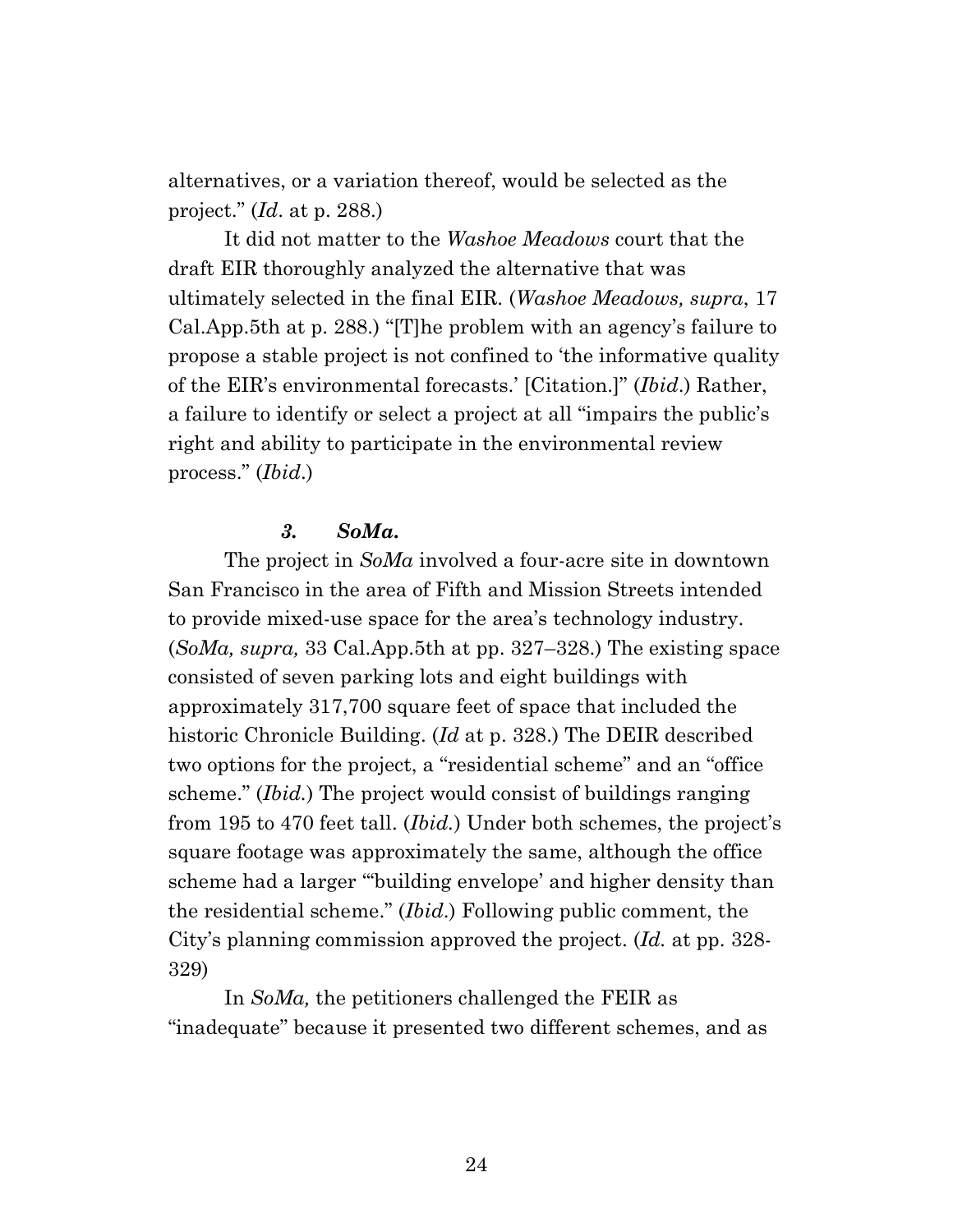a result was confusing and hampered their "ability to understand which project was actually proposed and analyzed." (*SoMa, supra,* 33 Cal.App.5th at p. 332.) *SoMa* rejected this contention because under both schemes, the project involved construction of ground floor space, similar massing of structures, retention of the historic Chronicle Building, demolition of all other buildings on the site, and construction of four new buildings ranging from 195 to 470 feet. (*Id.* at p. 333.) The DEIR contained text and tables describing in detail both schemes. (*Ibid.*) Thus, "the record reveals the EIR in this case described one project—a mixed-use development involving the retention of two historic buildings, the demolition of all other buildings on the site, and the construction of four new buildings and active ground floor space—with two options for different allocations of residential and office units. The analysis was not curtailed, misleading, or inconsistent. If anything, it carefully articulated two possible variations and fully disclosed the maximum possible scope of the project. The project description here enhanced, rather than obscured, the information available to the public." (*Id.* at pp. 333–334, fn. omitted.)

In conclusion, *SoMa* observed "[p]laintiffs do not dispute the [draft] EIR's project description met CEQA technical requirements, and do not describe any information that was required to be included in the project description but was not. [Citation.]" (*SoMa, supra,* 33 Cal.App.5th at p. 332.) In fact, the draft EIR included "site plans, illustrative massing, building elevations, cross-sections and representative floor plans for both options." (*Id*. at p. 333.) Thus, the project description met the information required by the Guidelines. (*Id*. at p. 355; see also Guidelines, § 15093, subd. (a) [requiring a general description of the project's technical, economic and environmental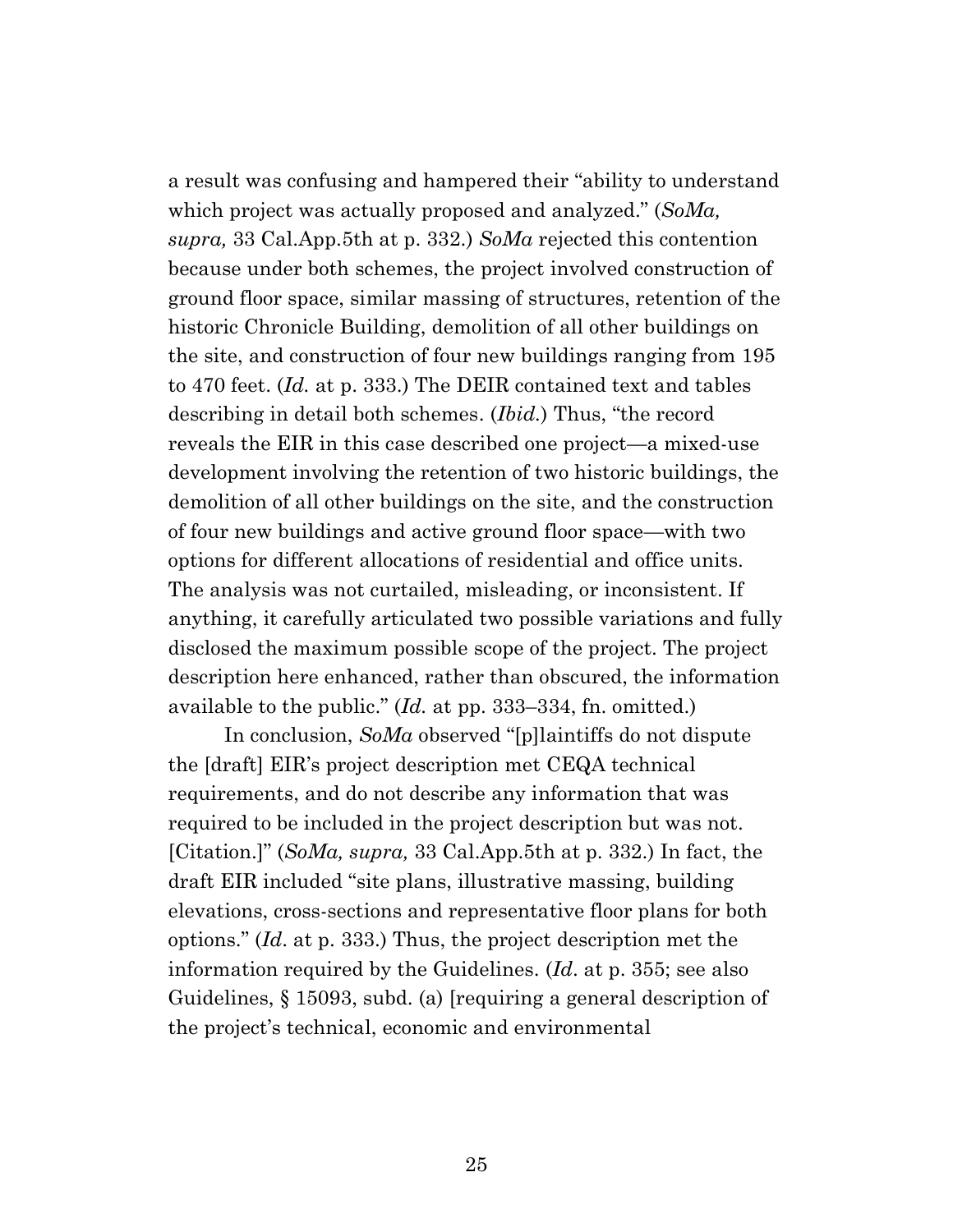characteristics].) "In any event, when assessing the legal sufficiency of an EIR, we do not look for perfection, but [for] 'adequacy, completeness, and a good faith effort at full disclosure.' [Citations.]" (*Soma*, *supra*, at p. 334.)

#### *4. Treasure Island.*

*Treasure Island* involved a 20-year development plan to convert a former military base on a man-made island in the San Francisco Bay into a new mixed-use community. (*Treasure Island, supra*, 227 Cal.App.4th at p. 10431044.) The island was contaminated with hazardous waste requiring extensive cleanup. (*Id.* at p. 1056.) As a result, the project proponents could not precisely predict when the island would be available for development. (*Id.* at pp. 1056–1057.)

The City and County of San Francisco certified the FEIR containing a mixed-use development consisting of up to 8,000 residential units (25 percent of which were to be below-market), up to 140,000 square feet of retail space and 100,000 square feet of new office space, restoration and reuse of historic buildings, 300 acres of park, plus bike and transit facilities. (*Treasure Island, supra*, 227 Cal.App.4th at p. 1044.) Due to the hazardous materials cleanup, the project was to be constructed in phases over a 15- to 20-year period. (*Ibid*.)

*Treasure Island* rejected claims that the project description was inadequate and misleading*.* (*Treasure Island, supra*, 227 Cal.App.4th at p. 1055.) *Treasure Island* concluded that a project description that included both fixed elements (such as street layouts) and conceptual elements (such as the shape of buildings or specific landscape designs) was all that could be meaningfully provided at present. (*Id.* at pp. 1053–1054.) Although the EIR in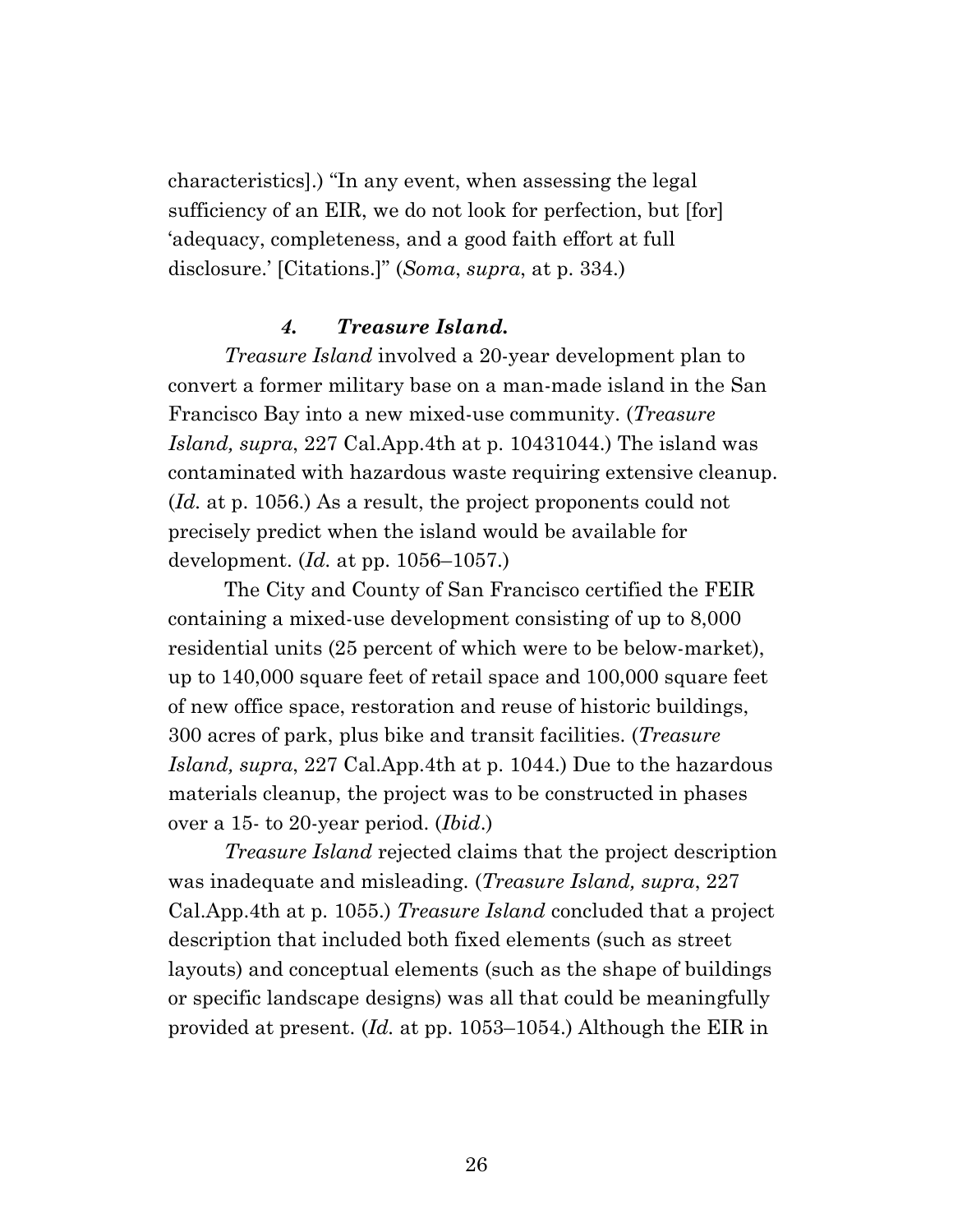*Treasure Island* did not describe the details of all elements of the project, the agency committed to conduct subsequent CEQA review when project details were developed. (*Id*. at p. 1051.) "The EIR repeatedly acknowledges the duty to perform supplemental review under section 21166 as the [p]roject builds out over 15 to 20 years." (*Ibid*.) Thus, the EIR could not be faulted for not providing detail that, due to the nature of the project, simply did not exist at the time of the FEIR. (*Id.* at p. 1054, citing Guidelines, § 15146 ["'[T]he degree of specificity required in an EIR will correspond to the degree of specificity involved in the underlying activity which is described in the EIR.'"].)

*Treasure Island* distinguished *Inyo* on the ground that *Inyo*  did not address "a situation where the project was rendered unstable simply because specific building and design decisions were not made in the EIR. Rather, in [*Inyo,*] the parameters of the prospective project itself were unclear [because initially the] EIR described the project as a 51-cubic-feet-per-second increase in surface pumping to supply water used in the Owens Valley. [Citation.] The EIR, however, went on to analyze a project far greater in scope, including higher rates of pumping and a vast infrastructure needed to deliver water to Los Angeles County. [Citation.] [Further,] the project description changed throughout the EIR itself." (*Treasure Island, supra*, 227 Cal.App.4th at pp. 1054–1055.) In the case before it, *Treasure Island* found the EIR was sufficient because it contained an 84-page section describing the project in great detail, including project features, site plans, permits, and agencies with jurisdiction. (*Id.* at p. 1055.)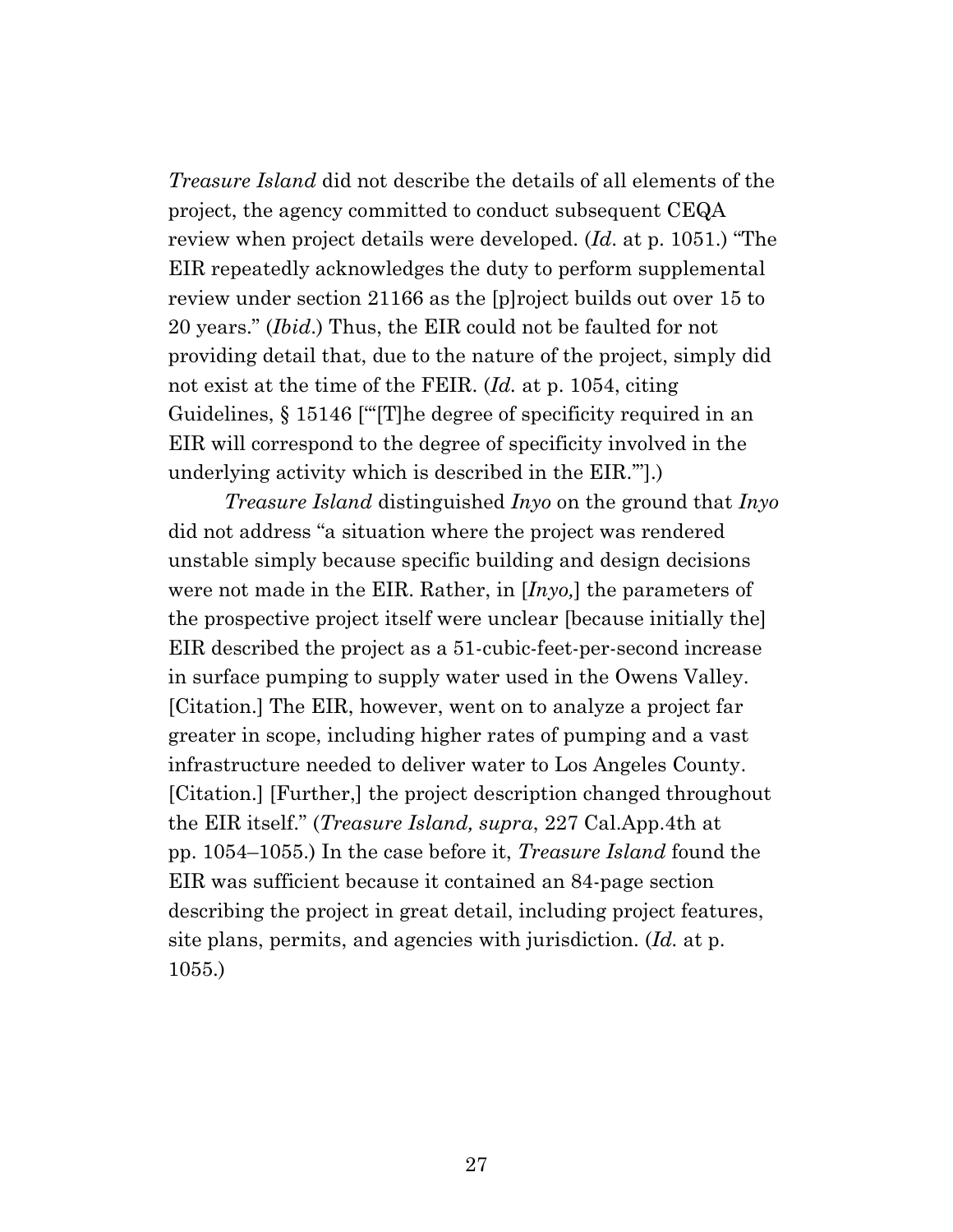### *5. Stop the Millennium.*

In 2008, Millennium Hollywood LLC (Millennium) proposed to build a mixed-use development with a hotel, office space, a sports club, residences, commercial space and restaurants. (*STOPTHEMILLENNIUMHOLLYWOOD.COM v. City of Los Angeles* (2019) 39 Cal.App.5th 1, 6 (*Stop the Millennium*).) The project site consisted of 4.47 acres near Hollywood Boulevard on Vine Street surrounding the historic Capitol Records building. (*Ibid*.) The project would consist of three separate towers arising out of low-rise buildings surrounding the preserved Capitol Records building and incorporate extensive open space. (*Ibid.*) The permit application contained detailed site plans, elevations for the buildings, and architectural renderings. (*Id.* at p. 7.) After being informed the enclosed balconies would require a variance, Millennium took no further action on the project until 2011. (*Ibid.*)

Millennium submitted a new proposal in April 2011. The proposal's project shared similarities with the 2008 project, but did not contain much detail about what Millennium proposed to build, instead describing a project that was '"a mix of land uses, including residential dwelling units, luxury hotel rooms, office and associated uses, restaurant space, [a] health and fitness club [ ] and retail establishments.'" (*Stop the Millennium, supra,* 35 Cal.App.5th at pp. 7–8.) The draft EIR similarly contained few specifics, stating that the project "'would implement a Development Agreement . . . that would vest the [p]roject's entitlements, establish detailed *and flexible* development parameters for the Project Site and ensure that the [p]roject is completed consistent with [these parameters].'" (*Id.* at p. 9.) Further, the DEIR stated that because flexibility was key, "a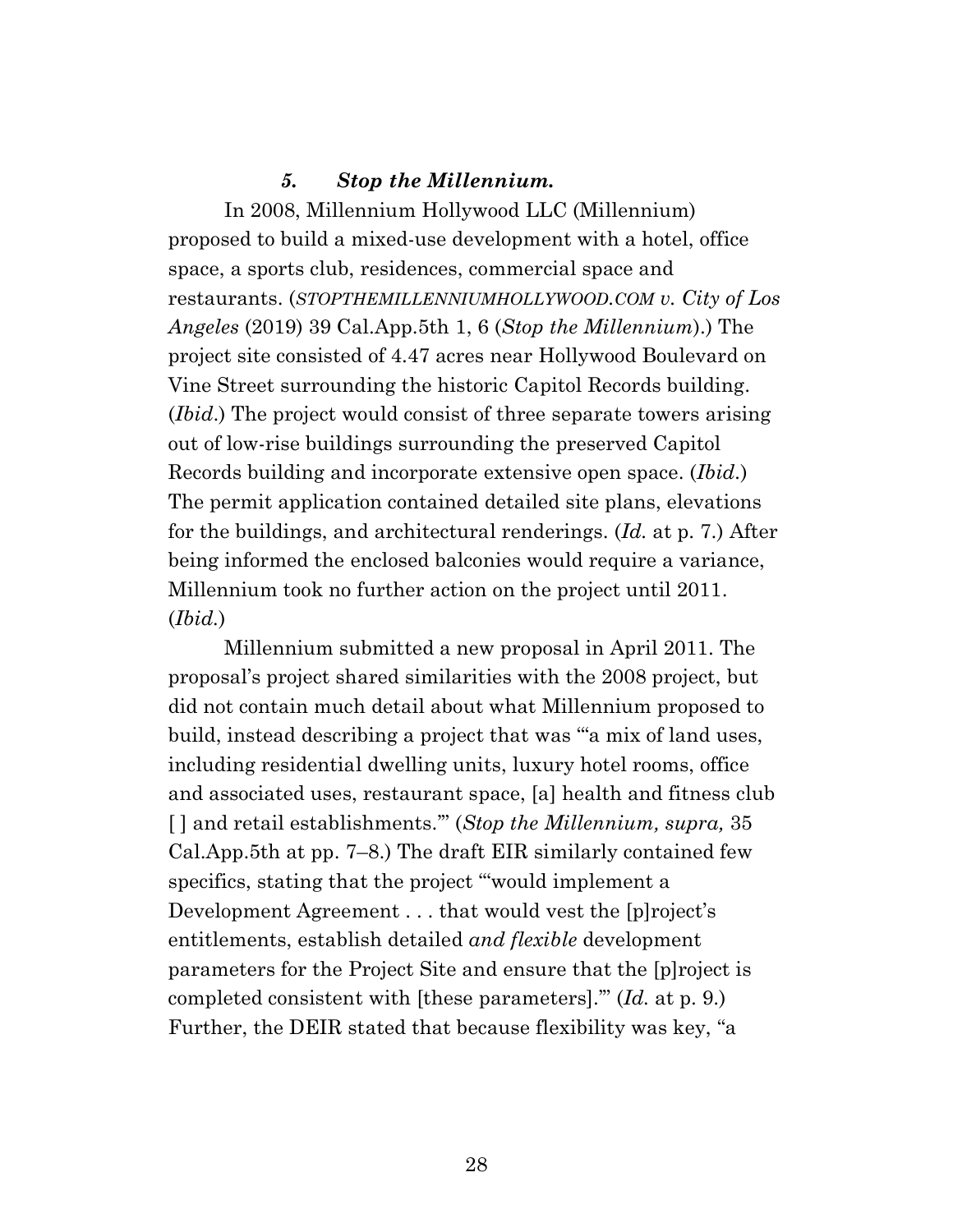conceptual plan has been prepared as an *illustrative scenario* to demonstrate *a potential development program.*" (*Id.* at pp. 9–10.) The conceptual plan and two other scenarios were identified in the DEIR. (*Id.* at p. 10.) The FEIR, published in 2013, included without modification the project description in the DEIR. (*Id.* at p. 11.)

The trial court concluded the project description was not stable or finite because the conceptual approach used to define the project impermissibly deferred a portion of the environmental impact analysis. (*Stop the Millennium, supra,* 35 Cal.App.5th at p. 14.) *Stop the Millennium* relied on *Inyo* and *Washoe Meadows.* (*Id.* at p. 18.) "In this case, the project description is not simply inconsistent, it fails to describe the siting, size, mass, or appearance of any building proposed to be built at the project site. The draft EIR does not describe a building development project at all. Rather, it presents different conceptual scenarios that Millennium or future developers may follow for the development of this site. These concepts and development scenarios—none of which may ultimately be constructed—do not meet the requirement of a stable or finite proposed project." (*Id.*  at p. 18.) *Stop the Millennium* affirmed the trial court, finding Millennium's conceptual approach to the project failed to present any concrete proposal, thereby creating an obstacle to informed public participation. (*Id.* at p. 20.)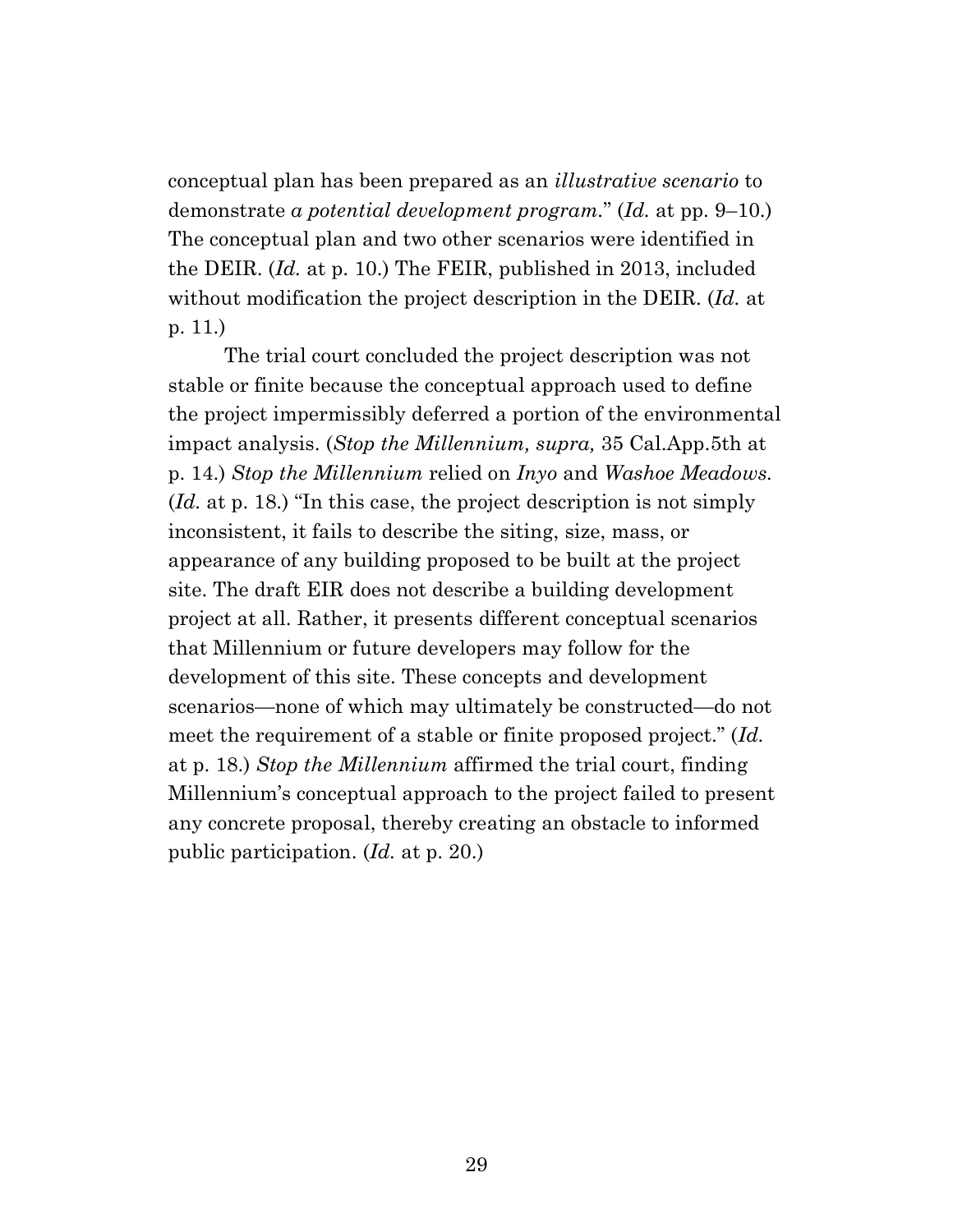## **B. The Revised Project—a Variant of Alternative 5—–Complied With CEQA.**

### *1. The Revised Project Retained the Same Components.*

As the case law illustrates, the requirement of an accurate, stable, and finite project description is the "sine qua non" of an informative and legally sufficient EIR. (*SoMa, supra,* 33 Cal.App.5th at p. 332.) As noted above, this requirement has been reiterated in a number of cases since the seminal case of *Inyo*. (See, e.g., *Treasure Island, supra*, 227 Cal.App.4th at p. 1052 ["This court is among the many which have recognized that a project description that gives conflicting signals to decision makers and the public about the nature and scope of the project is fundamentally inadequate and misleading [citation.]"]; *Communities for a Better Environment v. City of Richmond* (2010) 184 Cal.App.4th 70, 84–89 [EIR failed as an informational document because the project description was inconsistent and obscure as to the true purpose and scope of the project]; *San Joaquin Raptor Rescue Center v. County of Merced* (2007) 149 Cal.App.4th 645, 653 ["'[a]n EIR must include detail sufficient to enable those who did not participate in its preparation to understand and to consider meaningfully the issues raised by the proposed project[ ]'"].)

Here, the City did not violate CEQA's requirement of an accurate, stable, and finite project description. The project, from inception through approval, was a mixed-use commercial/ residential project on a defined project site. The only changes involved the composition and ratio of the residential to commercial footprint, but the proposals demonstrate that the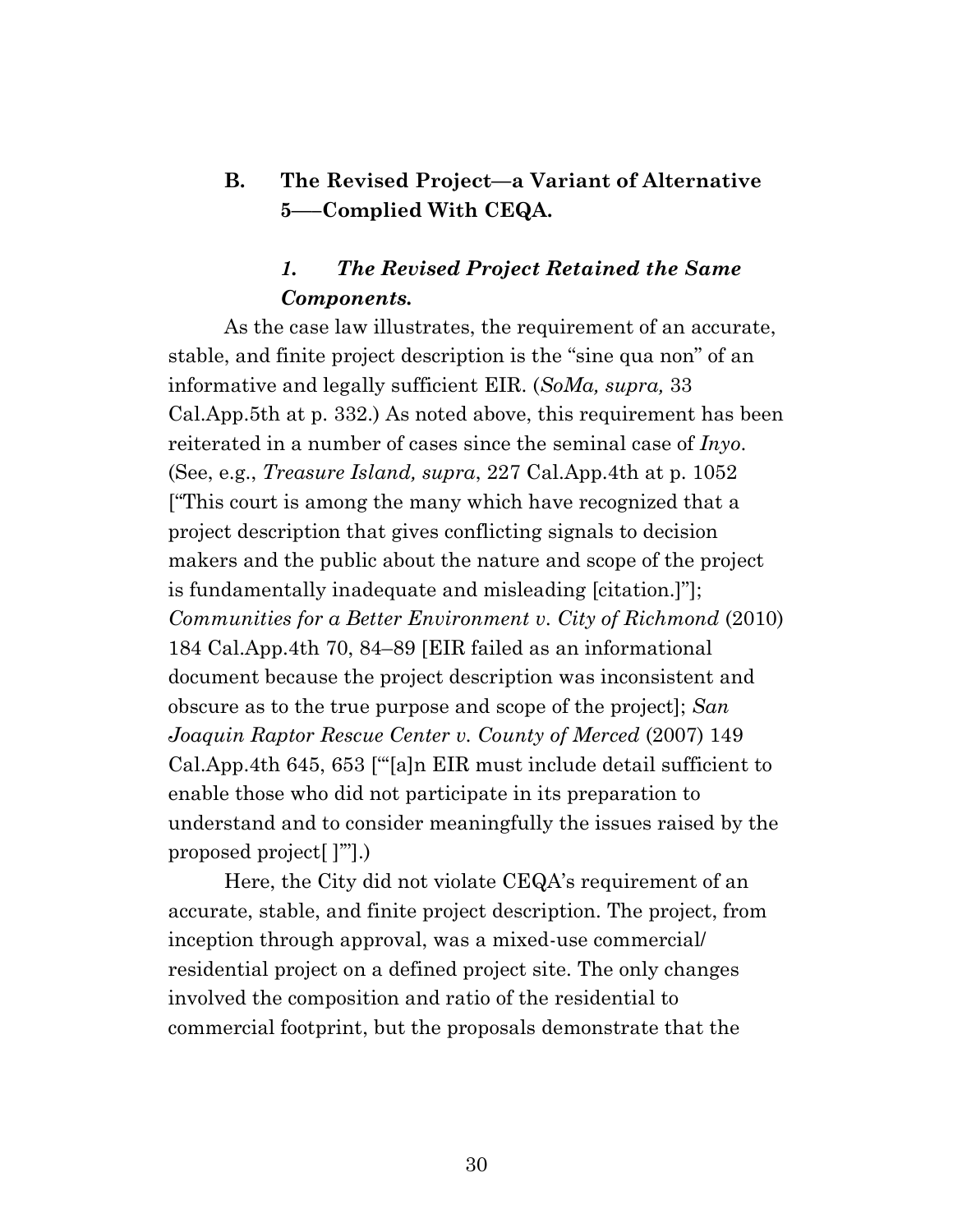overall size of the project remained consistent, and the site remained the same.

The project started as a nearly equal balance of commercial (200,000 square feet) and residential (387,000 square feet, 422 units) uses. The four alternatives in the DEIR included a mixeduse project containing 283 residential units and a reduced commercial footprint, an all-commercial project of 583,000 square feet in a nine-story structure, and a mixed-use project that did not require a zoning change but would consist of 350 residences (259,600 square feet) and 160,000 square feet of commercial space in a seven-story residential tower and a two-story commercial building.

Alternative Five, presented in the FEIR, consisted of 675 residences (615,000 square feet), and a reduced amount of commercial space (60,000 square feet), with the latter reduction in size intended to address comments regarding traffic impacts from commercial development. Ultimately, the Revised Project had a slightly smaller residential component than Alternative 5 (623 residences), and the same amount of commercial space (60,000 square feet).

In terms of the buildings' profile, the initial DEIR presented a mix of building uses that ranged from seven buildings in the initial project (one- and two-story buildings), to the Reduced Project alternative in the DEIR (one- and two-story commercial uses with two five-story buildings comprising the residential component), the All Commercial Project (multiple buildings up to three stories, with a nine-story parking structure), and the By Right Project with a seven-story residential building. The Revised Project contained three fewer commercial buildings than the original project and contained the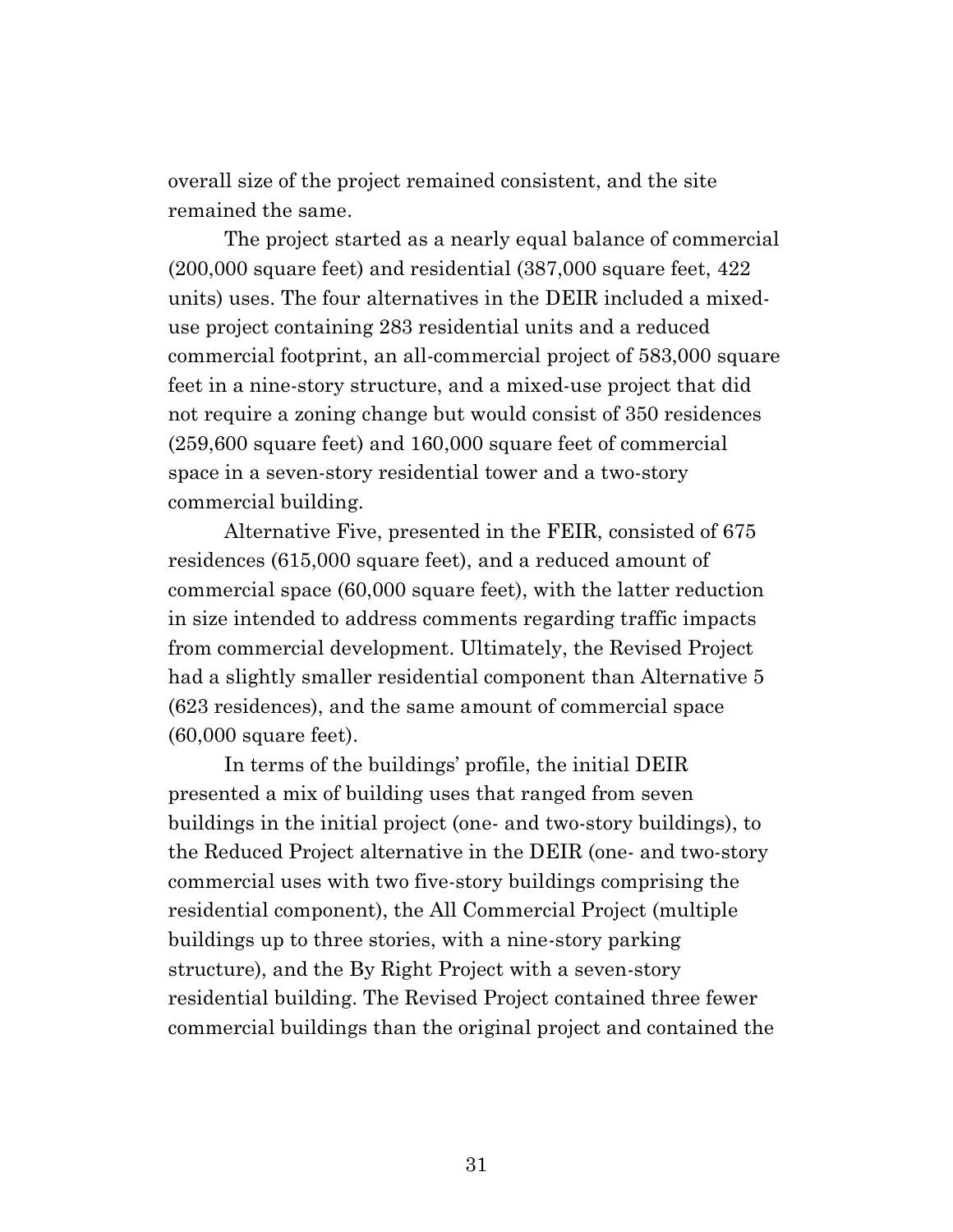same number of residential buildings (two), each of which would be six to seven stories high.

An analysis of the various permutations of the project alternatives establishes that if residential units were added, commercial space was subtracted. Various arrangements of building profiles were proposed within this framework, yet the physical layout of the project itself remained consistent and within the defined outline of the project site. Admittedly, the approved project had a slightly different mix of residential versus commercial development than the alternatives presented in the DEIR and FEIR. While the number of residences in the approved project exceeded the number of housing units in the various alternatives in the DEIR, it was less than the number of residences in the FEIR's alternative 5. Under the circumstances, the project definition was sufficiently accurate and stable.

*Inyo* is readily distinguishable*.* In *Inyo*, the project description was flawed because it was internally inconsistent within the DEIR and because the actual project was much larger in scope than some versions of the project description in the DEIR. (*Inyo, supra,* 71 Cal.App.3d at pp. 197, 198.) Here, the public was given the opportunity to consider and comment on various alternative compositions of the proposed residential/commercial mixed-use development all within a defined project footprint. The alternative selected, although not included within the DEIR or FEIR, mitigated traffic impacts by altering the residential/commercial mix, stayed within the project footprint, and was consistent with the mixed-use project definition.

*Washoe Meadows* also is readily distinguishable*.* As noted above, in that case the state agency presented multiple project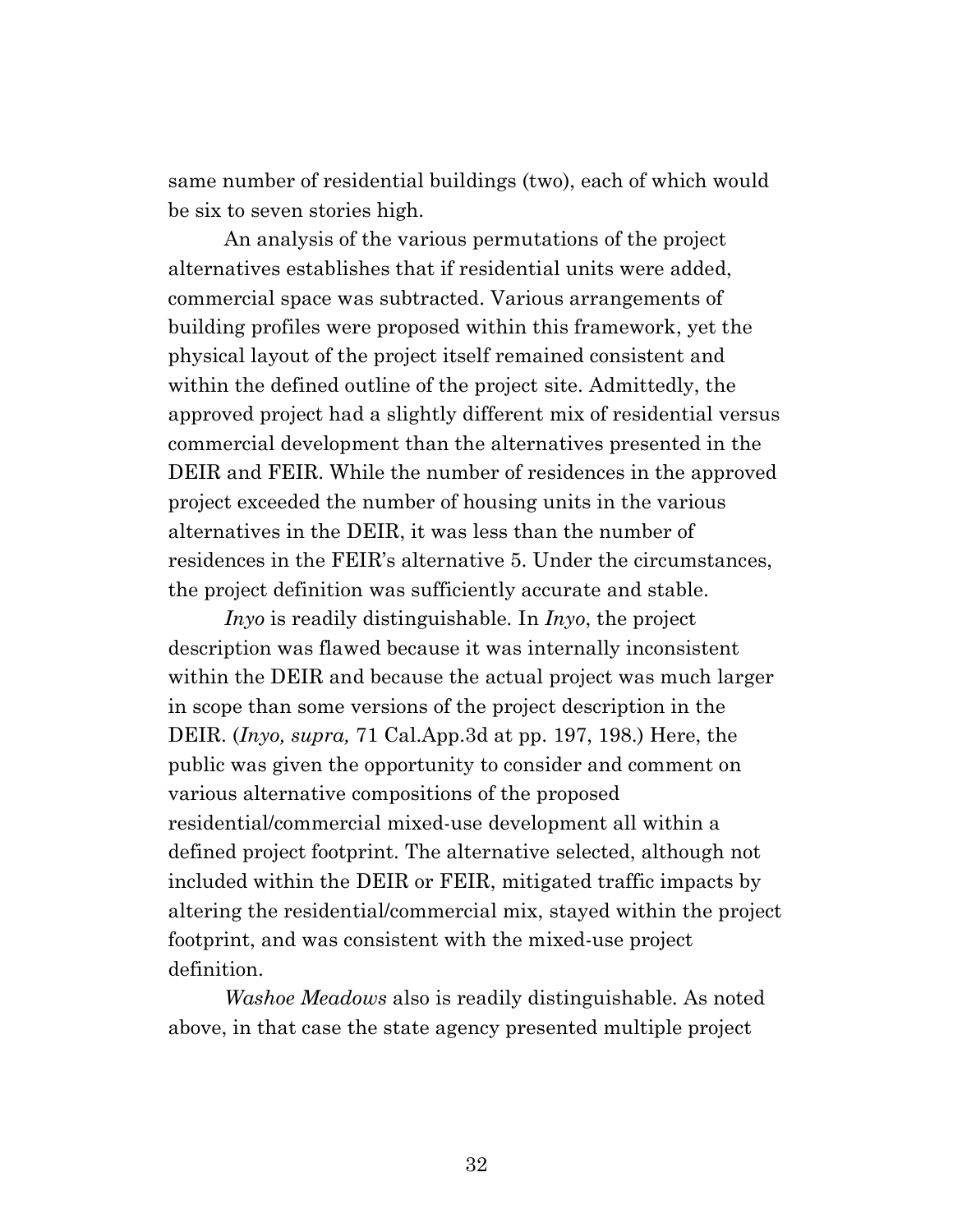alternatives, all with different footprints and differing environmental impacts, leading the court to conclude the public was confused about which project to comment on. Here, the project alternatives presented for public input had the same footprint as each other and the Revised Project was very similar in scope and use to alternatives considered. There was no evidence of widely varying environmental impact between the various project alternatives presented to the public and the Revised Project.

In *Treasure Island,* the project description did not include all environmental mediation because the scope of the necessary work was not known at the time of the EIR. (*Treasure Island, supra,* 227 Cal.App.4th at p. 1055.) Here, the size and condition of the property was fixed and did not necessitate future evaluations.

In *SoMa,* there were two alternatives, one commercial and one residential, that were fully vetted in the EIRs. (*Soma, supra,*  33 Cal.App.5th at pp. 333–334.) Here, the Project, its alternatives, and the Revised Project all involved varying mixes of residential and commercial uses on a well defined site. Although the Revised Project was not publicly vetted, it was not so significantly different from the project alternatives in the DEIR to conclude the project definition was unstable.

Finally, unlike *Stop the Millennium,* which had no meaningful project description, the descriptions of the initial project, all alternatives, and the Revised Project were sufficiently detailed. Each project contained site renderings and layouts, square footages, and building descriptions.

In summary, we agree with the City's arguments that consideration of additional alternatives after a draft EIR is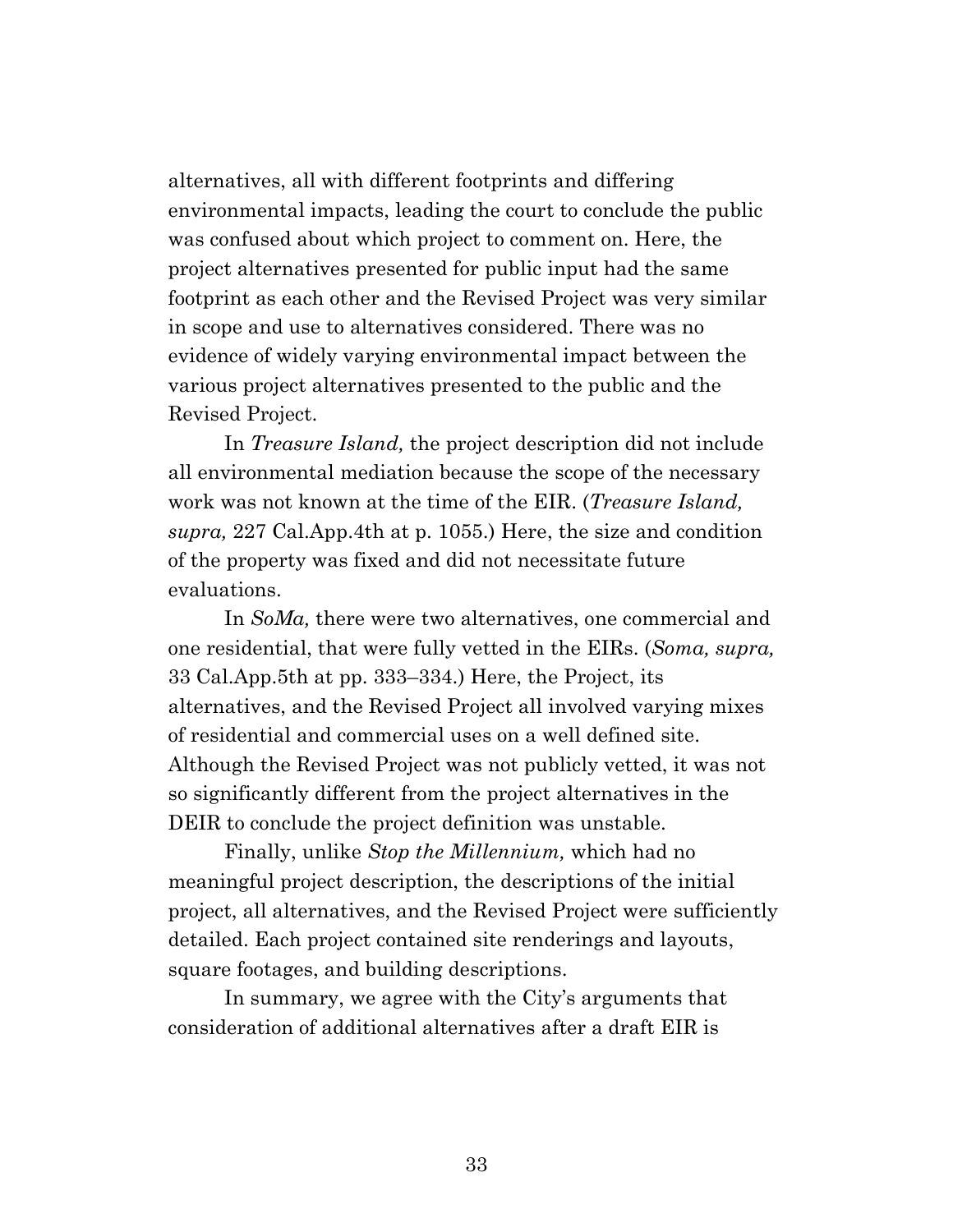circulated does not render a project description unstable. Here, the DEIR contained all the mandatory elements under CEQA, including a general description of the project's characteristics (including environmental impacts), its objectives, and its intended uses. (See Guidelines, §15124.)

### *2. Public Comment on the Revised Project was not Required.*

We acknowledge that the public had no opportunity to comment on the specific project actually approved, because it was not included in any EIR circulated for comment. But CEQA does not appear to require the public be afforded an opportunity to comment on the final approved project by either including it as an alternative in the DEIR or RDEIR—or recirculating a RDEIR that contains a description of the final approved project and allows for public comment. CEQA Guidelines section 15088.5 subdivision (a) (3) mandates recirculation where a "feasible project alternative or mitigation measure considerably different from others previously analyzed would clearly lessen the environmental impacts of the project, but the project's proponents decline to adopt it." This is not a situation where the proponent declined to adopt a feasible project alternative or mitigation measure, so that provision does not apply. And in any event, the petitioners waived any recirculation challenge.

Although we believe decision-makers and the public would be better served if the public had an opportunity to comment on the actual project before approval, we decline to engraft that requirement into CEQA. This is especially the case where, as here, the State and region are in the midst of a housing shortage and the dispute centers on the number of residential units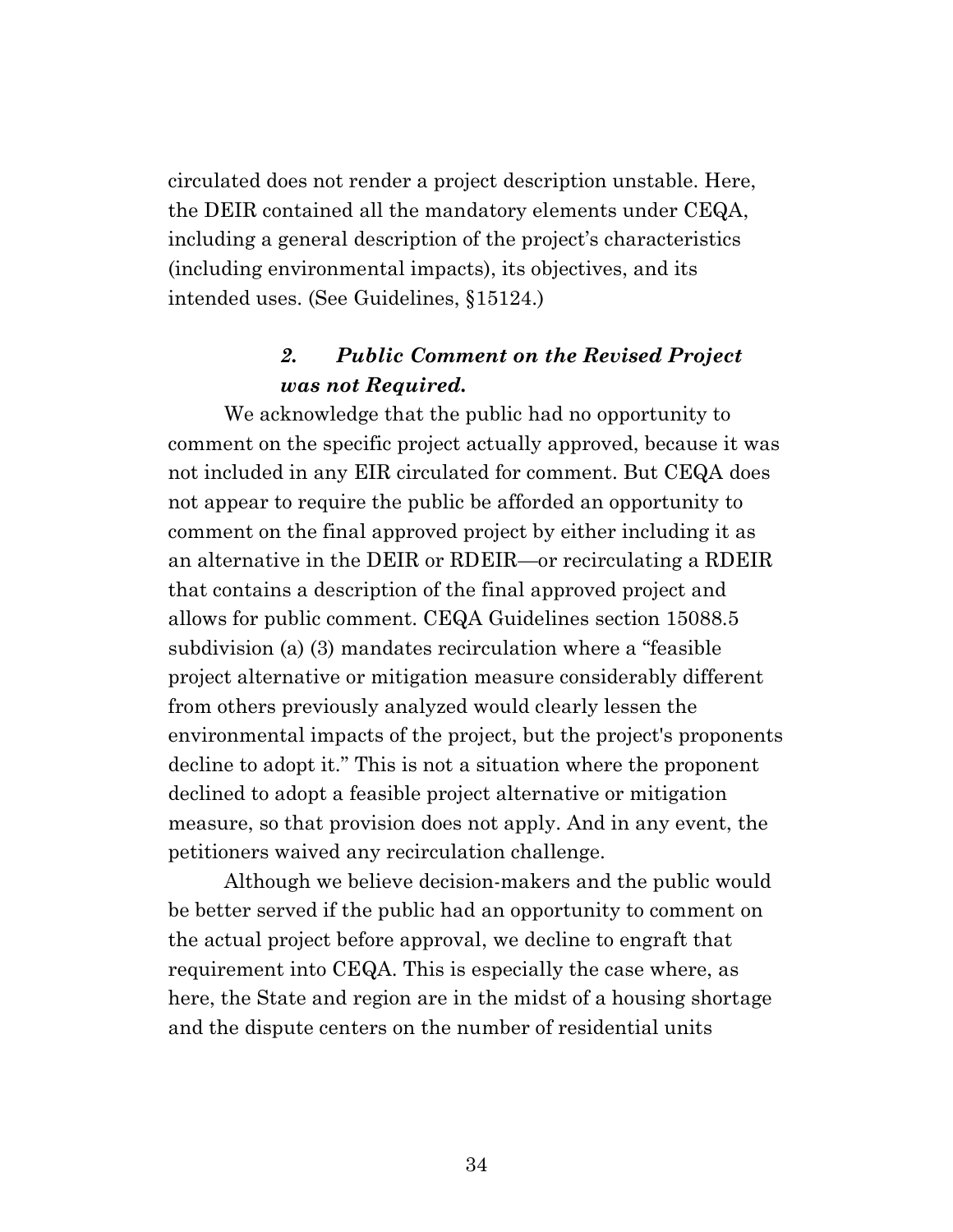approved in an urban in-fill development. (See § 21083.1; *Berkeley Hillside Preservation v. City of Berkeley* (2015) 60 Cal.4th 1086, 1107.) Section 21083.1 directs courts "not [to] interpret [the CEQA statutes] or the state guidelines adopted pursuant to Section 21083 in a manner which imposes procedural or substantive requirements beyond those explicitly stated in [CEQA] or in the state guidelines." (§ 21083.1.) The purpose of section 21083.1 is to "limit judicial expansion of CEQA requirements" and to "'reduce the uncertainty and litigation risks facing local governments and project applicants by providing a "safe harbor" to local entities and developers who comply with the explicit requirements of the law.'" (*Berkeley Hillside Preservation, supra,* 60 Cal.4th at p. 1107.)

Here, the City complied fully with CEQA's information requirements by providing a combined total of 92 days of public comment on the DEIR, which resulted in revision to the original Project based on public comments received. From March 2018 when the Revised Project was identified by City staff in response to public comment, to the final City Council hearing in August 2018 approving the Revised Project, the public had five months and multiple public hearings to comment on the Revised Project. And, indeed, the City received comments on the Revised Project, which—with the exception of Petitioners' comments overwhelmingly supported the Revised Project, as well as its reduction in environmental impacts and increase in critically needed housing. (See, e.g., AR 3621-3634,3699-3713, 5240, 5295, 6516, 7601, 7603-7605, 7609.) The City contends this is precisely the way "CEQA is supposed to work." (*Treasure Island, supra*, 227 Cal.App.4th at 1062.)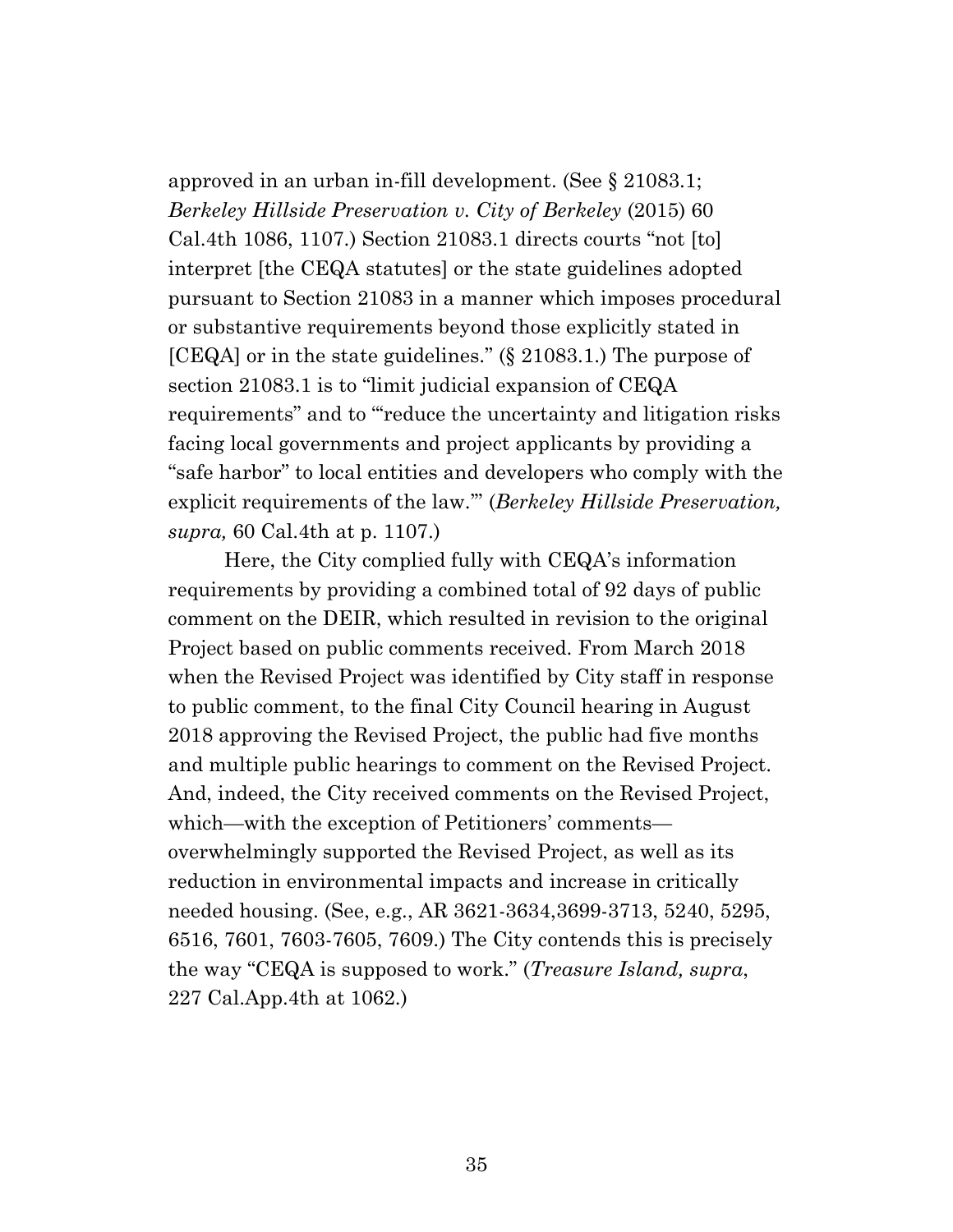Moreover, petitioners cannot show any prejudice flowing from the City's inclusion of Alternative 5 in the FEIR and its approval of the Revised Project, although neither was circulated for an official period of public comment. The record establishes there was extensive commentary on the original alternatives, and that commentary on factors like traffic and environmental contamination were taken into account before preparation of the FEIR, and formed the basis for the Revised Project. Thus, there was no prohibited impediment to informed decision-making.

### **C. Recirculation Under Section 15088.5**

#### *1. When Recirculation is Required.*

The parties dispute whether recirculation under the standards of section 15088.5 is the only test for recirculating an EIR for additional public review. The City contends the trial court's "materially different" project alternative test conflicts with case law on circulation, thereby rendering the recirculation test meaningless. (See, e.g., *Clover Valley Foundation v. City of Rocklin* (2011) 197 Cal.App.4th 200, 223-224.) The City also asserts that Petitioners waived any argument under section 15088.5. Petitioners assert that recirculation contemplated by 15088.5 has no application to an unstable project description.

"If the lead agency adds 'significant new information' to the EIR subsequent to the close of the public comment period but prior to certification of the final EIR, CEQA requires that the lead agency provide a new public comment period. (§ 21092.1.)" (*Laurel Heights Improvement Assn. v. Regents of University of California* (1993) 6 Cal.4th 1112, 1124-1125, italics omitted, fn. omitted, (*Laurel Heights II*); *Mount Shasta Bioregional Ecology*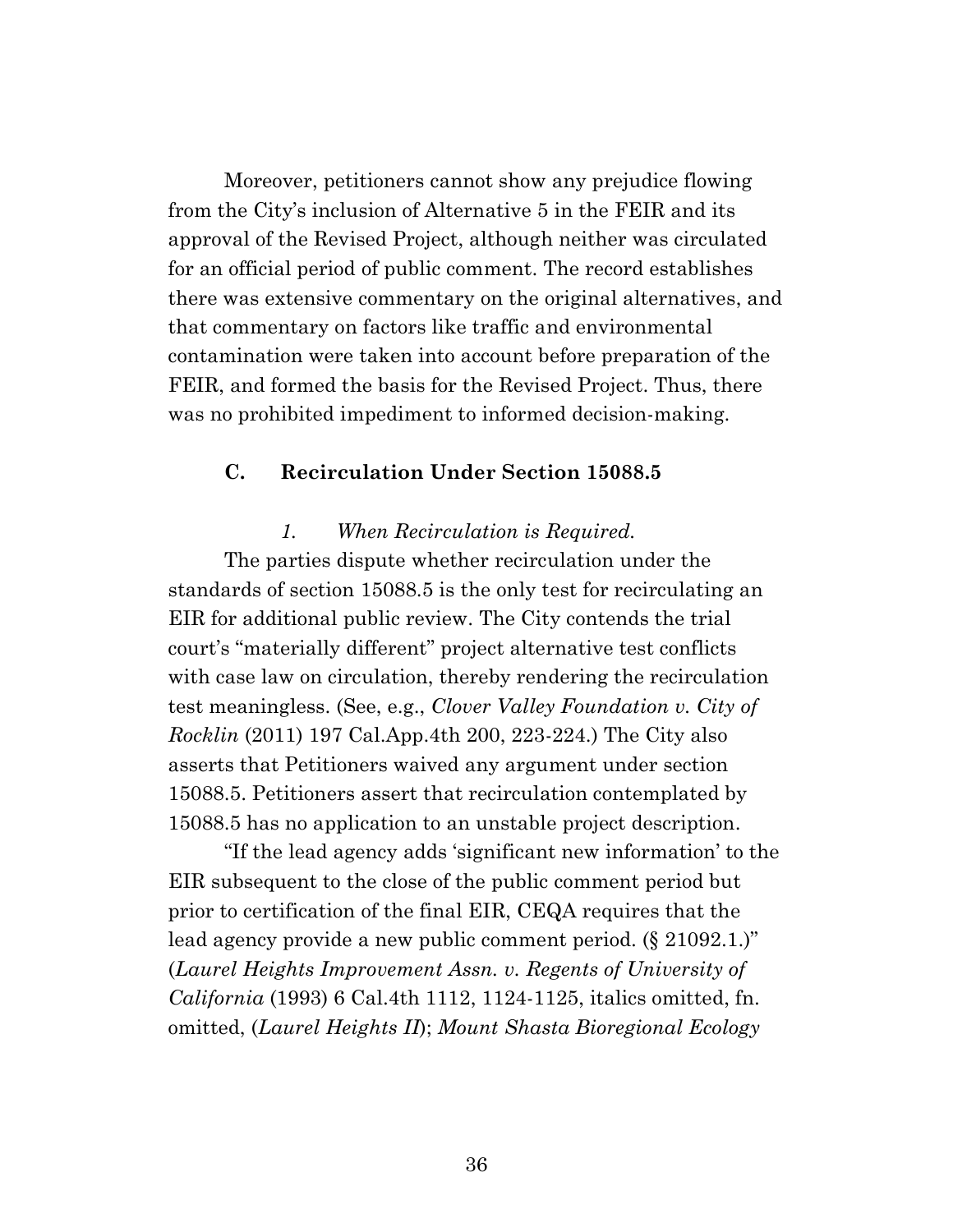*Center v. County of Siskiyou* (2012) 210 Cal.App.4th 184, 217.) Recirculation means making the revised EIR available for public review and consulting with the other agencies again before certifying the EIR. (Guidelines, § 15088.5, subd. (a).) "New information added to an EIR is not 'significant' unless the EIR is changed in a way that deprives the public of a meaningful opportunity to comment upon a substantial adverse environmental effect of the project or a feasible way to mitigate or avoid such an effect (including a feasible project alternative) that the project's proponents have declined to implement." (*Ibid*.)

"'Significant new information' requiring recirculation include[s], for example, a disclosure showing that: [¶] (1) A new significant environmental impact would result from the project or from a new mitigation measure proposed to be implemented[;] [¶] (2) A substantial increase in the severity of an environmental impact would result unless mitigation measures are adopted that reduce the impact to a level of insignificance[;] [¶] (3) A feasible project alternative or mitigation measure considerably different from others previously analyzed would clearly lessen the significant environmental impacts of the project, but the project's proponents decline to adopt it[;] [¶] (4) The draft EIR was so fundamentally and basically inadequate and conclusory in nature that meaningful public review and comment were precluded." (Guidelines, § 15088.5, subd. (a).)

Recirculation is thus "not required simply because new information is added. . . . '[T]he final EIR will almost always contain information not included in the draft EIR' given the CEQA statutory requirements of circulation of the draft EIR, public comment, and response to these comments prior to certification of the final EIR. . . . '[R]ecirculation was intended to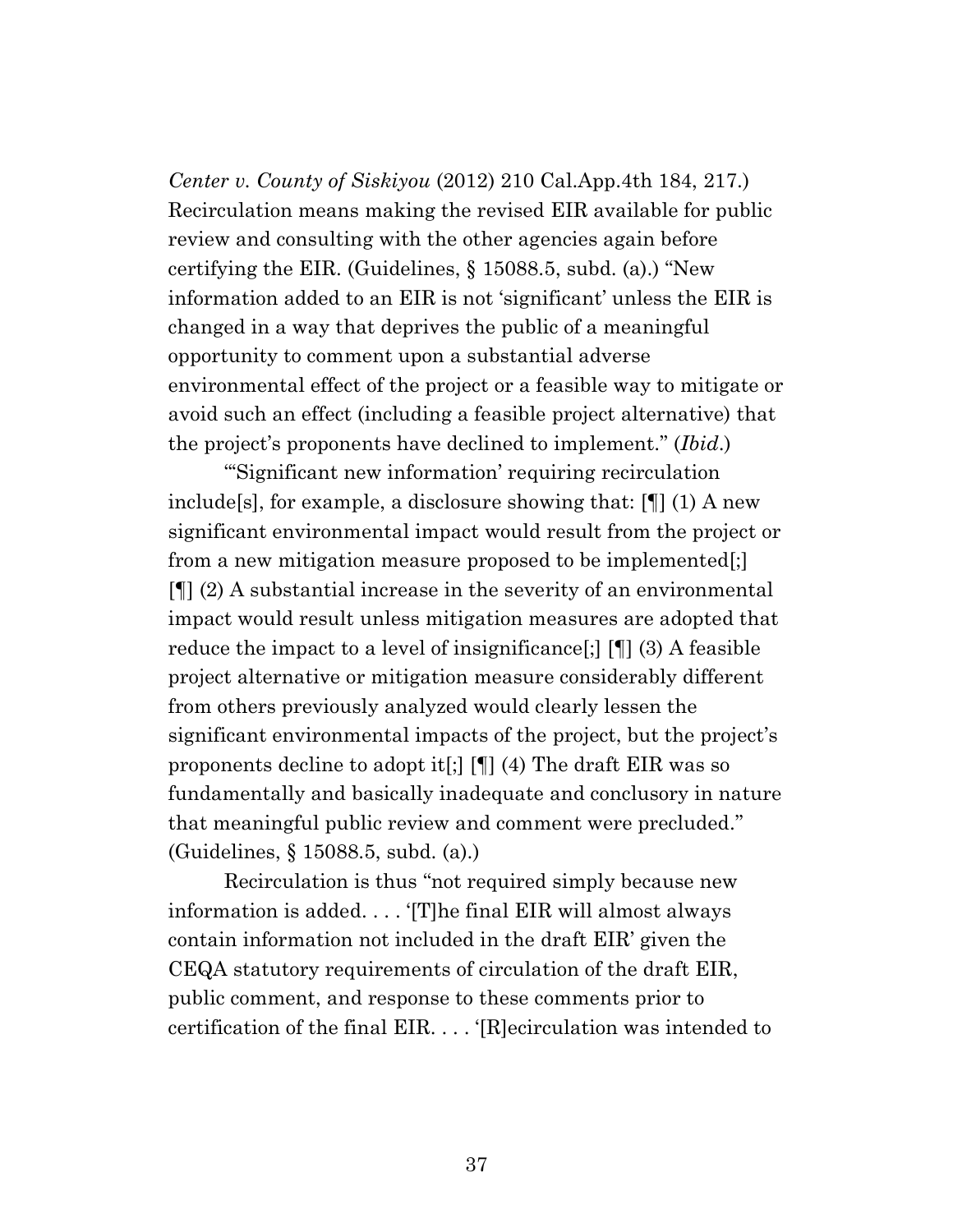be an exception, [not] the general rule.' [Citation.]" (*South County Citizens for Smart Growth v. County of Nevada* (2013) 221 Cal.App.4th 316, 328 (*South County*).)

Under section 15088.5, we review for substantial evidence an agency's decision not to revise and recirculate an EIR. (Guidelines, § 15088.5, subd. (e).) In doing so, we resolve reasonable doubts regarding the agency's decision in favor of upholding the administrative decision. (*Laurel Heights II, supra,*  6 Cal.4th at pp. 1133, 1135.)

## *2. Applying Section 15088.5, The Revised Alternative 5 Did Not Require Recirculation.*

Here, although we agree Petitioners waived the section 15088.5 issue by failing to raise it as grounds for recirculation, as our analysis above demonstrates, recirculation was not required by Guidelines section 15088.5, subdivision (a)(3) because the Revised Project was not "considerably different from other alternatives previously analyzed" in the DEIR.

In *Western Placer Citizens for an Agricultural & Rural Environment v. County of Placer* (2006) 144 Cal.App.4th 890, a county's EIR analyzing a proposed aggregate mine did not violate CEQA by failing to include and analyze a revised project description submitted by the developer after the final EIR was prepared. *Western Placer* concluded CEQA does not per se require a revised project description be included in the final EIR itself. On the facts before it, the court found substantial evidence in the record demonstrating the changed project was not significant new information requiring additional analysis in, or recirculation of, the FEIR. (*Id*. at pp. 895–896.)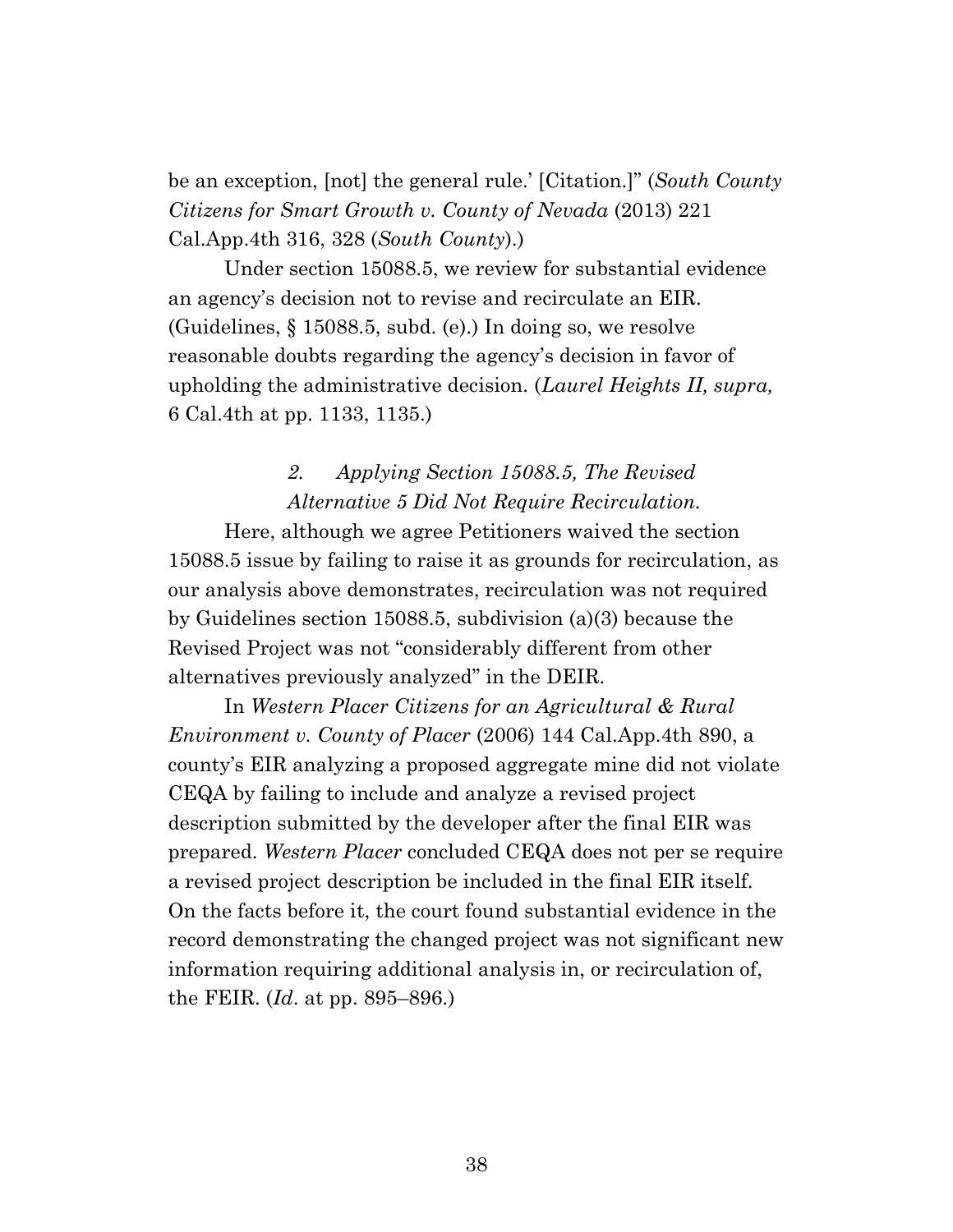Indeed, here the Revised Project was presaged by the various alternatives in the original DEIR as discussed above. Further, the approach here, in which various components of the project were revised to meet the public commentary, complies with CEQA. In *California Oak Foundation v. The Regents of the University of California* (2010) 188 Cal.App.4th 227, the court upheld a "mix-and-match" approach, in which components from different alternatives were substituted for one another, because such an approach was sufficient to "encourage informed decisionmaking and public participation." (*Id*. at pp. 274, 276.)

As observed in *South County, supra*, 221 Cal.App.4th 316, the final EIR (or in this case, approved project) by necessity will contain new information. (*Id*. at p. 328.) In other words, not every proposed alternative to a project that might emerge during the decision-making process triggers recirculation, particularly where, as here, the proposed alternative is substantially similar to the alternatives already evaluated in the EIR. Further, we should not strain to require recirculation under the guise of an unstable project definition or by relying on a "materially different" standard not present in CEQA, for by doing so, we engraft unnecessary requirements that CEQA does not sanction. (See § 21083.1; *Berkeley Hillside Preservation v. City of Berkeley, supra*, 60 Cal.4th at p. 1107.) <sup>6</sup>

 $6$  We note that none of the cases discussed above considering an unstable project description was based upon recirculation demands under section 15088.5. (See, e.g., *SoMa, supra,* 35 Cal.App.5th at p. 329 [challengers sought set aside of the certification of the EIR and approval of the project]; *Stopthemilleniumhollywood.com, supra,* 39 Cal.App.5th at p. 12 [same]; *Inyo, supra,* 71 Cal.App.3d 185 [challenge to return of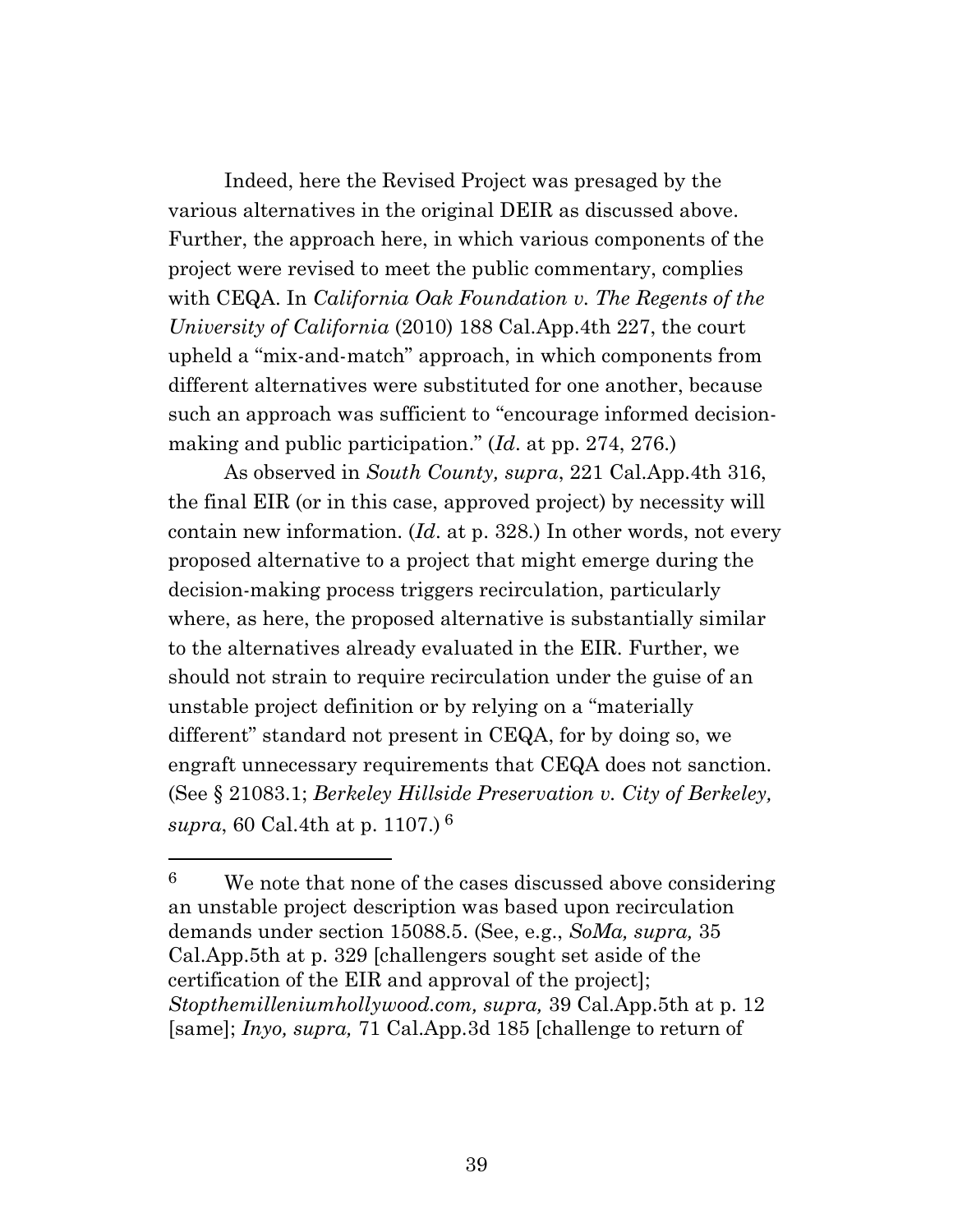## **III. THE CITY ADEQUATELY RESPONDED TO LASAN'S COMMENTS.**

As noted above, the trial court concluded the FEIR's response to LASAN's comment about local sewer line capacity was inadequate. The City principally argues (1) the City's response was adequate under CEQA standards, and it was not required to undertake additional local sewer line analysis; (2) substantial evidence supports the City's determination that the Project's impact on sewer capacity was less than significant, and there was no evidence of potential impact from construction of sewer lines; and (3) in any event, Petitioners cannot raise a new wastewater argument for the first time in reply. Petitioners respond that the City's failure to include a project or alternative in the DEIR or RDEIR based on wastewater generation rates for a 675-unit residential project rendered LASAN's comment regarding increased wastewater evaluation meaningless. 7

<sup>7</sup> Petitioners move to strike two pages (pages 64 and 65) of Appellants' Joint Reply Brief wherein Appellants conclude that the 623-unit approved project would generate less wastewater

writ]. In both *Treasure Island, supra,* 227 Cal.App.4th 1036 and *Washoe Meadows, supra,* 17 Cal.App.5th 277, challenges under section 15088.5 were directed at issues other than the project description. (*Treasure Island, supra,* 227 Cal.App.4th at pp. 1061–1063 [new information challenge to EIR made under section 15088.5 separate from unstable project description challenge]; *Washoe Meadows, supra,* 17 Cal.App.5th at p. 290 [challenge under section 15088.5 for failure to explain selection of alternative and difference in vegetation maps between DEIR and FEIR].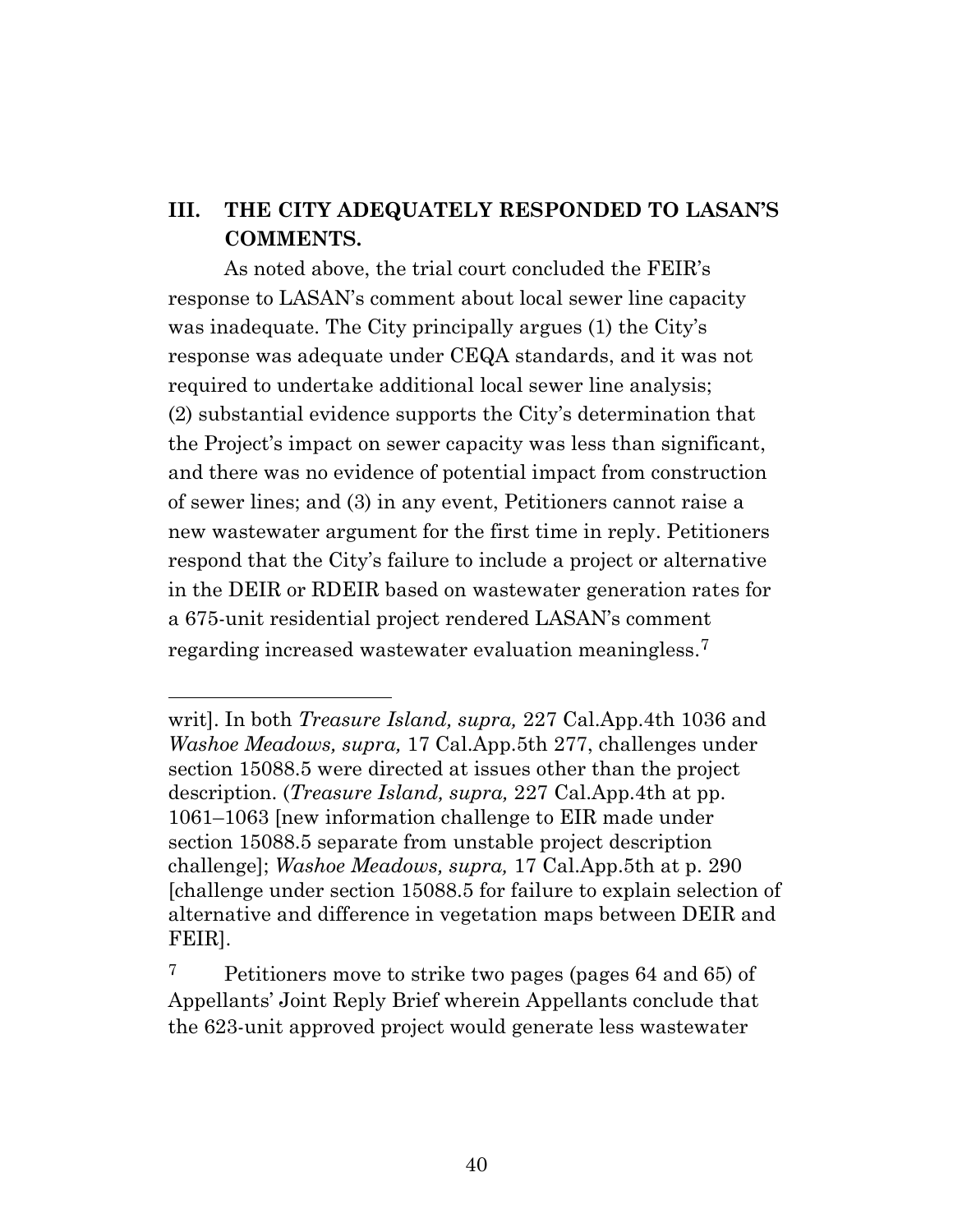### **A. Factual Background.**

The City prepared a Wastewater Facilities Plan in 1982 and updated it in 1991. The 1991 plan contained plans for facilities through 2010 and at the time of the DEIR regulated wastewater facilities in the City. In 1990, the City adopted Ordinance No. 166,060 to address the problem of insufficient wastewater treatment capacity. The ordinance established sewer permit allocation regulations for projects discharging wastewater to the Hyperion Water Reclamation Plant (Hyperion Plant).

The Hyperion Plant has the capacity to treat 450 million gallons per day of wastewater generated in the western portion of Los Angeles County and the City of Los Angeles. Quite apart from capacity at the Hyperion Plant or other treatment plants, the City requires, as part of the normal construction and building process, that an applicant confirm with the City that the capacity of the local and trunk lines that would service the project are sufficient to accommodate the project's sewer flows during the

than the originally proposed 422-unit project. Petitioners contend this factual assertion appears nowhere in the record and therefore is improper. (See, e.g., *Western States Petroleum Assn. v. Superior Court* (1995) 9 Cal.4th 559, 576, 578 [extra-record evidence prohibited on appeal].) The City argues that the motion arises from an argument waived at trial and, in any event, the chart is based upon evidence in the administrative record; i.e., the necessary factual information permitting a reasonable inference that less wastewater would be generated appears in the record. We deny the motion to strike because, as discussed below, total wastewater discharge estimates do not affect the adequacy of the City's response to the LASAN comments regarding local sewer line capacity.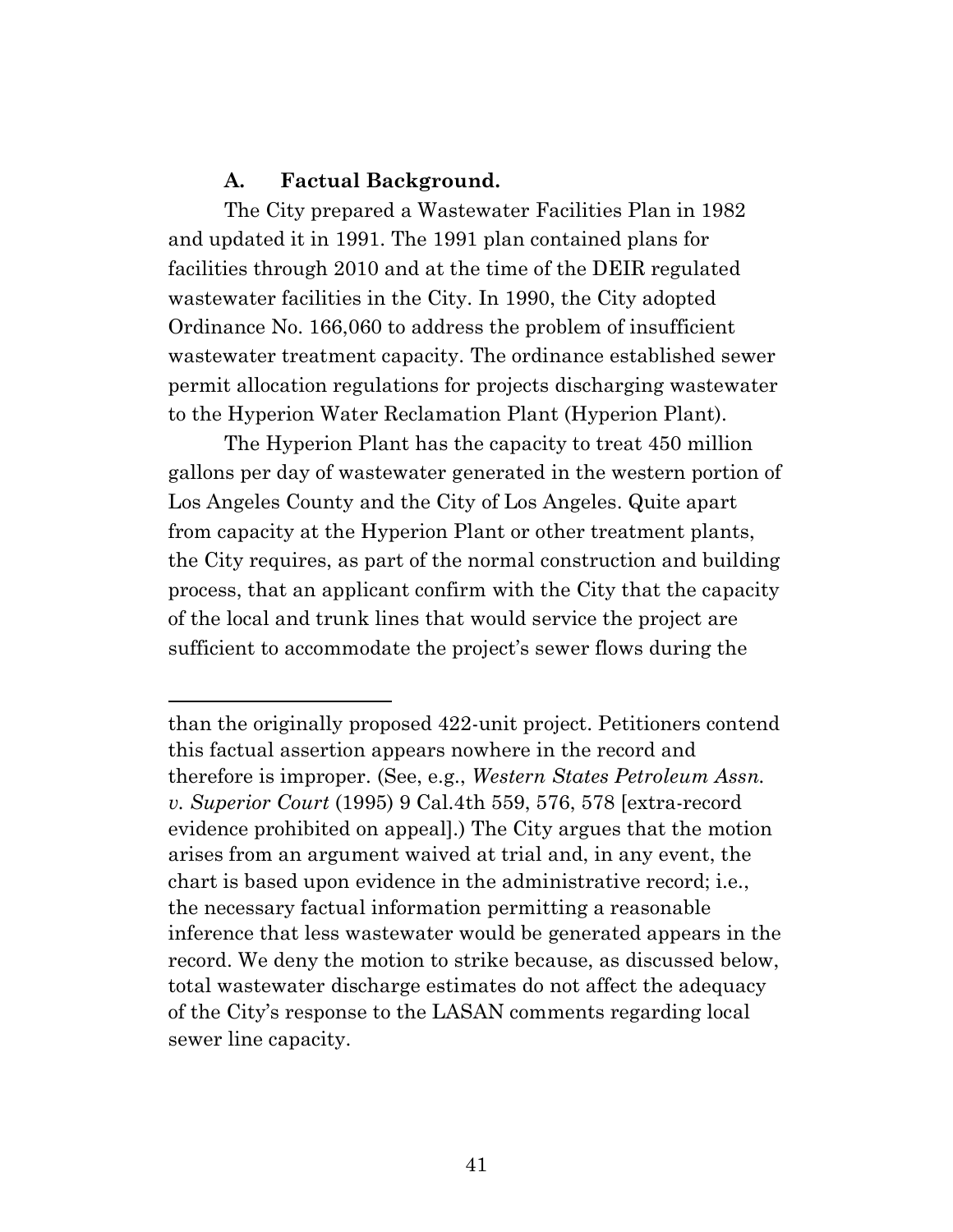construction and operation phases. "Furthermore, a Project shall implement any upgrades to the sewer system serving the Project that could be needed to accommodate the Project's wastewater generation."

Currently, the Project site is unoccupied. The Project was estimated to generate 89,320 gallons per day of wastewater. The DEIR outlined potential wastewater impacts on the infrastructure serving the Project. The existing sewer lines that currently serve and would continue to serve the Project site consist of two eight-inch lines on Cedros and Tobias Avenues, which join to feed an 18-inch line on Van Nuys Boulevard, which in turn feeds into a 60-inch line on Hart Street, and an 18-inch line on Hazeltine Street. The flow from Hazeltine Street feeds into a 36-inch line before discharging into a 54-inch sewer line on Chandler Boulevard.

The DEIR stated that although the Project would generate wastewater from the site, wastewater treatment facilities (namely, the Hyperion Plant) could accommodate the additional sewage flow. "As a result, the Project would not result in the need for new or additional wastewater treatment facilities. Therefore, Project impacts to Wastewater treatment capacity would be less than significant."

In response at Comment 5-2, LASAN observed that "[b]ased on the estimated flows, it appears the sewer system might be able to accommodate the total flow for your proposed project. Further detailed gauging and evaluation will be needed as part of the permit process to identify a specific sewer connection point. *If the public sewer has insufficient capacity then the developer will be required to build sewer lines to a point in the sewer system with sufficient capacity. A final approval for sewer*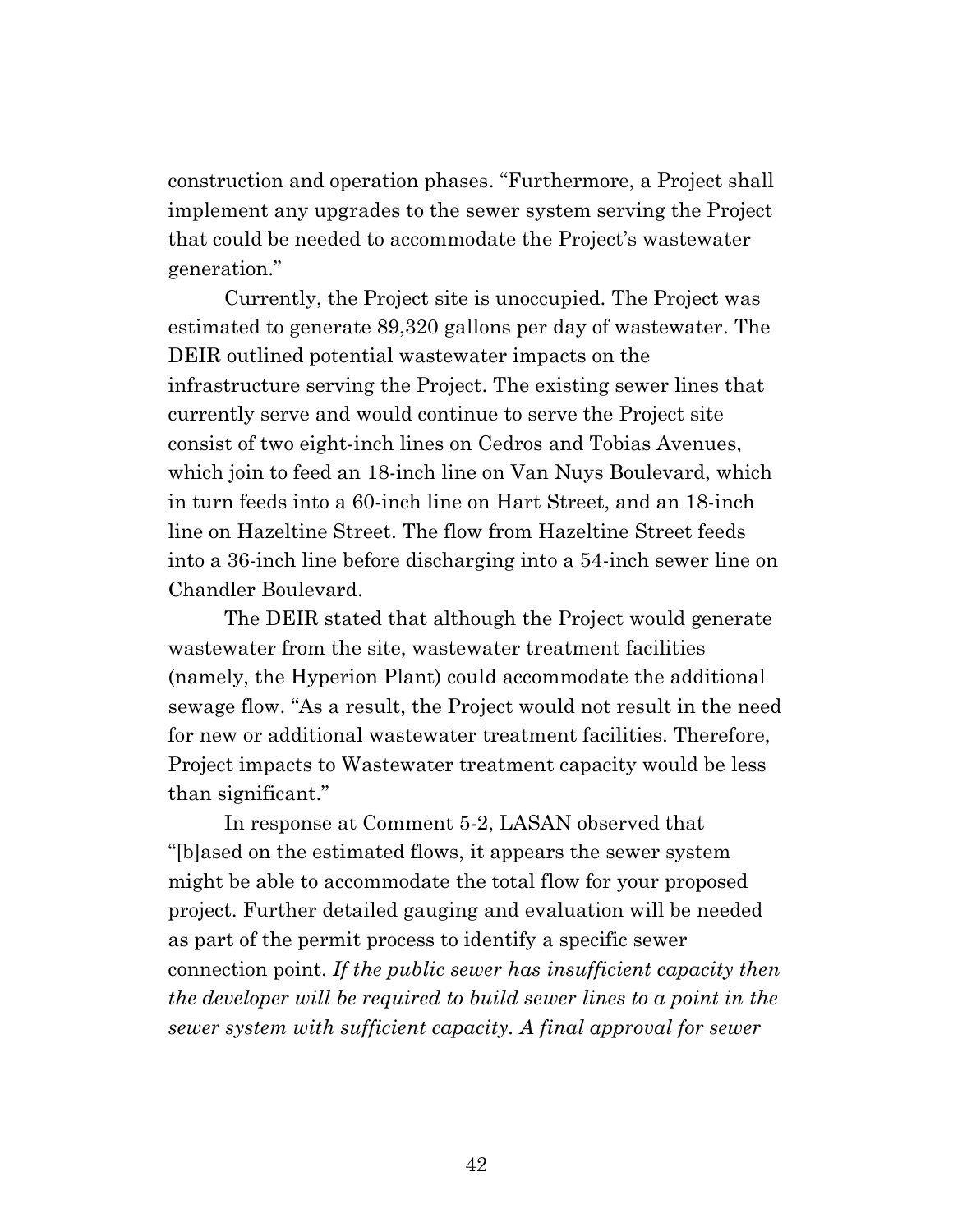*capacity and connection permit will be made at that time*. Ultimately, this sewage flow will be conveyed to the Hyperion Water Reclamation Plant, which has sufficient capacity for the project." (Emphasis added.)

In response to LASAN's comment, the City stated that "the comment includes information about sewer availability and provides the current approximate flow level and design capacities of the local sewer system. The commenter indicated that the sewer system might be able to accommodate the total flow of the Project, and that further detailed gauging and evaluation will be needed as part of the permit process. The commenter also indicates that the sewage from the Project will be conveyed to the Hyperion Treatment Plant, which has sufficient capacity to accommodate the Project. The comment validates the information provided in the draft EIR. No additional analysis is necessary."

On March 19, 2018, Petitioners objected to the FEIR's statement that "no further analysis is necessary" of sewage capacity. "Clearly further analysis is required, as [LASAN] concludes that analysis is required. There are few more basic environmental issues than the proper disposal of sewage. It is well established that when a project will create a need for additional sewage capacity, the CEQA document must analyze that impact, including how sewage will be transported and treated. The Project should cover its fair share of the costs of any sewage upgrades that may be required. (*Sundstrom v. County of Mendocino* (1988) 202 Cal.App.3d 296, 307 [(*Sundstrom*)].) The EIR is legally inadequate for failing to respond substantively to [LASAN's] comment and failing to conduct the required analysis and mitigation of the Project's sewage impacts."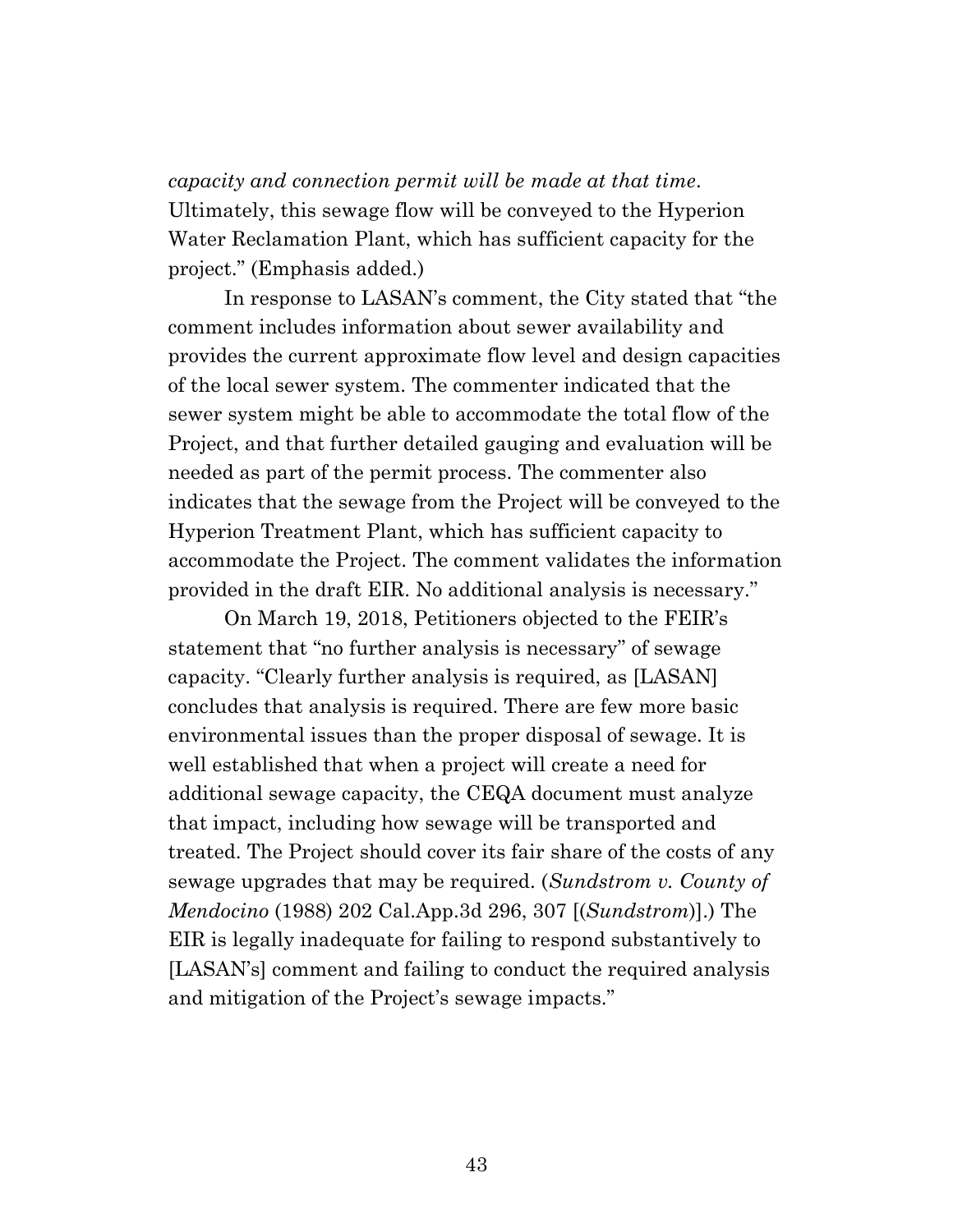Nonetheless, on April 26, 2018, the City's Planning Department rejected any challenge to the adequacy of the sewer analysis, finding LASAN stated that "the sewer capacity is adequate for the project." The FEIR found "the sewer system might be able to accommodate the total flow of the project, and [ ] further detailed gauging and evaluation will be needed as part of the permit process. Comment Letter 5 in the Final EIR also indicates that the sewage from the project would be conveyed to the Hyperion Treatment Plant, which has sufficient capacity to accommodate the project." Thus, the Planning Department concluded that LASAN had in fact validated the information provided in the DEIR.

The trial court found the City's response to LASAN's comment in the DEIR inadequate because the City "failed to fully analyze the sewage impacts from a lack of local capacity," resulting in "an improper deferral of an environmental assessment."

### **B. Discussion.**

The City contends the response to LASAN's comment was adequate under section 21091, subdivision (d)(2)(B) and Guidelines section 15088 because: (1) LASAN in fact did not have concerns because the Hyperion Plant had sufficient capacity for the Project's wastewater, and the local infrastructure "might" have capacity to transport the Project's wastewater to the Hyperion Plant; (2) LASAN did not request the City to undertake additional analysis at the time of the DEIR, instead requiring "'further detailed gauging and evaluation' of the sewer lines 'as part of the permit process'"; and (3) the City's response that there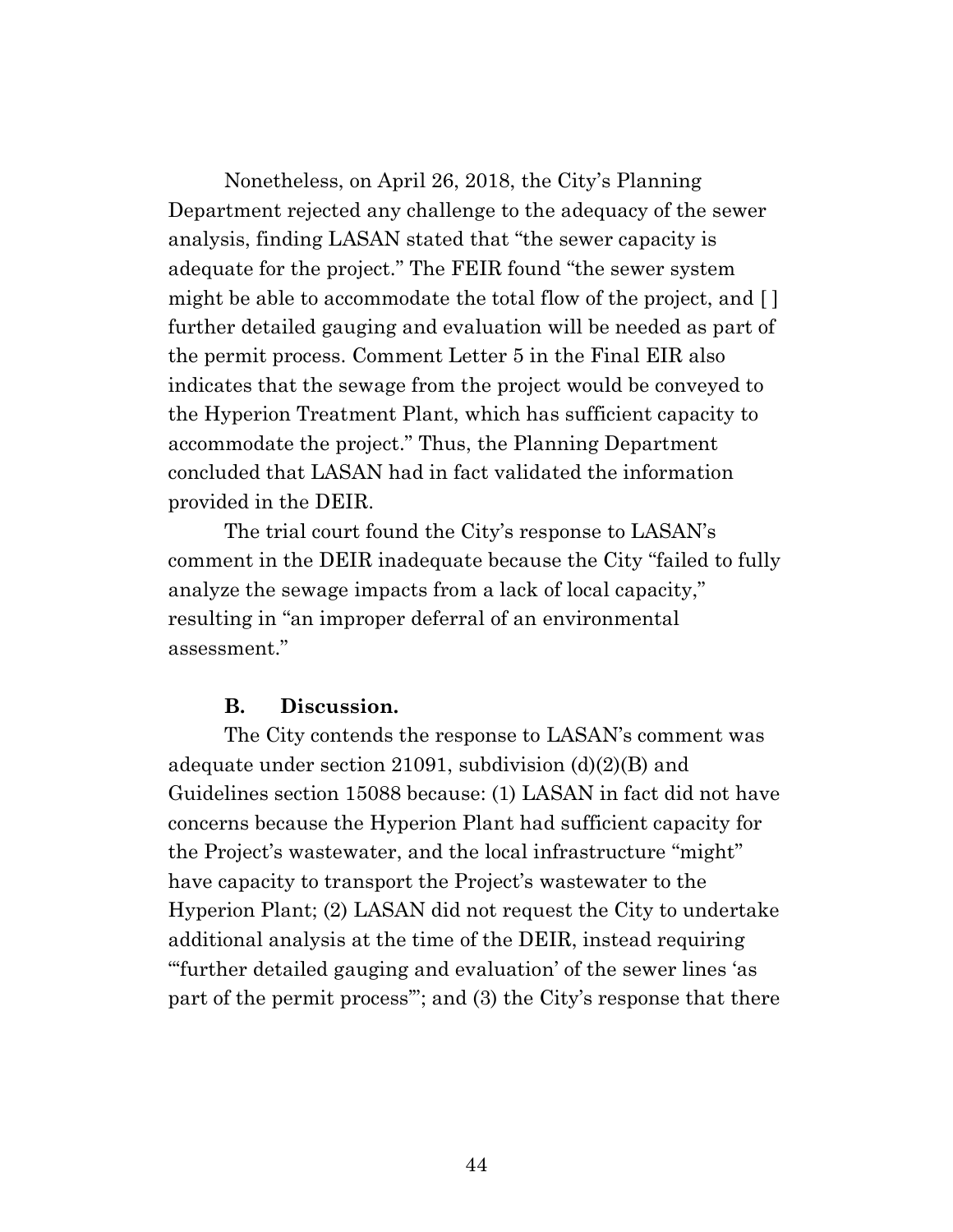was sufficient capacity at Hyperion Plant "validates the information provided in the Draft EIR."

Section 21091, subdivision (d) requires the lead agency to consider comments received on a draft EIR. The agency must evaluate the comments and respond in writing. (§ 21021, subd.  $(d)(2)(A)$ .) The response "shall describe the disposition of each significant environmental issue that is raised by commenters. The responses shall be prepared consistent with Section 15088[.]"  $(\S 21021, \text{subd.} (d)(2)(B))$ . Guidelines, section 15088 requires in relevant part that "[t]here must be good faith, reasoned analysis in response. Conclusory statements unsupported by factual information will not suffice. The level of detail contained in the response, however, may correspond to the level of detail provided in the comment[.]" (Guidelines, § 15088, subd. (c); *King & Gardiner Farms LLC v. County of Kern* (2020) 45 Cal.App.5th 814, 879 (*King & Gardiner*).)

As explained in *King & Gardiner, supra,* 45 Cal.App.5th 814, "[t]he requirement for a 'reasoned analysis' is satisfied when the lead agency 'particularly set[s] forth in detail the reasons why the particular comments and objections were rejected.' [Citation.] The requirement for a detailed statement is designed to promote the integrity of the process by preventing stubborn problems or serious criticism from being swept under the rug. [Citation.] Also, conclusory statements afford no basis for a comparison of the problems involved with the mitigation proposed by the agency and the mitigation proposed in comments. [Citation.] Despite the requirements for details and a reasoned analysis, agencies 'generally have considerable leeway' regarding their response to a public comment. [Citation.]" (*Id.* at p. 880.)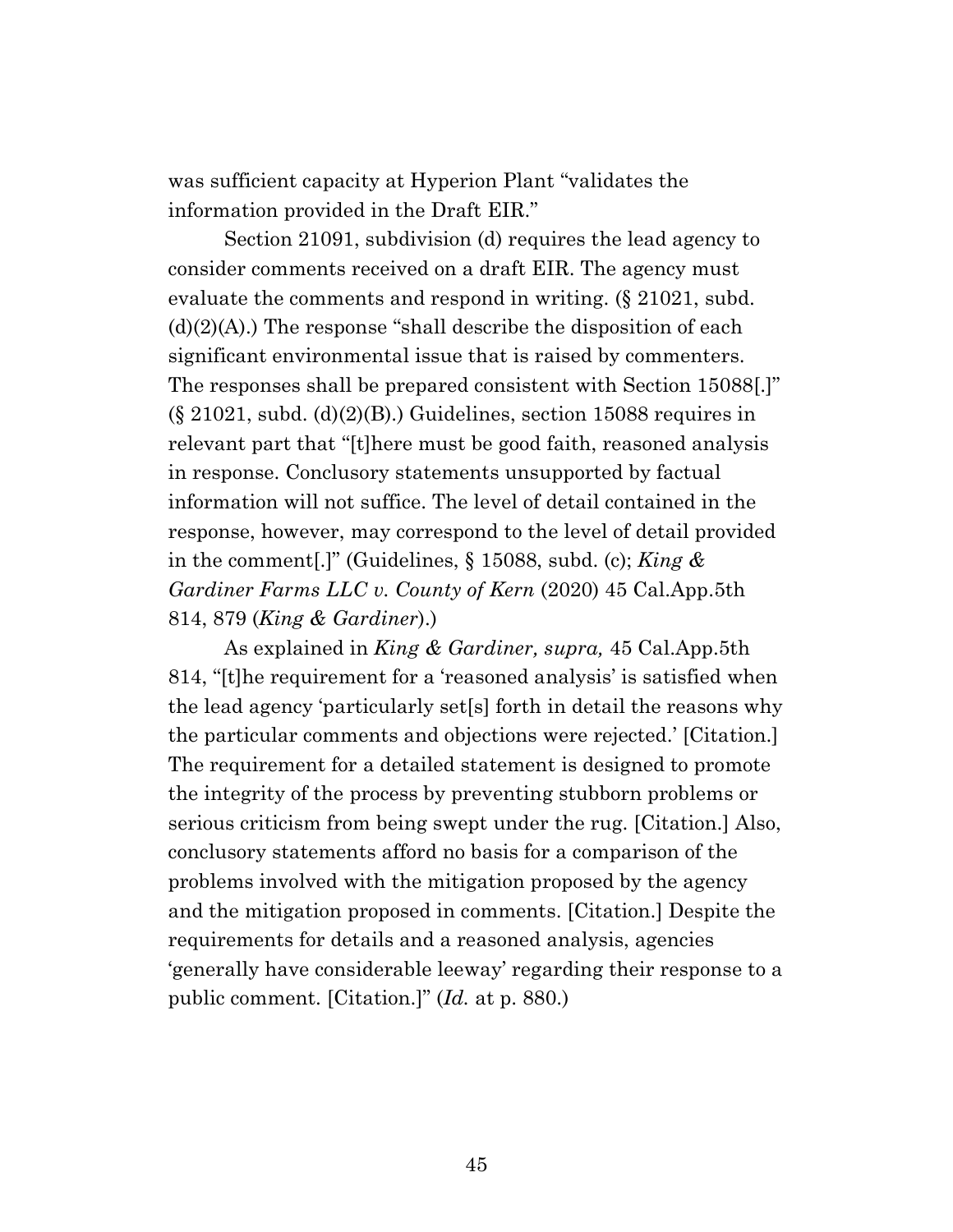Here, we conclude that the City's response to LASAN's comment was adequate. In addition to verifying the Hyperion Plant has sufficient capacity for the Project, LASAN noted that the Project might require additional local sewer line capacity, and further study would be required to determine where to connect to the local sewer trunk lines. LASAN made clear it would determine during the permitting process whether additional local sewer line capacity would be required to service the additional residential units being proposed, and that if required, additional capacity would be constructed at the developer's expense. "If the public sewer has insufficient capacity then the developer will be required to build sewer lines to a point in the sewer system with sufficient capacity. A final approval for sewer capacity and connection permit will be made at that time." Although LASAN's original comments were directed at the original 422-unit project, they would apply also to the 623-unit Revised Project.

There is no evidence in the record that any needed local sewer construction work would cause any environmental problems, other than possible temporary traffic delays that might be occasioned by opening streets for sewer line upgrades. That is an insufficient reason to require additional environmental review or invalidate the City's approvals of the revised project.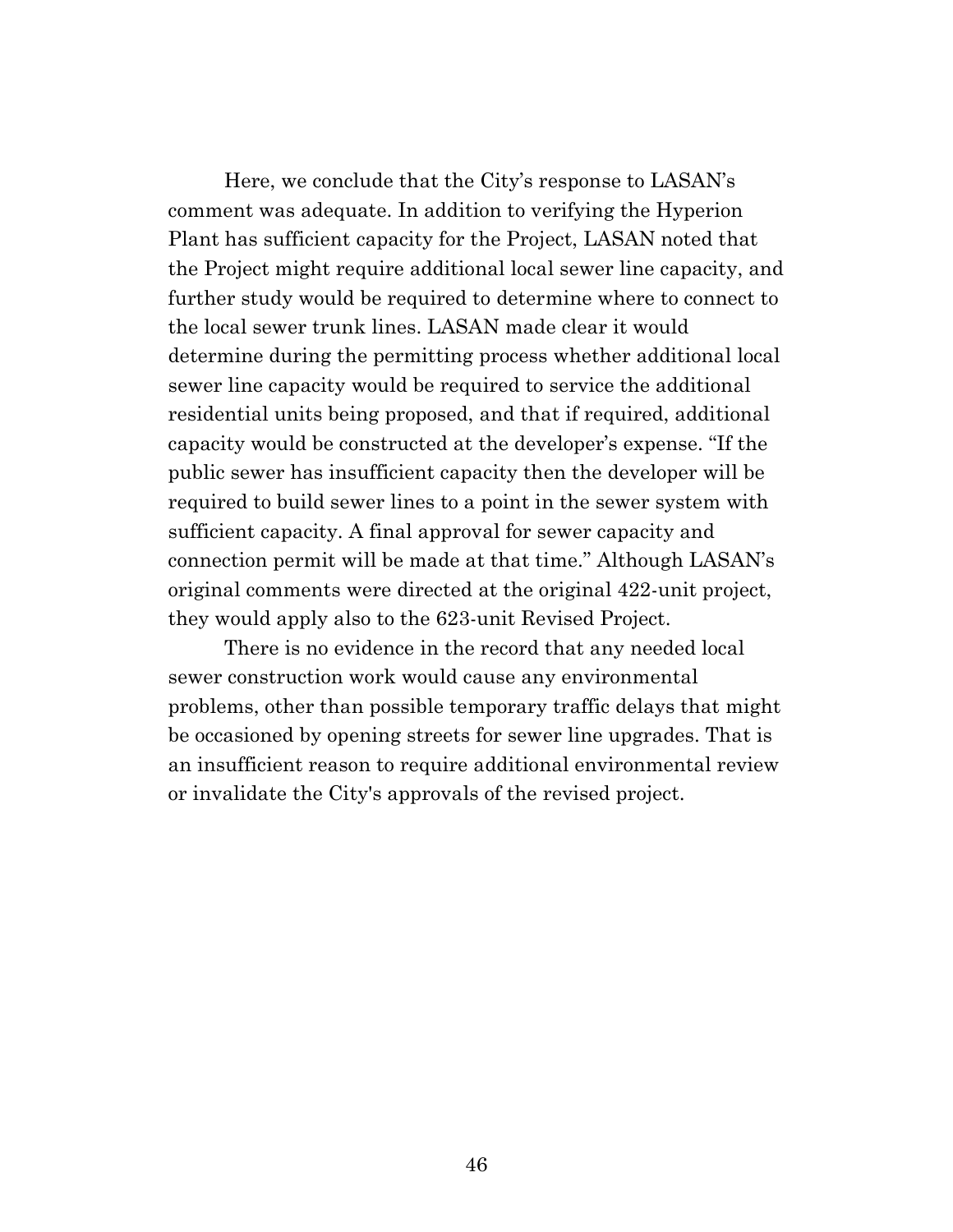## **DISPOSITION**

The judgment of the Superior Court is reversed. Appellants are to recover their costs on appeal.

CURREY, J.

We concur:

MANELLA, P.J.

MICON, J.\*

<sup>\*</sup> Judge of the Los Angeles County Superior Court, assigned by the Chief Justice pursuant to article VI, section 6 of the California Constitution.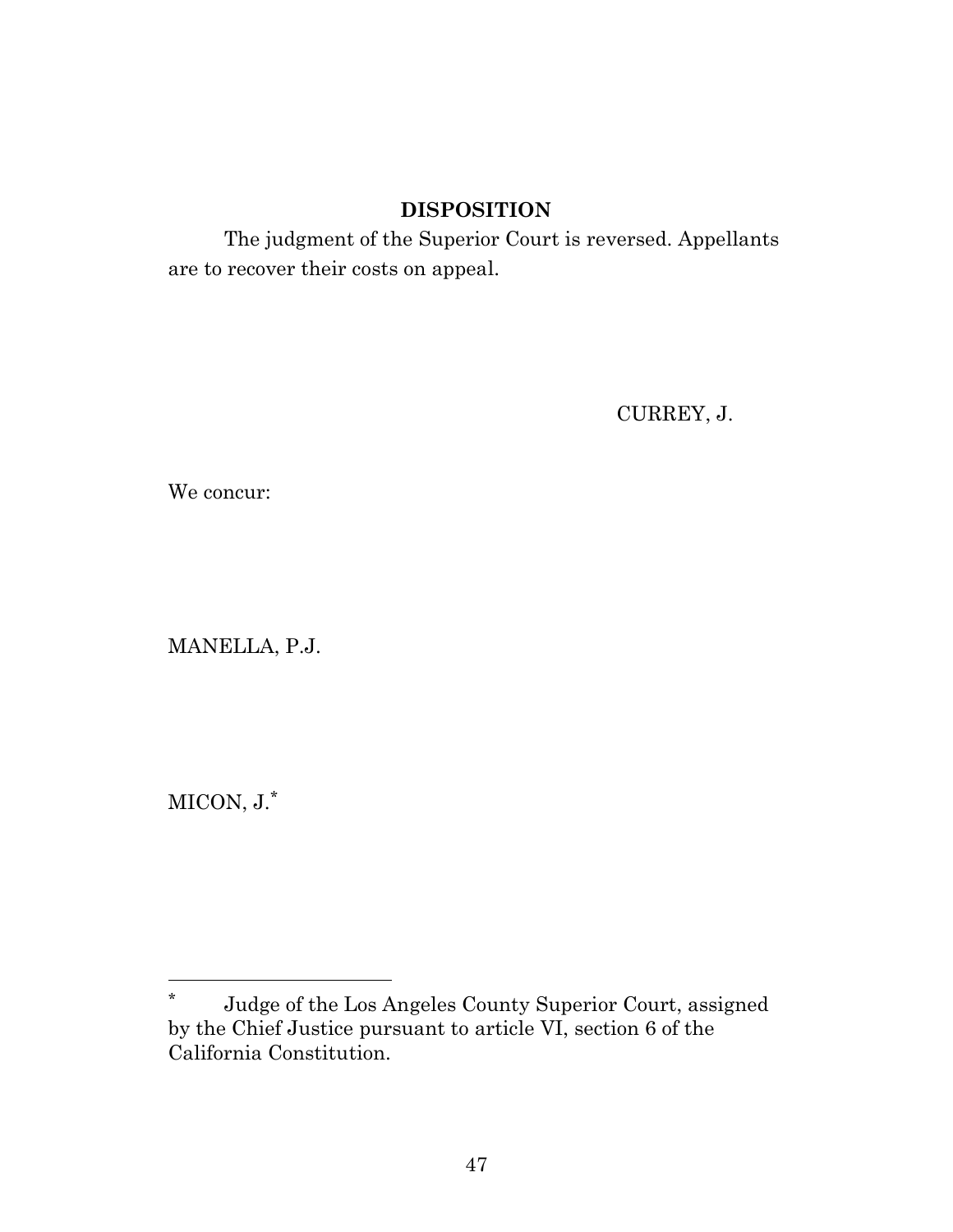Filed 3/30/22

#### **CERTIFIED FOR PUBLICATION**

### IN THE COURT OF APPEAL OF THE STATE OF CALIFORNIA

#### SECOND APPELLATE DISTRICT

#### DIVISION FOUR

SOUTHWEST REGIONAL COUNCIL OF CARPENTERS et al.,

Plaintiffs and Respondents,

v.

CITY OF LOS ANGELES et al.,

Defendants and Appellants;

THE ICON AT PANORAMA, LLC,

Real Party in Interest and Appellant.

B301374

(Los Angeles County

Super. Ct. No. BS175189)

ORDER CERTIFYING OPINION FOR PUBLICATION AND DENYING PETITION FOR REHEARING

[NO CHANGE IN JUDGMENT]

### THE COURT:

The opinion in the above-entitled matter, filed on March 7, 2022, was not certified for publication in the Official Reports. For good cause it now appears that the opinion should be certified for publication in its entirety in the Official Reports and it is so ordered.